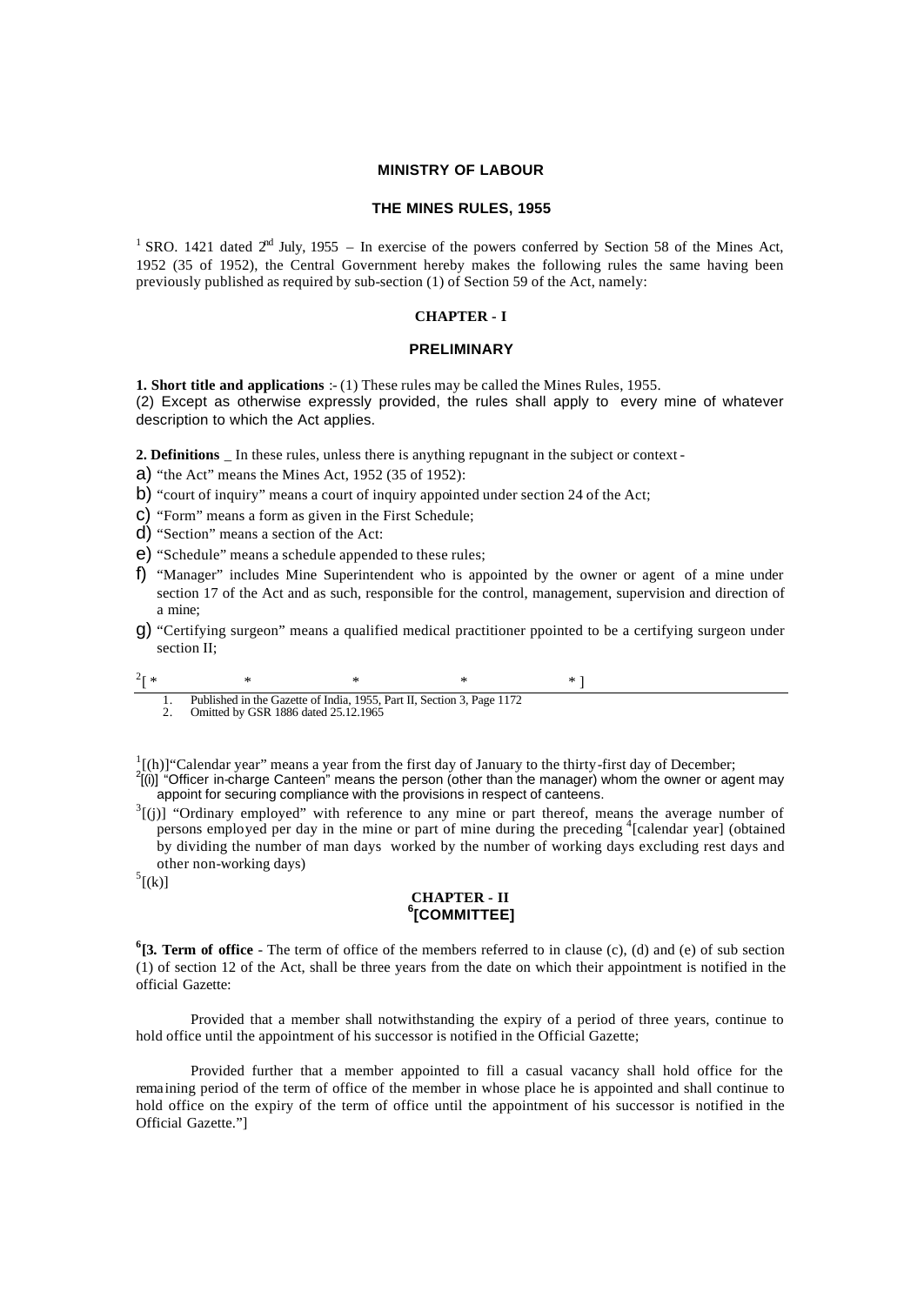**7 [4. Secretary of the Committee** - An Inspector of Mines nominated in this behalf by the Chief Inspector shall act as the Secretary to the Committee.]

**7 [5. Remuneration** - Members of the Committee shall receive such honorarium as the Central Government may fix.]

- 1. Relettered, ibid 2. Inserted by GSR 316 dated 26.4.1986<br>3. Renumbered by GSR 316 dated 26.4.1 3. Renumbered by GSR 316 dated 26.4.1986
- 4. Substituted by GSR 1786 dated 30.9.1970
- 
- 5. Omitted, ibid. 6. Substituted by GSR 316 dated 26.4.1986 7. substituted by GSR 316, dated 26.4.1986.
- $[6.*$  \* \* \* \* \*

 $1/16.*$ 

**7. Resignation**.- (1) A member other than the Chairman may resign the office by writing under his hand addressed to the Chairman .

- (2) The Chairman may resign his office by writing under his hand addressed to the Central Government.
- (3) The resignation referred to in sub. rule(1) or sub-rule (2) above shall take effect from the date of its acceptance  $2$  [or on the expiry of thirty days from the date of receipt of such resignation whichever is earlier] by the Chairman of the Central Government as the case may be.

**8. Absence from India** - (1) Before a member leaves India (a) he shall intimate to the Chairman the date of his departure from and the date of his expected return to India; and

- (b) if he intends to be absent from India for a period longer than six months, he shall tender his registration.
- (2) If any member leaves India without taking the action required by sub -rule (1) he shall be deemed to have resigned with effect from the date of his departure from India.

**9. Notification of Vacancies** - (1) The Chairman shall inform the Central Government as soon as a vacancy occurs in the membership of the  $\rm{^{4}C}$  committee] by the resignation or death of a member.

- (2) In case such a vacancy occurs by the death of the Chairman, information shall be furnished to the Central Government by the Chief Inspector or the Inspector  $\frac{3}{2}$  [appointed] to the Committee by the Government, as the case may be.
	- 1. Omitted, ibid
	- 2. Inserted by SRO 2062 dated 14.6.1957
	- 3. Substituted by GSR 1886, dated 25.12.1965<br>4. Substituted by GSR 316 dated 26.4 1986
	- Substituted by GSR 316 dated 26.4.1986

**10. Disposal of business** - (1) All questions which the  $\frac{1}{2}$  [Committee] is required to consider shall be considered either at its meetings or by circulation of papers as the Chairman may direct:

Provided that papers need not be circulated to any member who is absent from India at the time.

(2) When a question is referred by circulation of papers, any member may request that the question be considered at a meeting of the  $(1)$ <sup>1</sup>[Committee] and thereupon the Chairman may direct that it be so considered:

Provided that if three or more members make such a request, the Chairman shall direct that it be so considered.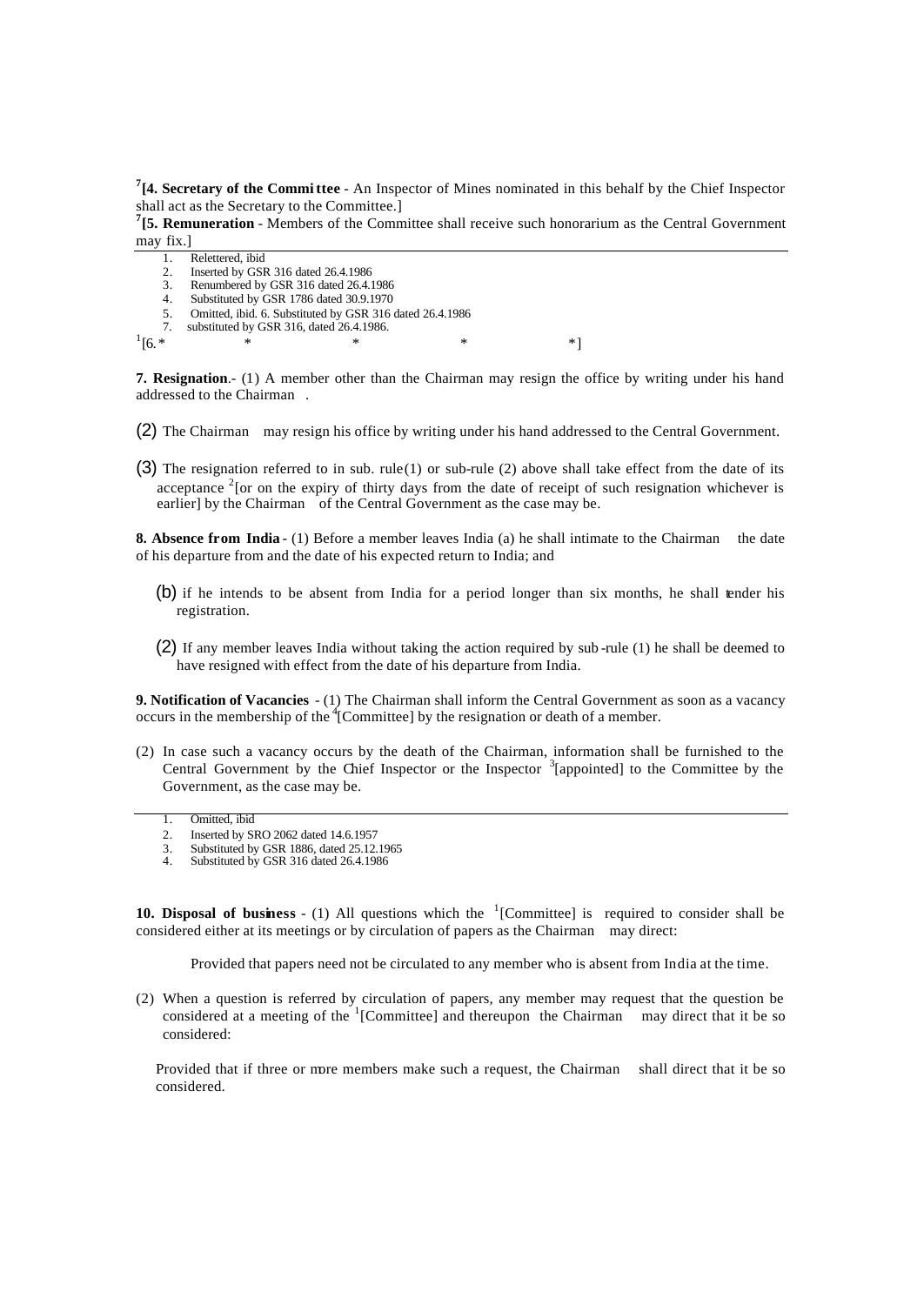**11. Time and place of meetings** - The <sup>1</sup>[Committee] shall meet at such places and time as may be appointed by the Chairman .

**12. Notice of meetings** - (1) The Secretary to the <sup>1</sup>[Committee] shall give at least fourteen days' notice to every member of the <sup>1</sup>[Committee] present in India of the time and place fixed for each meeting and shall send to every such member agenda of business to be disposed off at that meeting, not less than seven days before the meeting :

Provided that when an emergent meeting is called, at least two days' clear notice shall be given.

 $2$ [1A  $[1A \quad * \quad * \quad * \quad * \quad * \quad *]$ 

 $3(2)$  Notices referred to in sub-rule(1) shall be delivered at or posted to, the usual place of residence of the member."]

 $^{4}$ [(3)] No business which is not on the agenda shall be considered at a meeting without the permission of the Chairman.

- 1. Substituted by GSR 316 dated 26.4.1986<br>2. Omitted by GSR 316 dated 26.4.1986 2. Omitted by GSR 316 dated 26.4.1986
- 3. Inserted, Ibid
- 4. Renumbered, ibid

**13. Presiding at meeting**- The Chairman shall preside at every meeting of the (meeting at which he is present. If the Chairman is absent from any meeting, the members present shall elect one of them to preside over the meeting and the member so elected shall at that meeting exercise all the powers of the Chairman .

**14. Quorum** – No business shall be transacted at a meeting of the  $\frac{1}{2}$  [Committee] unless at least four members including are present;

Provided that at any meeting in which less than  $\frac{1}{1}$  [four members including the Chairman] are present, the Chairman may adjourn the meeting to a date not less than fourteen days later and inform the members present and notify other members that he proposes to dispose off the business at the adjourned meeting irrespective of the quorum, and it shall thereupon be lawful to dispose off the business at such adjourned meeting irrespective of the number of members attending.

**15. Decision by majority** – (1) Every question referred to the <sup>1</sup>[Committee] by circulation of papers shall, unless the Chairman , in pursuance of sub-rule(2) of rule 10 reserves it for consideration at a meeting, be decided in accordance with the opinions of the majority sending their opinions within the time allowed .

(2)All questions referred to a meeting of the  ${}^{1}$ [Committee] shall be decided by a majority of votes of the members present and voting on that question.

- (3) In the case of an equal division of votes or opinions, the Chairman shall exercise an additional vote or opinion.
- (4) Any member disagreeing with a decision of the  ${}^{1}$ [Committee] may enter a note of dissent which shall form part of the record of the proceedings.
- **16. Minutes of the meetings-** (1) The Secretary of the <sup>1</sup>[Committee] shall circulate the proceedings of each meeting to all members of the Committee present in India, and thereafter record the proceedings in a minute book which shall be kept for permanent record.
	- Substituted by GSR 316, dated 26.4.1986
- (2) The record of proceedings of each meeting shall be signed by the Chaiman.
- **17. Allowances to non-official members-** Travelling and daily allowance to non-official members of the <sup>1</sup>[Committee] shall be regulated in accordance with the orders regarding allowances to non- official members of <sup>1</sup> [Committee]Commissions and Boards of Enquiry issued by the Central Government from time to time.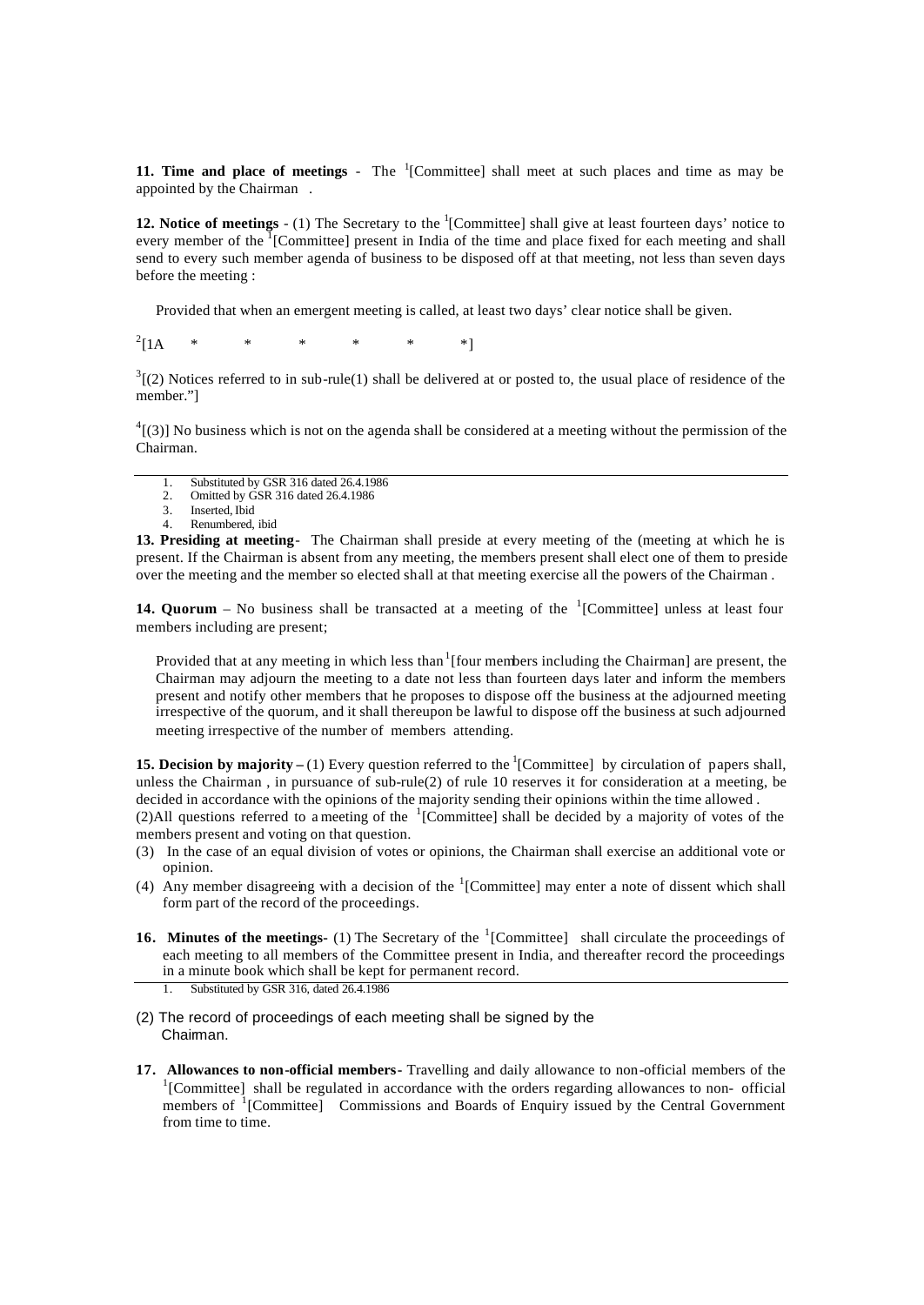- **18. Correspondence and accounts-** The Secretary of the <sup>1</sup>[Committee] shall conduct all correspondence of the Committee and keep its account.
- **19. Appearance at hearings** Any appearance required to be made by a party before the <sup>1</sup>[Committee], except for purposes of being examined as a witness ,may be made either in person or by his agent duly authorised in writing, or by a legal practitioner on his behalf.
- **20. Proceedings to be in camera** Unless the Chairman otherwise directs, the proceedings of the <sup>1</sup>[Committee] shall be conducted in camera and shall be regarded as confidential in nature.

#### **CHAPTER – III**

### *COURT OF INQUIRY*

**21. Court of inquiry to be public** - The person appointed to hold inquiry under section 24 of the Act shall hold the inquiry in public in such manner and under such conditions as the Court thinks most effectual for ascertaining the causes and circumstances of the accident or other occurrences and for enabling the Court to make the report.

1. Substituted by GSR 316 dated 26.4.1986

**22. Recovery of expenses**  $-1$  [(1) If a court of inquiry finds, that the accident was due to any carelessness or negligence on the part of the management, the court may direct the recovery of the expenses of such court ,including any expenses incurred with the previous sanction of the court and any other expenses connected with the enquiry which the court may direct as recoverable from the owner of the mine concerned, in such manner and within such time as the court may specify.]

<sup>2[</sup>(2) The amount directed to be recovered under sub rule(1) may, on application by the Chief Inspector or an Inspector to the concerned authority, be recovered from the owner in the same manner as an arrears of land revenue.]

## **CHAPTER - IV**

#### **CERTIFYING SURGEONS**

- **23. Powers of Certifying Surgeon -** A certifying Surgeon may within the local limits of his jurisdiction or in respect of mines or class or description of mines assigned to him make such inspection, examination or inquiry as he thinks fit for the purpose of the Act ,and it shall be the duty of owner, agent or manager of the mine concerned to afford the Certifying Surgeon all reasonable facilities for carrying out such inspections, examination or inquiry as the case may be.
- **24. Duties of Certifying Surgeon**  $\binom{2}{1}$  On receipt of a reference under sub section (1) of section 43 of the Act, the certifying surgeon shall, after giving prior notice regarding date, time and place for medical examination and upon examining the person sent for such examination, prepare the age and fitness certificate and deliver the same to the manager of the mine concerned after retaining a copy thereof.]

<sup>1.</sup> Substituted by GSR 1886 dated 26.12.1965

<sup>2.</sup> Substituted by GSR 316 dated 26.4.1986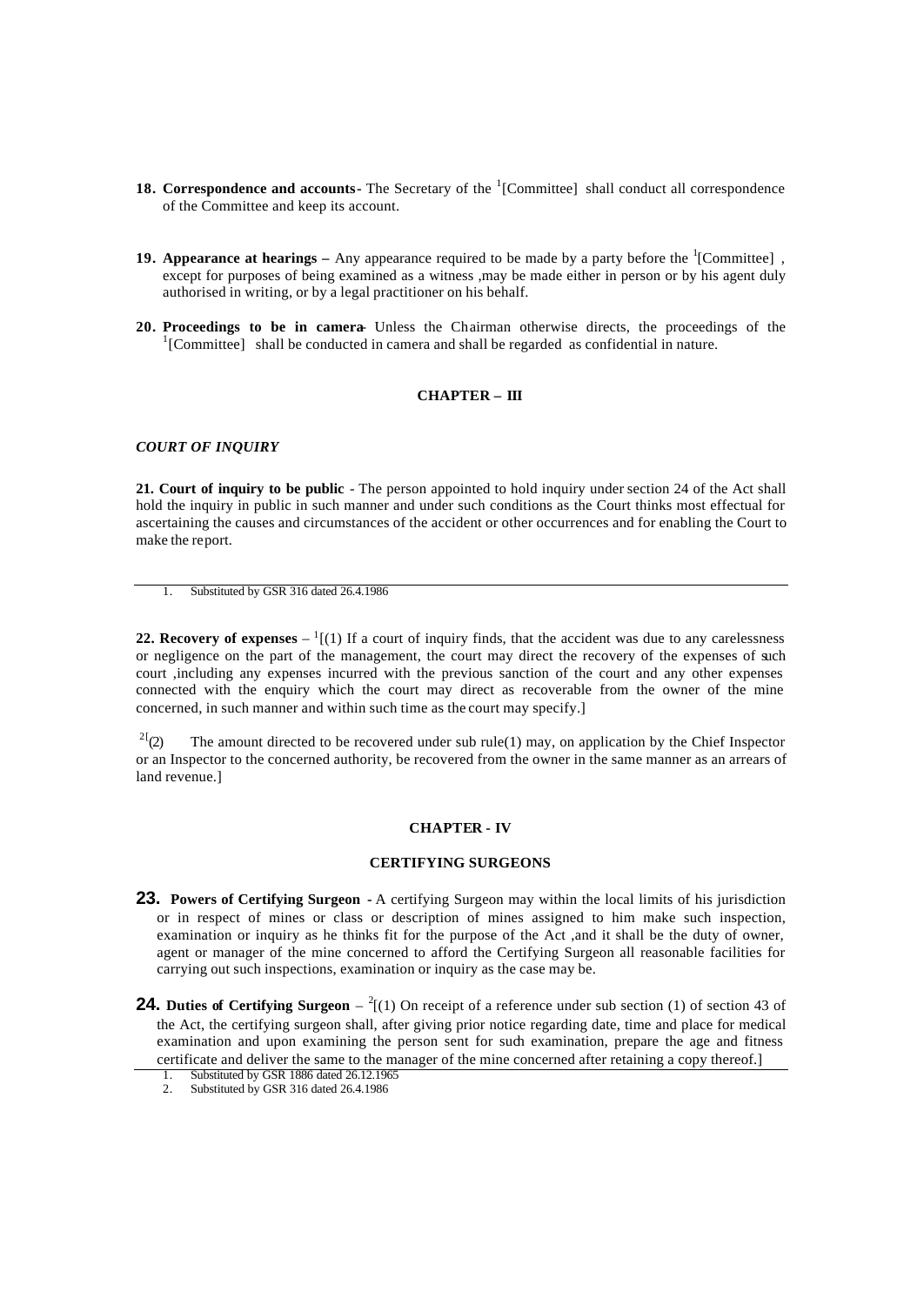(2)The Certifying Surgeon shall, upon a request being made to him by the Chief Inspector of Inspector, carry out such examination and furnish him with such report as he may indicate in respect of any mine or class or description of mines in which operations involve any risk of injury to the health of any person or class of persons employed therein.

# **<sup>1</sup>[Rules 25 ,26,27 Omitted ]**

- **28. Fresh examination** (1) If any person sent up for medical examination in pursuance  $2^x$   $[ * \quad * \quad *]$  of section 43  $^{2}$ [\* \* \* | is not certified to be fit by the Certifying Surgeon, he shall not without the permission in writing of an Inspector, be sent for another medical examination unless a period of six months has elapsed from the time when he was last sent up for medical examination.
- (2) Any certificate obtained in contravention of sub-rule (1) shall be void.
- **1 [Rule 29 omitted]**

# **3 [CHAPTER - IV-A**

### **MEDICAL EXAMINATION OF PERSONS EMPLOYED OR TO BE EMPLOYED IN MINES**

**29A Applicability of this Chapter** - Nothing in this Chapter shall apply to persons who are employed purely on temporary or causal basis for a continuous period not exceeding six months.

**29B. Initial and periodical medical examinations** - After such date or dates as the Central Government may by notification in the Official Gazette appoint in this behalf, the owner, agent or manager of every mine shall make arrangements-

- 1. Omitted by GSR 316 dated 26.4.1986<br>2. Omitted by GSR 1886 dated 26.12.1965
- 2. Omitted by GSR 1886 dated 26.12.1965 3. Inserted by GSR 557(E) dated 16.11.1978

(a)(i) for the initial medical examination of every person employed in the mine, within a period of five years of the date so notified and the said examination shall be so arranged over a period of five years that one fifth of the persons employed at the mine undergo the examination every year;

Provided that in the case of a mine where a system of carrying out of such medical examination (of a comparable standard as determined by the Chief Inspector) is already in existence before the date aforesaid, a person who has undergone a medical examination under such a system on a date not earlier than five years before the date aforesaid, shall be deemed to have undergone an initial medical examination under this sub clause and the last date of his medical examination under the said system shall be taken to be the date of his initial medical examination under these rules;

(ii) for the initial medical examination of every person seeking employment in a mine, unless such person has already undergone within the preceding five years, a medical examination under these rules while in employment at another mine; and

(b) for the periodical medical examination thereafter of every person employed in the mine at intervals of not more than five years.

<sup>1</sup>[Provided that for the persons who are engaged in the process of mining or milling of asbestos ,periodic medical examination shall be done at least once in every twelve months and every such examination shall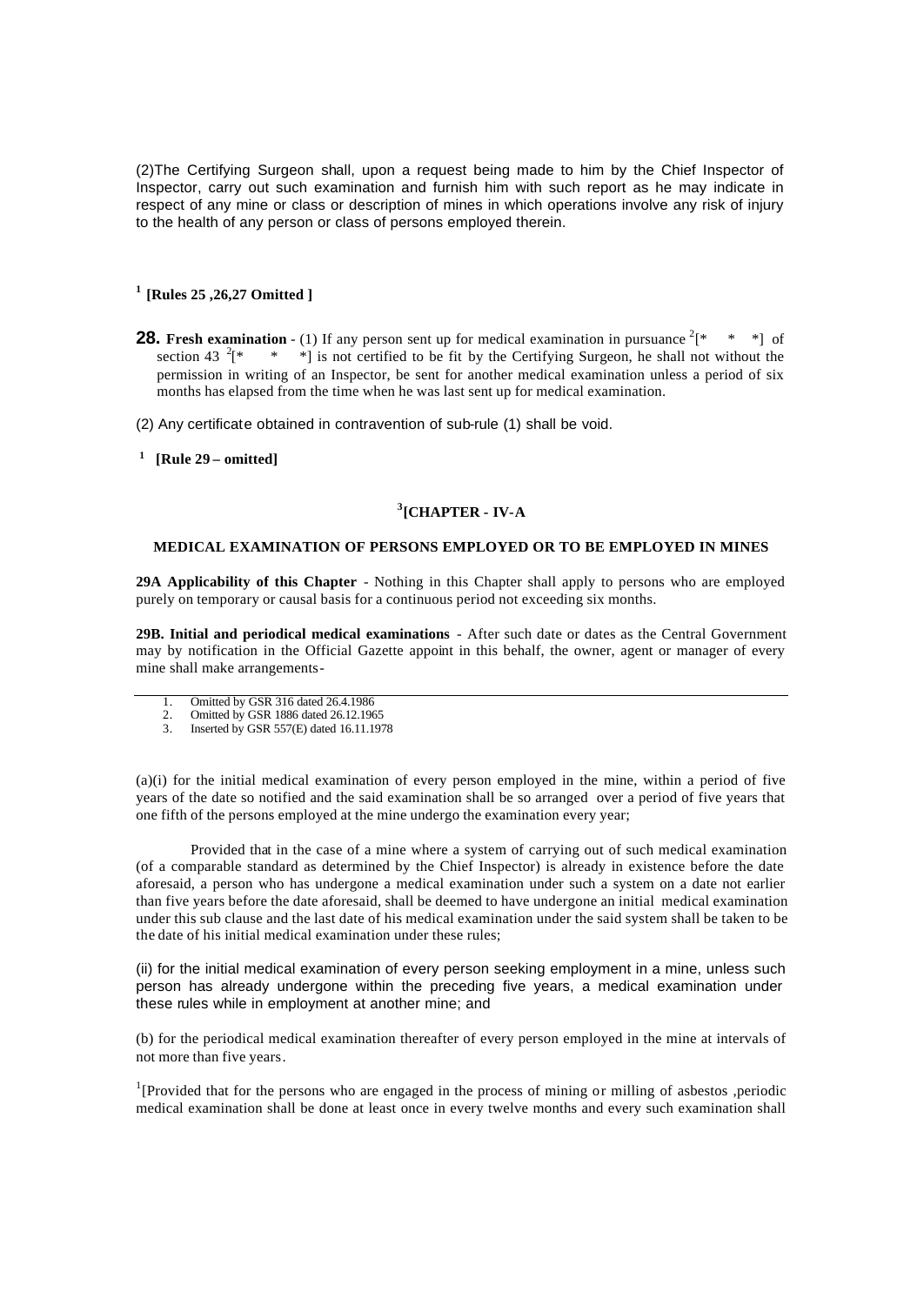include all the tests in Form "P" of the First Schedule except the X- Ray examination, which shall be carried out once in every three years.

Provided further that the periodic medical examination or the X Ray examination or both , shall be conducted at more frequent intervals if the examining authority deems it necessary to confirm a suspected case of a dust related dis ease.]

1. Inserted by GSR 707(E) dated 21.7.1989

**29C. Examining authorities** - The medical examination aforesaid shall be carried out by a Medical Officer appointed for the mine or a Medical Officer in the employment of the owner of the mine, if any, or by any medical officer employed in the Coal Mines Welfare Fund Organisation or any other mines Welfare organisation, failing which by any State or Central Government medical officer not below the rank of an Assistant Civil Surgeon.

**29D. Notice of medic al examination** - (1) In respect of every medical examination under rule 29B, the manager of the mine concerned shall give at least twenty days' prior notice in writing to the person to be examined, in Form M, provided that in case of the initial medical examination of a person seeking employment at a mine, the period of notice may be shorter.

(2) A copy of every such notice issued shall be sent by the manager to the examining authority and in the case of periodical medical examination of a person, the copies of the previous medical certificate issued in Form O, pertaining to the persons concerned shall also be sent to the examining authority by the manager.

(3) A person, who for any reasonable cause, fails to submit himself for a medical examination or in accordance with the notice issued to him under sub-rule(i), shall be given a second notice of a minimum period of ten days in Form N, by the manager and a copy of every such notice shall be sent by the manager to the examining authority.

(4) The examining authority shall inform the manager whether the person concerned has submitted himself for medical examination or not.

29E. Failure to undergo medical examination - A person who without reasonable cause, fails to submit himself for medical examination in accordance with a notice issued to him under sub-rule(3) of rule 29D, shall be liable to be discharged from service;

Provided that a person who tenders himself so liable to be discharged for failure to submit himself for medical examination shall be required to show cause why he could not comply with the notice within the time specified therein. If his explanation is found satisfactory by the management; he shall be given another chance to appear for medical examination.In case his explanation is not found satisfactory by the management, his service shall be terminated by the management :

Provided further that in case of any dispute, the same shall be referred to the Chief Inspector for his decision within 60 days of the order communicated by the owner, agent or manager of the mine to the said person.

**29 E . Failure to undergo medical examination** .- A person who without reasonable cause ,fails to submit himself for medical examination in accordance with a notice issued to him under sub-rule (3) of rule 29D, shall be liable to be discharged from service;

Provided that a person who renders himself so liable to be discharged for failure to submit himself for medical examination shall be required to show cause why he could not comply with the notice within the time specified therein. If his explanation is found satisfactory by the management ;he shall be given another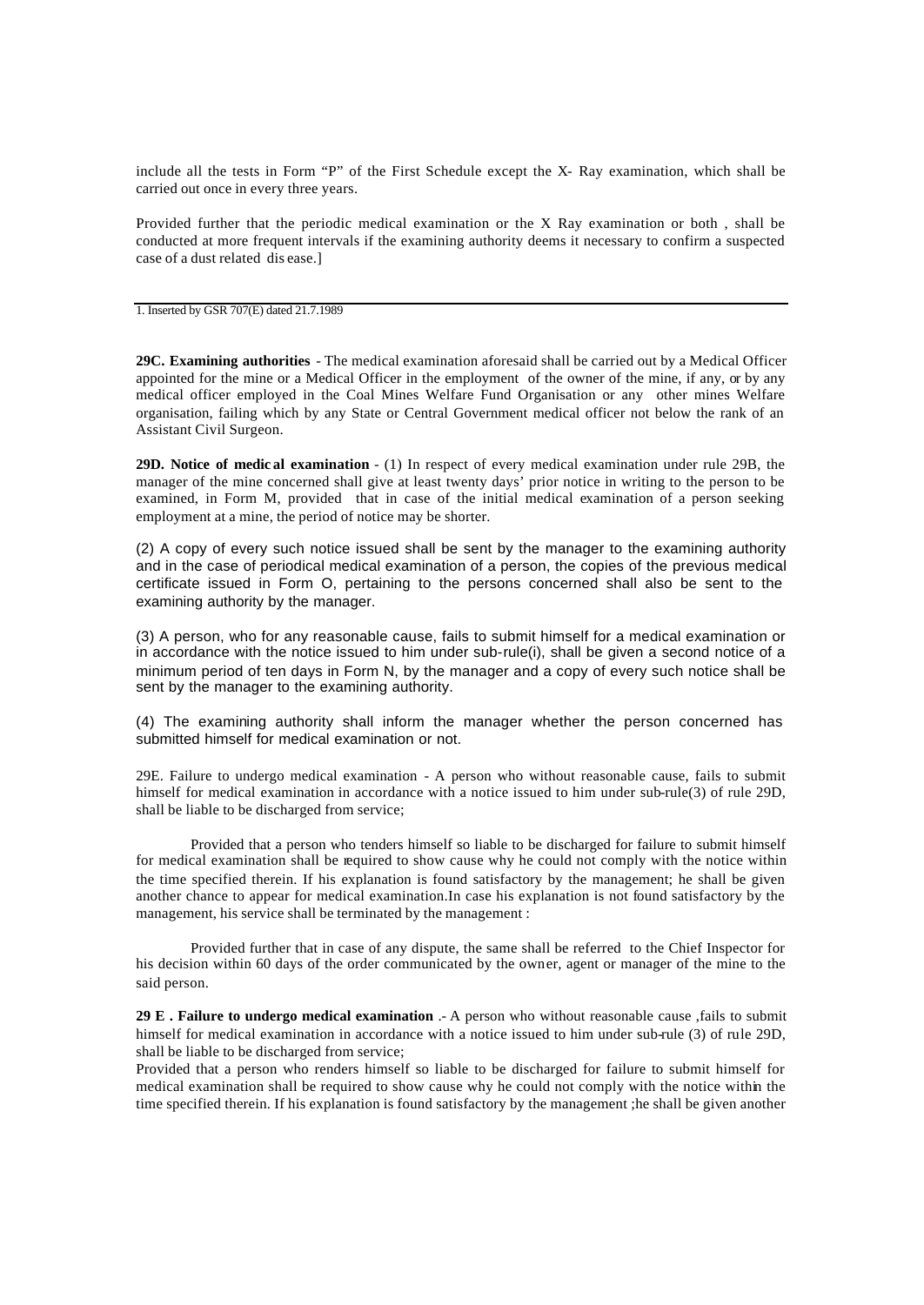chance to appear for medical examination . In case his explanation is not found satisfactory by the management, his service shall be terminated by the management;

Provided further that in case of any dispute, the same shall be referred to the Chief Inspector for his decision within 60 days of the order communicated by the owner ,agent or manager of the mine to the said person.

**29F. Standard and report of medical examination** -(1) The examining authority holding initial medical examination under sub clause(i) of clause (a), or periodical medical examination under clause (b) of rule 29B shall examine a person according to the standard laid down in Form P and the initial medical examination under sub clause (ii) of clause (a) of rule 29B of all persons seeking employment in a mine shall be according to the standard laid down in Form P-I.

 (2) As soon as may be, after examination, a copy of the medical certificate in Form O, shall be issued by the examining authority to the person concerned by Registered post or delivered under receipt and another copy sent to the manager of the mine concerned by Registered post or delivered under receipt.

(3) The examining authority shall retain the third copy of the medical certificate.

(4) In the case of periodical medical examination of person, the examining authority shall also send the copy of previous medical certificates of the person concerned received in pursuance of sub-rule(1) of rule 29D, to the manager of the mine concerned.

**29G Retention and transfer of medical certificates** – (1) All medical certificates <sup>1</sup> [including all medical examination records with medical history and job details to depict the occupational dust exposure profile] of persons employed or to be employed in a mine shall be retained in the possession of the manager of the mine so long as the person is employed in the mine and for a period of  $2$ [ten] years thereafter:

Provided that the manager of a mine where such person is or was employed shall, if so requested by the manager of any other mine where the person is to be employed, send to him all medical certificates with respect to such person.

(2) If the examining authority who conducts medical examination of persons employed or to be employed in any mine is relieved of his duties regarding medical examination, the medical practitioner shall transfer all records of medical examination in his possession to the manager of the mine concerned.

**29H. Identity of candidates** - (1) Every candidate for medical examination under clause (a) of rule 29B shall, at the time of examination, hand over three unmounted photographs (passport size) of himself to the examining authority. The examining authority, after satisfying itself that each photograph is a likeness of the candidate, shall endorse each of them with the name and father's name or husband's name of the candidate.

(2) The examining authority, shall also record the left hand thumb impression or the signature of every candidate appearing before it for medical examination on the copies of the medical certificate in Form O.

1. Inserted by GSR 707(E) dated 21.7.89

2. Inserted by ibid

**29 I. Medical Examination of women -** No women shall, without her consent, be medically examined by a male medical practitioner except in the presence of another women.

**29J. Appeal for re-examination -** (1) Where as a result of an initial medical examination under clause (a), or of periodical medical examination under clause (b) of rule 29B, a person has been declared unfit for employment in mines or in particular category of mines or in any specified operations in mine , he may, within thirty days of the receipt by him of a copy of the Certificate referred to in sub-rule(2) of rule 29F,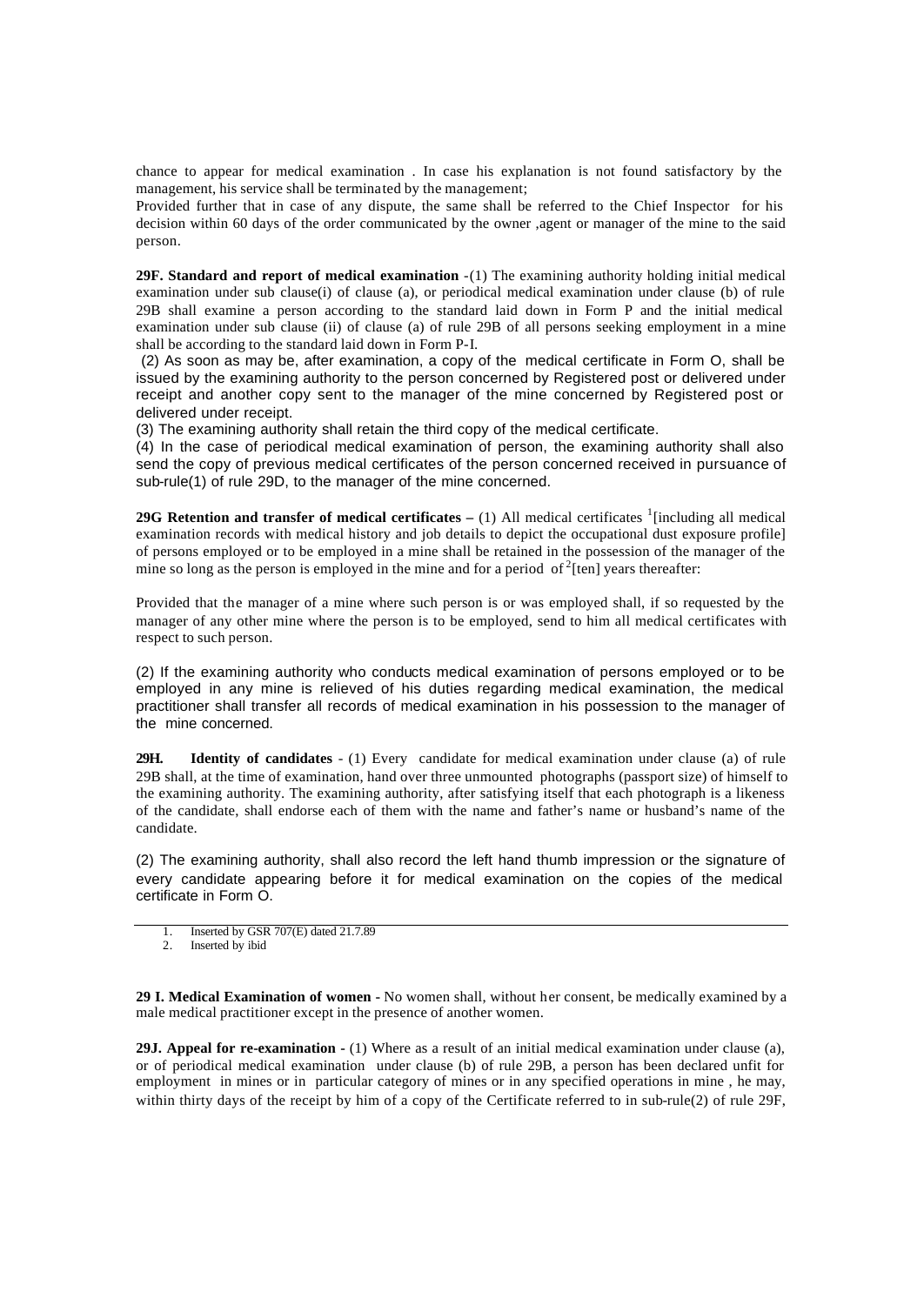file an appeal with the manager of the mine against the declaration aforesaid, and request for a medical re examination by an Appellate Medical Board constituted under rule 29K.

(2)(a) The manager shall arrange to have the appellant medically re -examined by the Appellate Medical Board within thirty days of the receipt of the Appeal, and shall give to the Appellant fifteen days' prior notice of the medical re-examination by the Appellate Medical Board in Form Q.

- (b) A person, who for any reasonable cause, fails to submit himself for a medical re-examination in accordance with the notice given to him under clause (a), shall be given another notice in Form R in similar manner.
- (c) A person who has, without reasonable cause, fails to submit himself for a medical re -examination in accordance with a notice given to him under clause (b) shall cease to be in employment at the mine or in a particular category of mines or in any specified operations in mine, as the case may be, after the expiry of thirty days from the last date notified for his medical re-examination.
- (3) In respect of every medical re-examination by the Appellate Medical Board, the appellant shall pay such fees and the medical examination shall be conducted in such manner as may be determined by the Appellate Medical Board. In case the Appellate Medical Board finds him fit for employment in mines, the fees shall be reimbursed in full to the appellant by the owner of the mine where he is employed.

**29K. Constitution of Appellate Medical Board** - For the purpose of medical re -examination on appeal, the Appellate Medical Board shall consist of the following officers, namely :

- (a) One duly qualified Medical Officer in the employment of the Directorate General of Mines Safety who shall also act as the Convenor of the Board.
- (b) One Medical Officer duly qualified in allopathic system of medicine to be nominated by the Chief Inspector in consultant with the Welfare Organisation set up by the Central Government for the persons employed in the mine.
- (c) One Medical Officer duly qualified in allopathic system of medicine employed in the State or Central Government or a Government undertaking and not below the rank of Assistant Civil Surgeon.

Provided that if a Medical Officer under clause (b) or clause (c) is not available, the Appellate Medical Board shall be constituted with two persons only.

**29L. Standard and report of medical re-examination by the Appellate Medical Board -** The Appellate Medical Board shall medically examine the appellant in accordance with the standard laid down in Form P for initial medical examination of workers already in employment as well as periodical medical examination and in accordance with the standard laid down Form P-I for initial medical examination of the persons to employed and shall issue to the manager of the mine concerned and to the appellant a medical certificate in Form S.

**29M. Unfit persons not to be employed -** (1) Where, as a result of an initial medical examination made under clause (a), or of a periodical medical examination under clause (b) of rule 29B a person has been declared unfit for employment in mines or in a particular category of mines or in any specified operations in mine, he shall not be employed or continue to employed in mine or in the category of mines or on the operations specified, after the expiry of thirty days from the date of his medical examination unless he has filed an appeal under sub rule (1) of rule 29J against the declaration.

(2) Where the person concerned has filed an appeal under sub-rule (1) of rule 29J, but has been declared by the Appellate Medical Board, after a medical re-examination, to be unfit for employment in mines or in a particular category of mines or on any specified operations in mines, he shall not be employed or continue to be employed in mine or in the category of mines or on the operations specified, after the expiry of thirty days from the date of his medical re-examination by the Appellate Medical Board: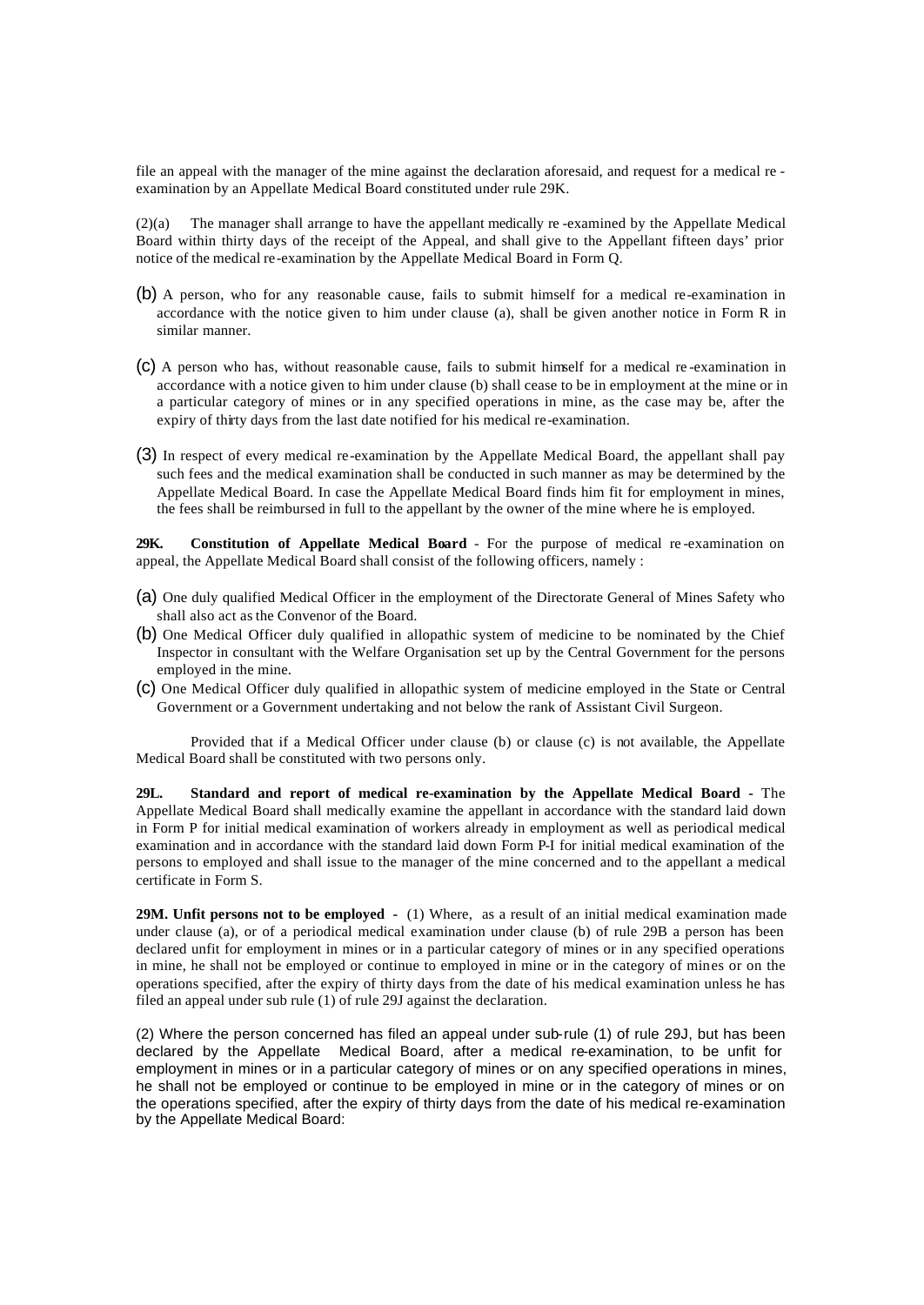Provided that, if the Medical Officer carrying out the initial medical examination under clause (a), or the periodical examination under clause (b) of rule 29B, or the Appellate Medical Board carrying out the medical re-examination of persons already in employment is of the opinion that the disability of the person examined is of such a nature and degree that it will not seriously affect or interfere with the normal discharge of his duties, it may recommend his continuation in employment in the mine for a period not exceeding six months during which such person may get his disability cured or controlled and submit himself for another medical examination and be declared fit.

**29N. Compensation for industrial disease -** if as a result of any medical examination under these rules or under the regulations, a person is found to have contacted any disease specified in Part C of Schedule III to the Workmen's compensation Act. 1923, the provision of section 3 of that Act shall become applicable in respect of that person.

**29O. Cost of medical examination -** Subject to the provisions of sub-rule(3) of rule 29J full cost of every medical examination under these rules, shall be borne by the owner of the mine concerned.

**29P. Annual returns** - (1) On or before the  $20<sup>th</sup>$  day of February every year, the manager of every mine shall submit to the Chief Inspector annual returns in respect of the preceding calendar year in Form T.

(2) If a mine is abandoned or working thereof is discontinued over a period exceeding sixty days or if a change occurs in the ownership of a mine, the returns required under sub rule (1) shall be submitted within thirty days of abandonment or change of ownership or within ninety days of discontinuance, as the case may be.

# **1 [CHAPTER IV B**

# **WORKMEN'S INSPECTOR AND SAFETY COMMITTEE**

**29Q Workmen's Inspector -** (1) (a) For every mine wherein 500 or more persons are ordinarily employed, the owner, agent or manager shall designate three suitably qualified employees of the mine in consultation with the registered trade union in the mine and where there are more than one registered trade unions, the union recognised as per procedure in practice or the most representative union as per the membership records available at that point of time ,and if there are no registered trade unions, in consultation with the elected representative of the workmen, as technical experts, to carry out inspection of the mine on behalf of the workers employed therein, one each for mining operations, electrical installations and mechanical installations. When the number of persons employed in a mine exceeds 1500, the Workmen's Inspector shall be assisted by one additional Workmen's Inspector in mining discipline for every additional 1000 persons or part thereof.

- (b) In every mine, the owner, agent or manager shall constitute in the manner laid down in clause (a), a panel of Workmen's Inspector who may serve as substitute during absence of regular Workmen's Inspector.
- (c) In the panel there shall be at least one Workmen's Inspector each for mining, electrical and mechanical installations and operations.
- (2) No person shall act as a Workmen's Inspector of a mine unless –

Provided that -

<sup>1.</sup> Inserted by GSR 316 dated 26.4.1986

<sup>(</sup>a) he possesses an Overman's or Foreman's Certificate granted under the Act :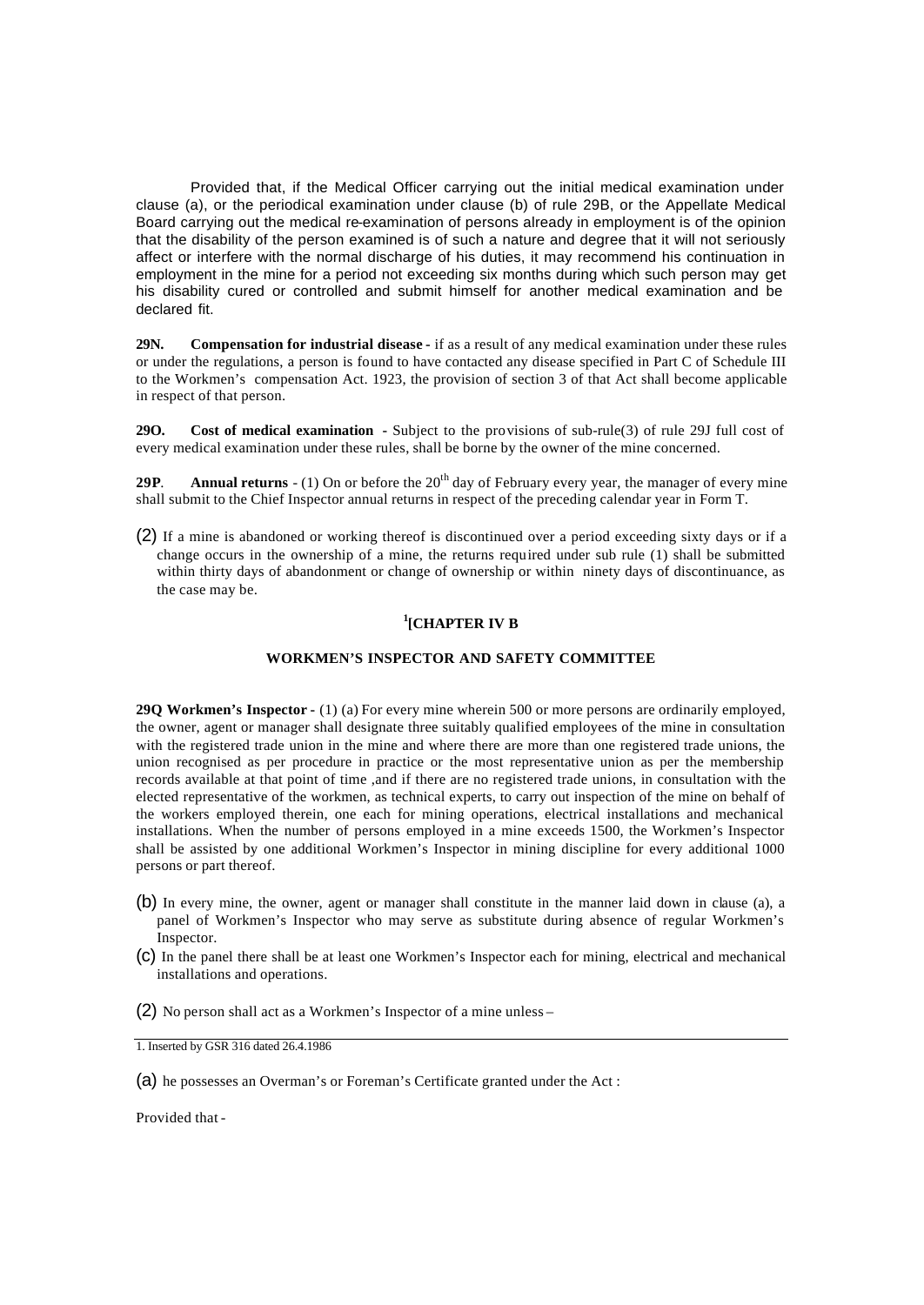- (i) in relation to electrical machinery installed in mines, a person holding a valid Electrical Supervisor's Certificate of Competency covering mining installations, issued under sub-rule(1) of rule 45 read with clause (ii) of sub-rule (1) of rule 131 of the Indian Electricity Rules, 1956 framed under the Indian Electricity Act ,1910 shall be so designated; and
- (ii) In relation to other machinery and mechanical appliances installed in mines a person appointed to secure the installation, running and maintenance in safe working order of machinery in the mine, being not less in status than that of an Overman, Mine Foreman or Electrical Supervisor shall be so designated.
- (b) he has at least five years of experience in mines including at least two years in workings of the mines for which he is nominated,and
- (c) he has undergone an orientation training course for Workmen's Inspector consisting of not less than thirty lectures and demonstrations, of not less than two hours' duration each, in accordance with the syllabus specified by and at a centre approved by the Chief Inspector by a general or special order.
- (3) The Workmen's Inspector shall perform the duties mentioned in clause (a) of sub rule (1) of rule 29R for two days in every week; on remaining days of the week, he shall perform his normal duties unless called upon to perform the duties mentioned in clauses(b) and (c) of sub-rule(1) of rule 29R.
- (4) (a) The owner, agent or manager shall afford the Workmen's Inspector all reasonable facilities for making any entry, inspection, measurement, examination or inquiry in connection with his duties.
- (b) An official of the mine shall accompany the Workmen's Inspector during his inspection.
- (c) The Workmen's Inspector may carry out his inspection at any time.
- (5) When there occurs an accident or dangerous occurrence in or about a mine , the owner, agent or manager shall forthwith inform the concerned Workmen's Inspector about the accident or the occurrence.
- (6) The Workmen's Inspector shall not exercise his powers to impede or obstruct the working of the mine.
- (7) A Workmen's Inspector nominated under sub-rule(1) shall, unless he resigns from his office, hold office for a period of three years from the date of his nomination and shall be eligible for one renomination.
- (8) No owner, agent or manager shall take any action against a Workmen's Inspector for any of his actions in the discharge of his duties and functions laid down in these rules.
- **29R. Duties of Workmen's Inspector** (1) The duties of the Workmen's Inspector shall be -
- (a) to inspect all shafts, inclines, roads, workplaces and the equipment thereat including the equipment for conveyance and transport of workers;
- (b) in case of any urgent and immediate danger that comes to his notice ;
- i) to inform the manager and the Inspector about the same; and
- ii) to suggest remedial measures necessary to avoid the danger ; and

(c) to accompany the Inspector in the course of complete inspection of the mine and also during such other inspections as may be considered necessary by the Inspector.

(2) The Workmen's Inspector shall record a full report of the matters ascertained as a result of his inspection in an interleaved paged and bound register kept for the purpose in the mine in Form U. The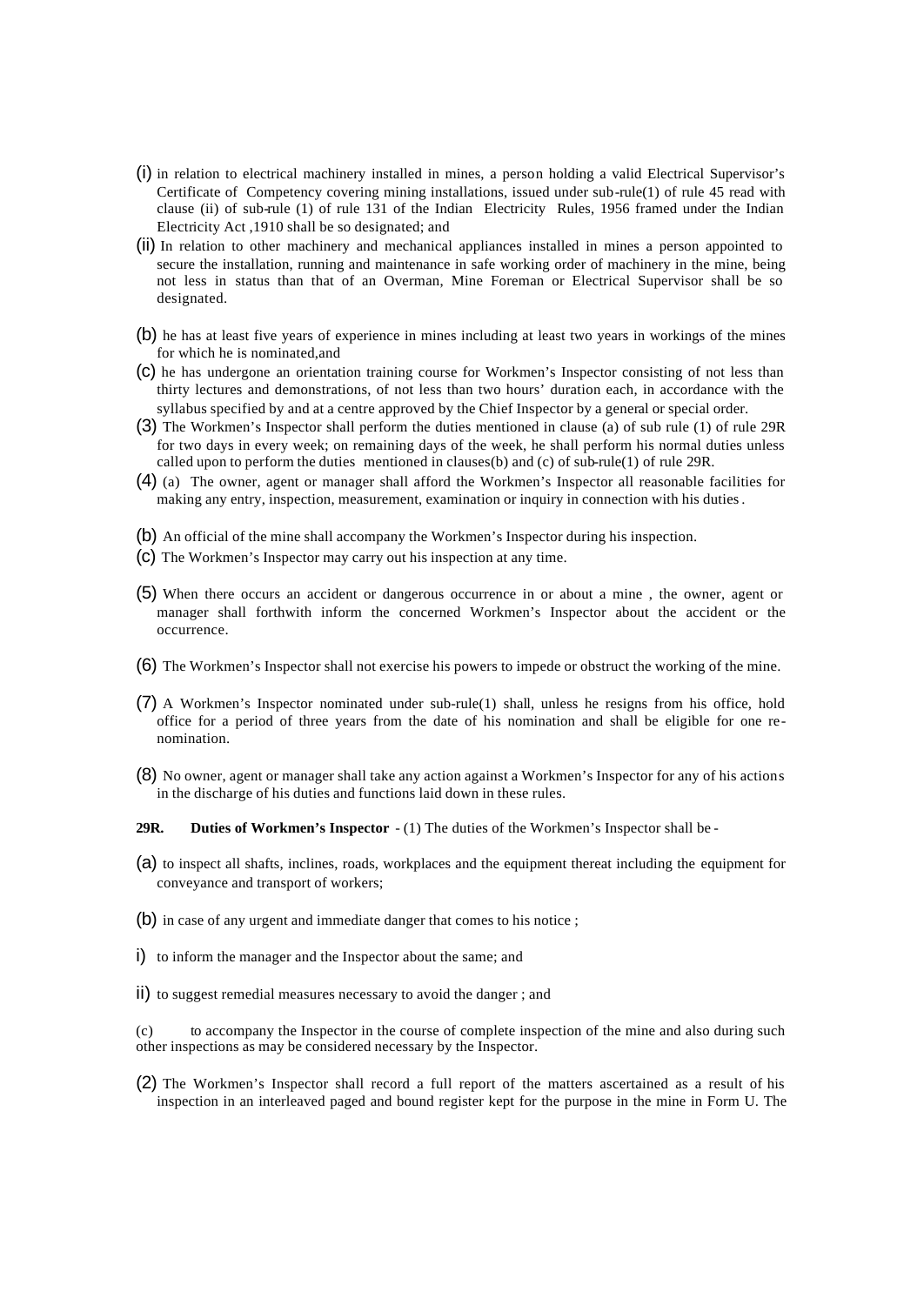Workmen's Inspector making the entry in the register aforesaid shall duly sign such entries with date and take a copy of the entries for his record.

#### **29S. Action on the report of Workmen's Inspector** -

- (1) The owner, agent or manager of the mine shall enter in the register mentioned in sub-rule (2) of rule 29R, within a period of 15 days from the date of entry in the register, remarks thereon showing the remedial measures taken and the date on which such action was taken.
- (2) In case of any difference of opinion between the Workmen's Inspector and the owner, agent or manager, a copy of the report with remarks thereon regarding such difference of opinion shall be sent by the owner, agent or manager to the Chief Inspector or an Inspector for decision.

**29T Safety Committee -** For every mine wherein more than 100 persons are ordinarily employed, the owner, agent or manager shall constitute a Safety Committee for promoting Safety in the mine;

Provided that the Chief Inspector or an Inspector may by a general or special order in writing require the owner, agent or manager of any group of specified mines or of all mines in a specified area to constitute a group Safety Committee in such manner and subject to such conditions as he may specify in the order.

**29U Composition of Safety Committee \_** The Safety Committee shall consist of :-

- (a) the manager who shall be the Chairman;
- (b) five officials or competent persons of the mine nominated by the Chairman ;
- (c) five workmen nominated by the workmen of the mine in accordance with the procedure prescribed in clause (a) of sub-rule(1) of rule 29Q for nomination of Workmen's Inspector;
- (d) Workmen's Inspector where so designated; and
- (e) the Safety Officer, or where there is no Safety Officer, the senior most mine official next to the manager, who shall act as Secretary to the Committee;

Provided that any other official, competent person or work person may be co-opted by the Chairman as a member of the Committee on any day or days of the meeting, if considered necessary.

**29V. Functions of Safety Committee** - The functions of the Committee shall be-

- (1) to discuss remedial measures against the unsafe conditions and practices in the mine as pointed out in the reports of Workmen's Inspector or otherwise brought to the notice of the Committee and make appropriate recommendations;
- (2) to consider, before commencement of operations in any new district of mine or commissioning of new electrical or mechanical installation or introduction of new mining technique, the proposed Safety and health measures including related codes of practice and to make appropriate recommendations;
- (3) to discuss the report of inquiry into accident and make appropriate recommendations;
- (4) to formulate and implement appropriate Safety campaign based on analysis of accidents;
- (5) to meet at least once in 30 days to consider the matter placed before it and any other matter that may be raised by the members and make such recommendations as it may deem fit; and
- (6) to serve as a forum for communication on Safety and occupational health matters.

**29W Implementation of recommendations of the Safety Committee** - The owner, agent or manager shall, within a period of 15 days from the date of receipt of the recommendations of the Safety Committee, shall indicate to the Secretary to the Safety Committee, the action taken to implement the recommendations.]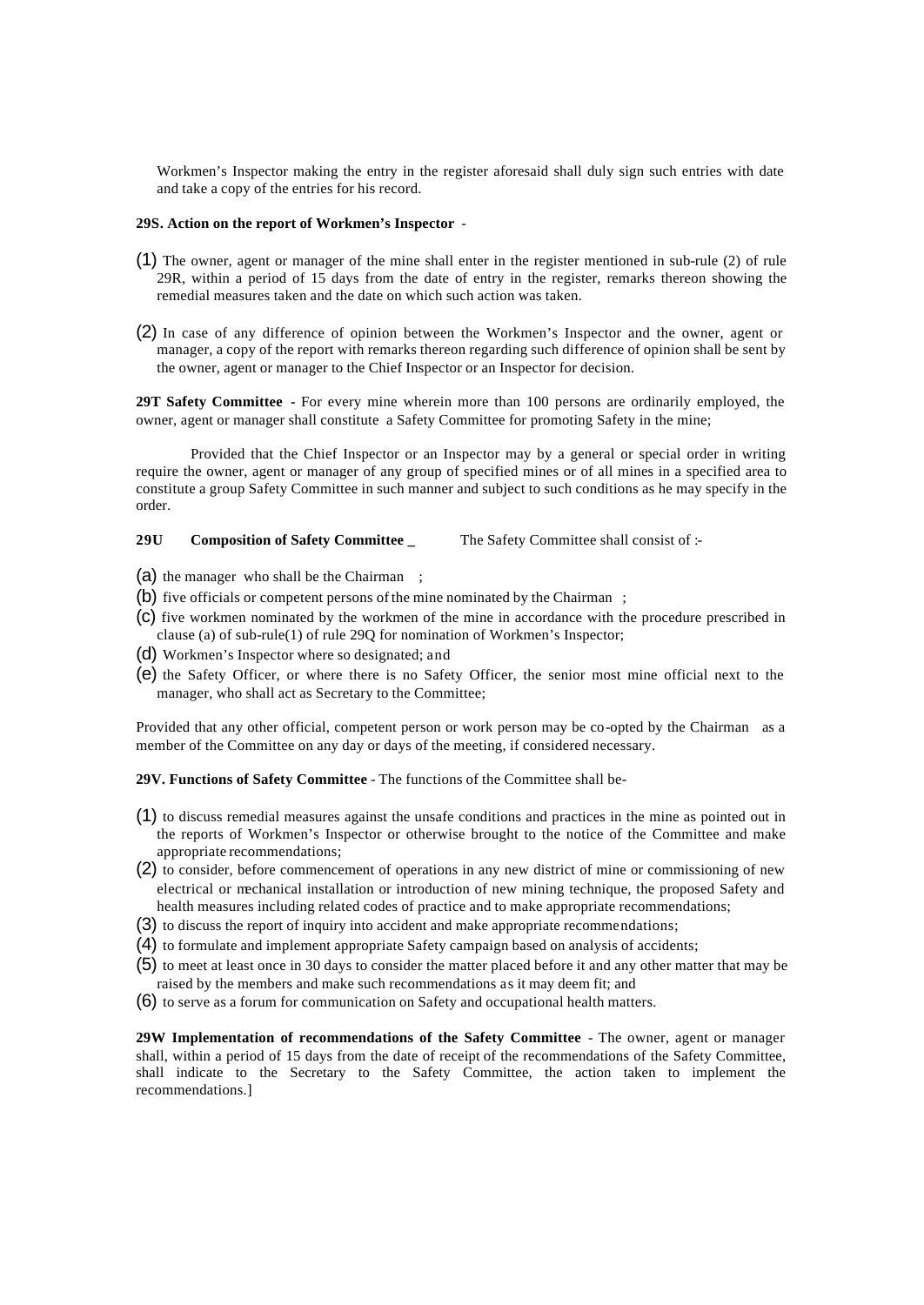#### **CHAPTER -V**

#### **HEALTH AND SANITATION PROVISIONS**

**30. Quantity of drinking water** - (1) The quantity of drinking water to be provided in a mine or any part thereof shall be on a scale of at least two litres for every person employed at any one time and such drinking water shall be readily available at conveniently accessible points during the whole of the working shift.

- (2) Where 100 persons or more are employed, either above ground or in opencast workings, at any one time, an Inspector may by order in writing require the drinking water to be effectively cooled by mechanical or other means available.
- (3) No charge shall be made for the drinking water so supplied.
- **31. Storage of drinking water**  $\binom{1}{1}$  If drinking water is not provided from taps connected with constant water- supply system, it shall be kept cool in suitable vessels sheltered from whether and such vessels shall be emptied, cleaned and refilled very day. Steps shall be taken to preserve the water, the storage vessels and the vessels used for drinking water in a clean and hygienic condition.]
- (2) If the source of drinking water is not from a public water supply system, an Inspector may by order in writing require the owner, agent or manager of the mine to submit with the least possible delay a certificate from a competent health authority or analyst as to the fitness of the water for human consumption.
- **32. Decision of Chief Inspector final** If any question arises as to whether water supply arrangements are satisfactory and in accordance with the requirements of section 19 and rules 30 and 31, the decision of the Chief Inspector shall be final.

1. Substituted by GSR 1786 dated 30.9.1970

**33. Surface latrines and urinals**. - (1) On the surface at every mine, adequate latrine and urinal accommodation shall be provided at conveniently accessible places separately for the use of males and females employed in the min e.

(2) The scale of latrine accommodation shall be at least one seat for every 50 males and at least one seat for every 50 females employed at one time;

Provided that where sanitary latrines are maintained in bathing places, the number of latrines to be provided under this rule may include such sanitary latrines.

**Note** – In calculating latrine accommodation, any fraction less than 50 shall be reckoned as 50.

**34. Standards of constructions** .- Every latrine on the surface provided for the use of persons employed in a mine shall conform to the following standards of construction :

- a) It shall be on a site approved of in writing by an Inspector ,
- b) It shall be built of brick or other suitable building material ,
- c) It shall be adequately drained and properly ventilated and afforded effective protection from the weather,
- d) It shall be of a type approved of in writing by a Inspector ,
- $e$ ) the floor and any interior surface of walls up to a height of  $1$ [1.25 metres] shall be cement punned or otherwise so finished as to provide a smooth impervious surface ,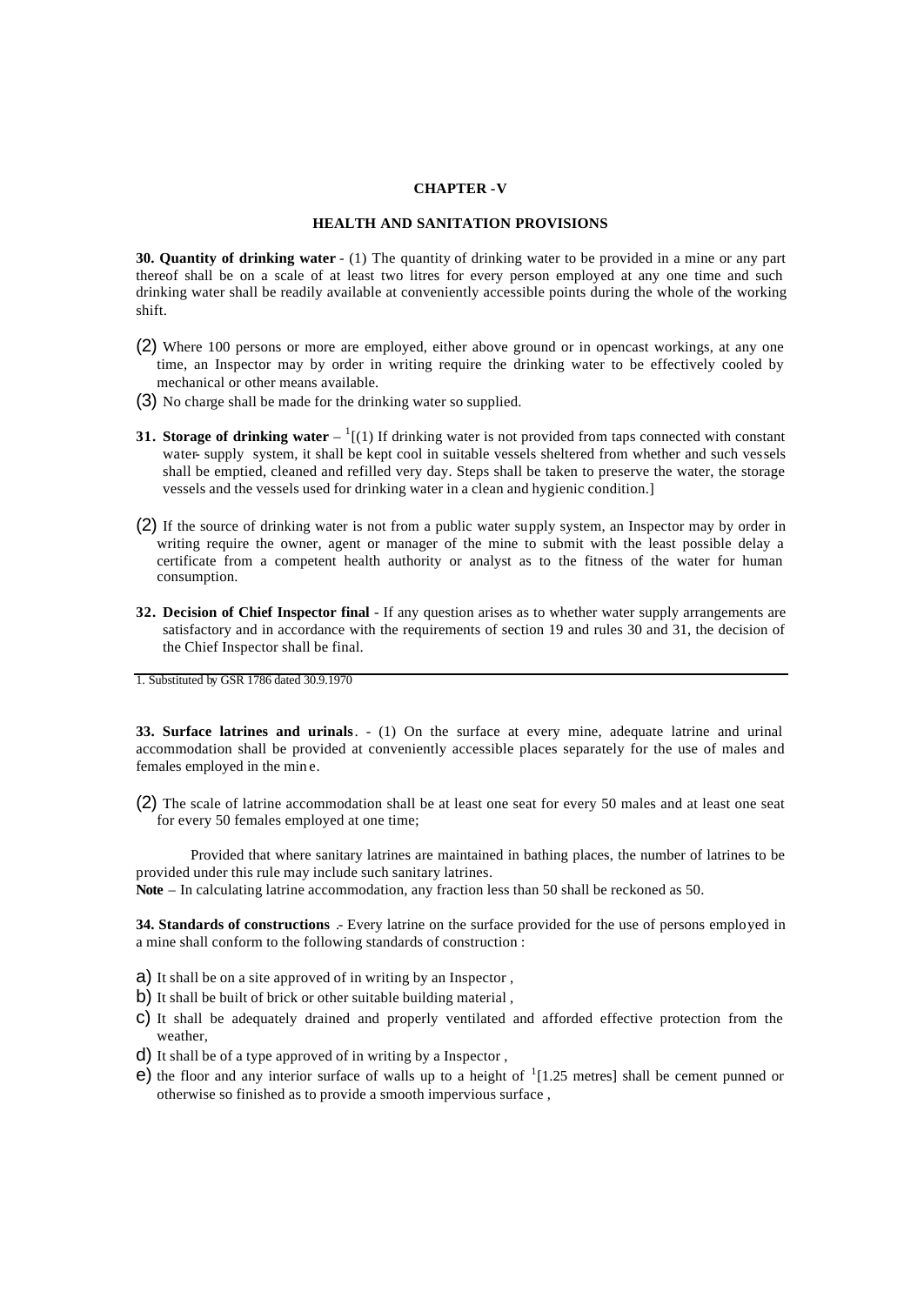- f) It shall be partitioned off so as to secure privacy and shall have a proper door and fastenings, and where a latrine intended for the use of one sex adjoins a latrine intended for the use of other sex, the approaches shall be separate,
- g) where a latrine is of the service type, the service chamber shall be provided with an efficient trap door and the receptacle for night-soil shall be of galvanised iron ,

1. Substituted by GSR 31 dated 29.12.1960

h) the interior walls, ceilings and partitions shall be white-washed once at least in very four months, and the dare of such white-washing shall be recorded in a book kept at the mine for the purpose;

Provided that this requirement regarding white-washing shall not apply to those parts of walls, ceilings or partitions which are laid in glazed tiles or otherwise finished so as to provide a smooth polished and impervious surface but all these parts shall be washed with suitable detergents and disinfectants at least once in every seven days.

**35. Sign-boards to be displayed** - Where persons of both sexes are employed, there shall be displayed outside each latrine a signboard in the language understood by the majority of workpersons "For Males" or "For Females" as the case may be. Each sign board shall also have the figure of a man or a women as the case may be.

**36.Provision of water for washing etc.** - (1) Where a piped water supply is available, a sufficient number of water taps, conveniently accessible, shall be provided in or near such latrines.

(2) If piped water supply is not available, a sufficient quantity of water shall be kept stored in suitable receptacles near latrines.

**37. Underground latrines** - If in any mine more than fifty persons are employed underground at any one time, latrines shall be provided underground on a scale approved by an Inspector at convenient points near the working shafts and at entrances to the districts or sections of the mine. The latrines shall be of a type approved of in writing by an Inspector.

**38. Sanitation**- (1) At every mine all underground working places and travelling roadways shall be kept clean from excreta.

(2) All latrines and urinals in or about a mine shall be kept in a clean and sanitary condition.

- (3) Receptacles for night-soil shall be cleaned and disinfected at least once in every day.
- (4) Proper arrangements shall be made on the surface for the disposal of night-soil and urine. Such arrangements shall comply with the requirements of any health authority or Mines Board within whose jurisdiction the mine is situated.

**39. Obligation of workpersons**-(1) No person shall want only misuse or damage the latrines provided either on the surface or underground.

(2) No person shall pollute the underground working of a mine with excreta. All persons employed underground shall acquaint themselves with the sanitary arrangements provided from time to time in the section of the mine in which they have to work or pass.

#### **CHAPTER - VI FIRST-AID AND MEDICAL APPLIANCES**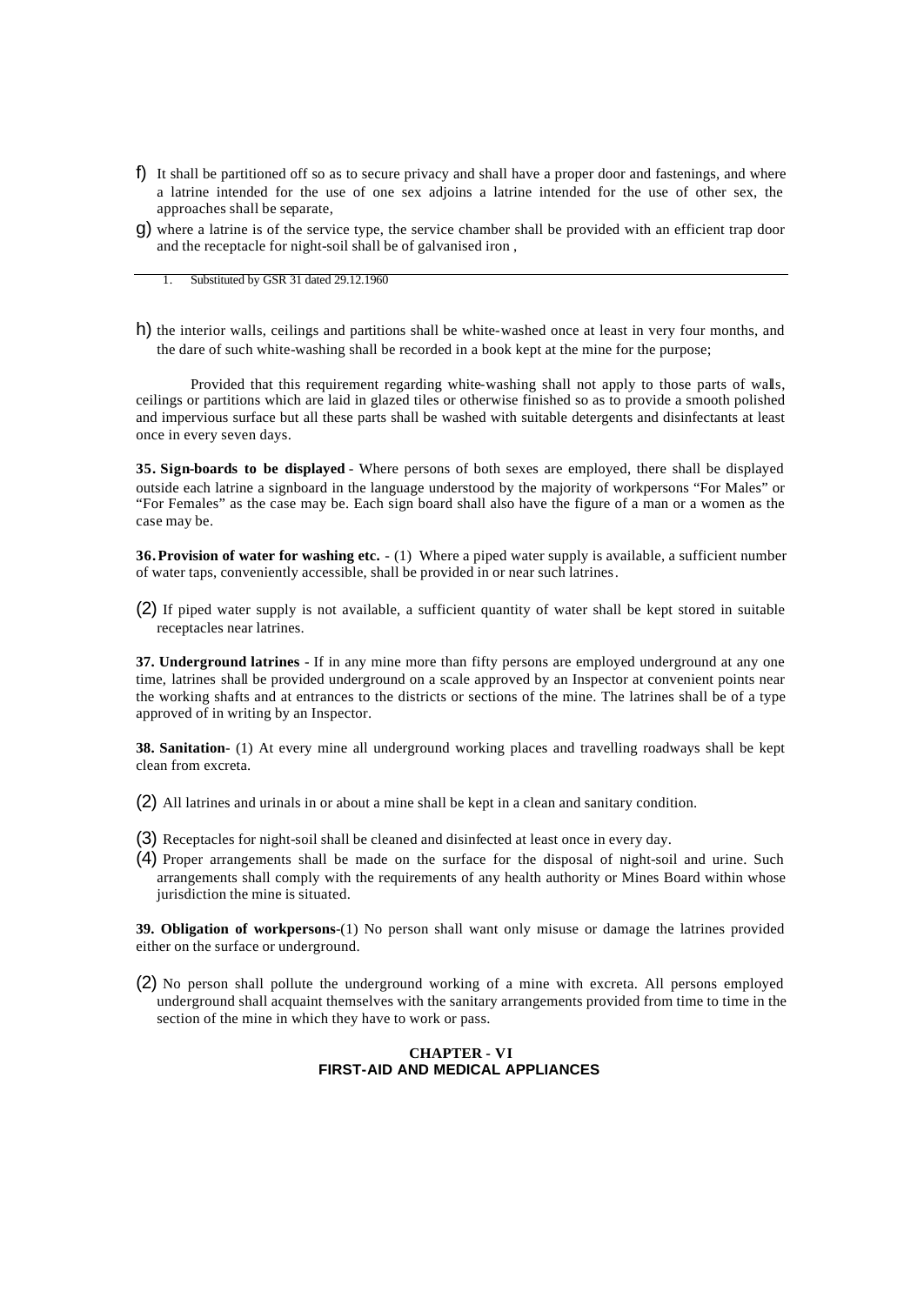<sup>1</sup>[40. Arrangements for training persons in first-aid etc.-(1) It shall be the duty of the owner, agent or manager of a mine to see that adequate and suitable arrangements are made for the training of persons in first-aid and the provision of such equipment as is prescribed in these rules.

- (2) (a) It shall be the duty of the owner, agent or manager to see that adequate and suitable arrangements are made for the speedy removal from the mine to a dispensary or hospital ,of persons employed in the mine who while on duty suffers from serious bodily injury or illness of a serious nature.
- (b) Unless otherwise approved by an order in writing of the Chief Inspector or an Inspector and subject to such conditions as may be specified therein, the arrangements for the purpose of clause(a) shall be by means of a proper ambulance van, and in case such ambulance van is not readily available in spite of proper and timely requisition, it may be by other suitable motor vehicle in which the person can be taken in a supine condition on a stretcher.)
	- 1. Substituted by GSR 1786 dated 30.9.1970

**41. First-aid qualifications** - No person other than qualified nurse, dresser, compounder-cum-dresser or medical practitioner shall be appointed to render first-aid ,or to be in charge of a first-aid station referred to in rule 44,unless he is the holder of a valid first-aid certificate of the standard of St. John's Ambulance Association (India).

**1 [42. First aid personnel** - (1) The owner, agent or manager of a mine shall see that every first-aid station provided under rule 44 is placed, during every working shift ,in charge of a person holding qualifications specified in rule 41. The persons in charge of a first aid station in any shift should be readily available throughout the shift.

- (2) The name and designation of every person appointed to be in charge of a first -aid station shall be prominently ,displayed at every first-aid station.
- (3) An up-to-date list of persons appointed to be in charge of first-aid stations in the mine shall be kept in the office of the mine and also displayed prominently at the first-aid room.]
- **43. <sup>2</sup> [First-aid] rooms** (1) At every mine employing more than 150 persons on any one day of the preceding calendar year, there shall be provided and maintained in good order a suitable first-aid room.

 $3(2)$ The first-aid room shall be situated at a convenient place on the surface of the mine and shall be used only for first-aid work.]

(3) The  $^{4}$ [first-aid] room shall have a floor space of not less than 10 square metres and shall contain at least the equipment specified in the Second Schedule

 $5[(4)(a)$  The first-aid room shall be in charge of a qualified medical practitioner, where the number of persons ordinarily employed in a mine is more than 1000, such medical practitioner shall be a whole time employee at the mine.

- 1. Substituted by GSR 1886 dated 26.12.1965.
- 2. Substituted by GSR 239 dt. 3.2.1965<br>3. Inserted, ibid.
- Inserted, ibid.
- 4. Substituted by GSR 31 dt. 29.12.1960.
- 5. Substituted by GSR 1786 dt. 30.9.1970
- (b) The medical practitioner referred to in clause (a) shall be assisted by a nurse and a dresser or a compounder and a dresser who are qualified in the Allopathic system of medicine. Whenever the Chief Inspector feels it necessary, he may require by an order in writing that such number of additional nurse or compounders or dressers shall be appointed to assist the medical practitioner as may be specified by him.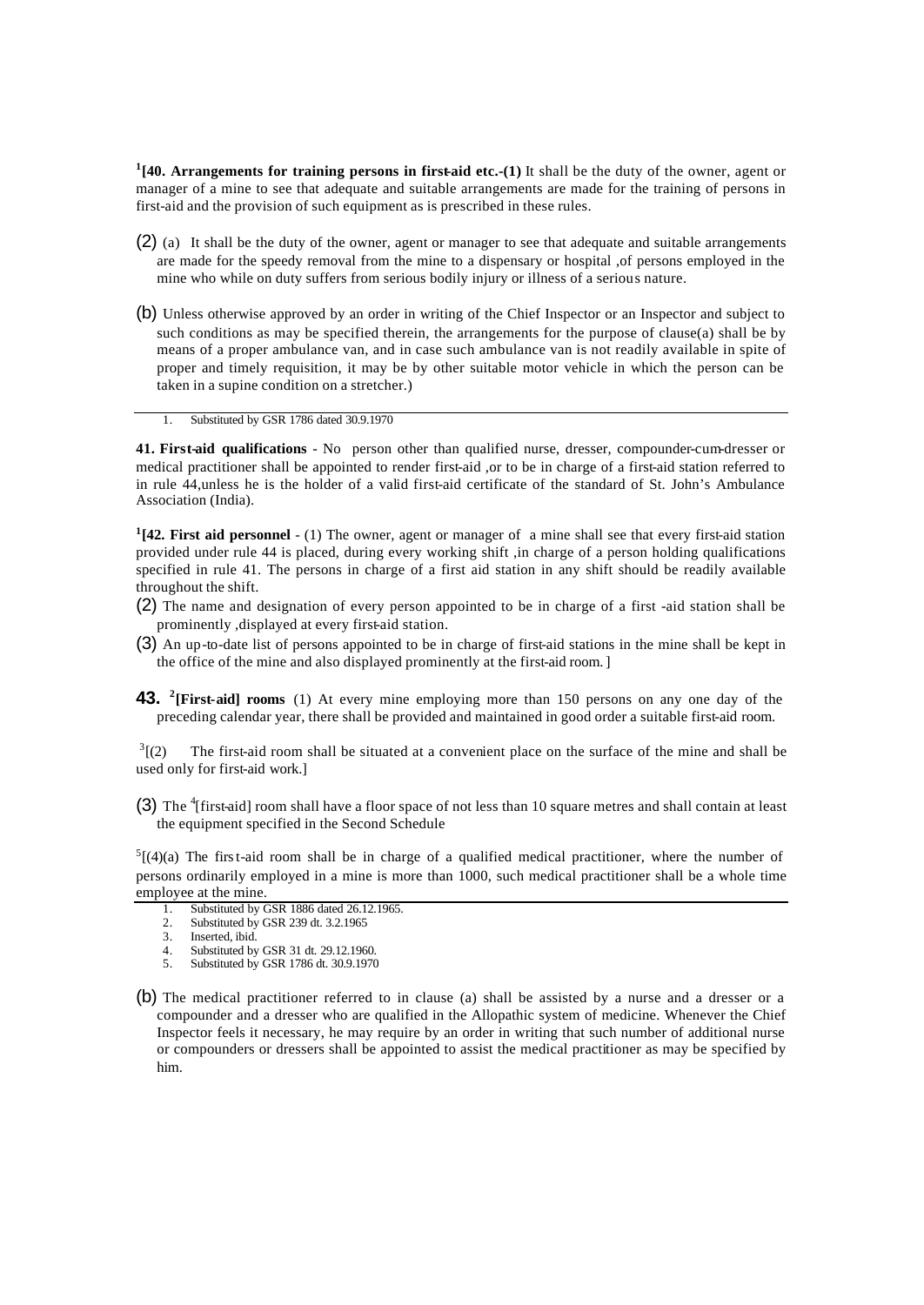(c) The nurse, compounder or dresser referred to in clause (b) shall be whole time employee of the mine and shall be readily available at the first-aid room throughout the period when persons work at the mine :

Provided that wherein conformity with any other law inforce, or otherwise an adequately equipped hospital or dispensary belonging to the owner of the mine or to any Mines Welfare Organisation is provided and maintained at or in the immediate vicinity of the mine, the Chief Inspector or an Inspector authorised by him in this behalf may grant exemption from the provision of this sub-rule subject to such conditions as he may specify in writing.

(5) Every person who suffers an injury during the course of work shall report for examination or treatment at the first aid room, hospital or dispensary, as the case may be, before leaving the mine, irrespective of first-aid having been rendered at or near the place of work.

**1 [44. First aid stations**.-(1) At every mine there shall be provided and maintained first-aid equipment as prescribed in the Third Schedule, at conveniently accessible stations where injured persons may receive first-aid treatment, as follows :

- (a) above ground, a first- aid station
	- (i) at the top of every shaft or incline where men or material are normally wound or hauled; (ii) in every workshop;

1. Substituted by GSR 1886 dated 25.12.1965

- (iii) at every screening plant and loading place; and
- (iv) at every other place where more than 50 persons are
- employed at any one time.
- (b) In every opencast working, one first-aid station for every 50 persons or part thereof, employed at any one time; and

(c) below ground, one first-aid station -

- i) at the bottom of every shaft where men or material are normally wound, and at or near every plant;
- ii) near the drive end of every haulage;
- iii) in or at the entrance to every district or section of the mine;

Provided that nothing in this sub-rule shall be construed to require the provision of a firstaid station within 300 metres of another first-aid station.

- (2) It shall be the duty of the persons appointed to be in charge of a first-aid station under rule 42, to see that the equipment provided at the station is kept in good order and that it is replenished whenever necessary.
- (3) An up-to-date list of all first-aid stations provided in the mine shall be kept in the office of the mine and also displayed prominently at the first-aid room.]

<sup>1</sup>[45. Carrying of first-aid outfit by officials. Not with standing anything contained in rule 42, every Overman, foreman, sirdar, mate, shot-firer, blaster, electrician and mechanic in a mine shall hold the firstaid qualifications specified in rule 41 and shall carry, while on duty, a first-aid outfit consisting of one large sterilised dressing, one sma ll sterilised dressing and an ampoule of tincture of iodine or other suitable antiseptic, and such outfit shall be securely packed to protect it against dirt and water.]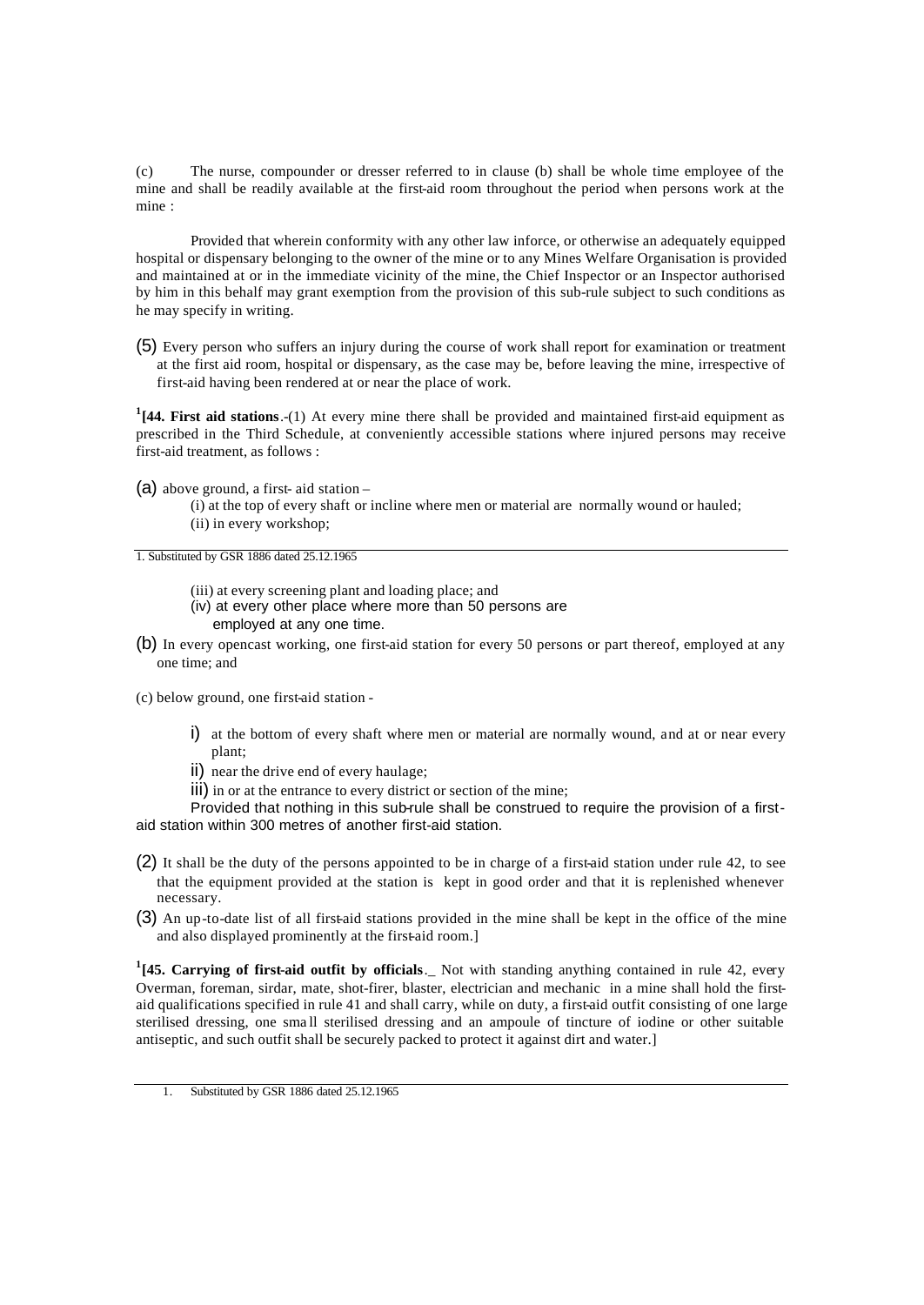**1 [45.A Medical attention in case of injury** - (1) Every person receiving an injury in the course of his duty shall, as soon as possible, report the same to an official. Where the person receiving an injury is not in a position to report the same to an official, it shall be the duty of the person who first comes to know of it to report the same to an official. The official shall make such arrangements for rendering first aid to the injured as may be required. If in the opinion of the official the injury is of such a nature as to require immediate attention by the medical practitioner he shall arrange for the medical practitioner to be called.

(2) If an official who is required to carry a first-aid outfit under rule 45 receives information about injury to a work person, he shall himself attend to the injured person.

(3) It shall be the duty of the person in charge of the nearest first-aid station provided under rule 44 to render such first-aid to the injured person as may be necessary.

### **CHAPTER - VII EMPLOYMENT OF PERSONS**

**46. Persons holding positions of supervision or management etc**. - For the purpose of Section 37, the following shall be deemed to be persons holding position of supervision or management or employed in a confidential capacity -

 $2^{2}$ [(a) manager, undermanager, underground manager, assistant manager, ventilation officer and Safety officer;]

(b) mining, electrical and mechanical engineer ;

 $2^{2}$ [(c) overman, foreman, sirdar and mate;]

(d) mechanical and electrical foreman and electrical supervisor ;

(e) surveyor and assistant surveyor;

(f) medical officer, chemist, assayer, metallurgist and welfare or personnel officer<br><sup>3r</sup> \*

[ \* \* \* ] 4 [(g)] any other person who in the opinion of the Chief Inspector holds a position of supervision or management.

1. Inserted by GSR 1786 dated 30.9.1970

2. Substituted by GSR 1886 dated 25.12.1965

- 3. Omitted by GSR 312 dated 15.1.1957
- 4. Relettered, ibid

**47. Weekly day of rest** – (1) For the purpose of sections 28 and 29, a day of rest for any person shall mean period of rest of at least 24 consecutive hours.

(2) There shall be posted up in a conspicuous place out side the office of every mine a notice showing the weekly day or rest. Where the weekly day of rest is not the same day for all persons employed in the mine, the notice shall show the day of rest allowed to each relay, or set of persons or individual.

**48. Notice regarding hours of work** - (1) The notices of hours of work referred to in sub-section (1) of section 36 shall be maintained in Form A.

(2) In addition to the particulars specified in sub-section(1) and (3) of section 36, the notice shall also show the particulars of the system in which periodical changes of shifts are made for all or each set of persons employed in the mine.

(3) A copy of the notice shall be affixed on the first page in the registers maintained in Forms B,C,D and E.

**49. Compensatory days of rest** – (1) The compensatory days of rest to be allowed under sub-section (1) of section 29 shall be so spaced that in any one week not more than two such days shall be allowed to any one person.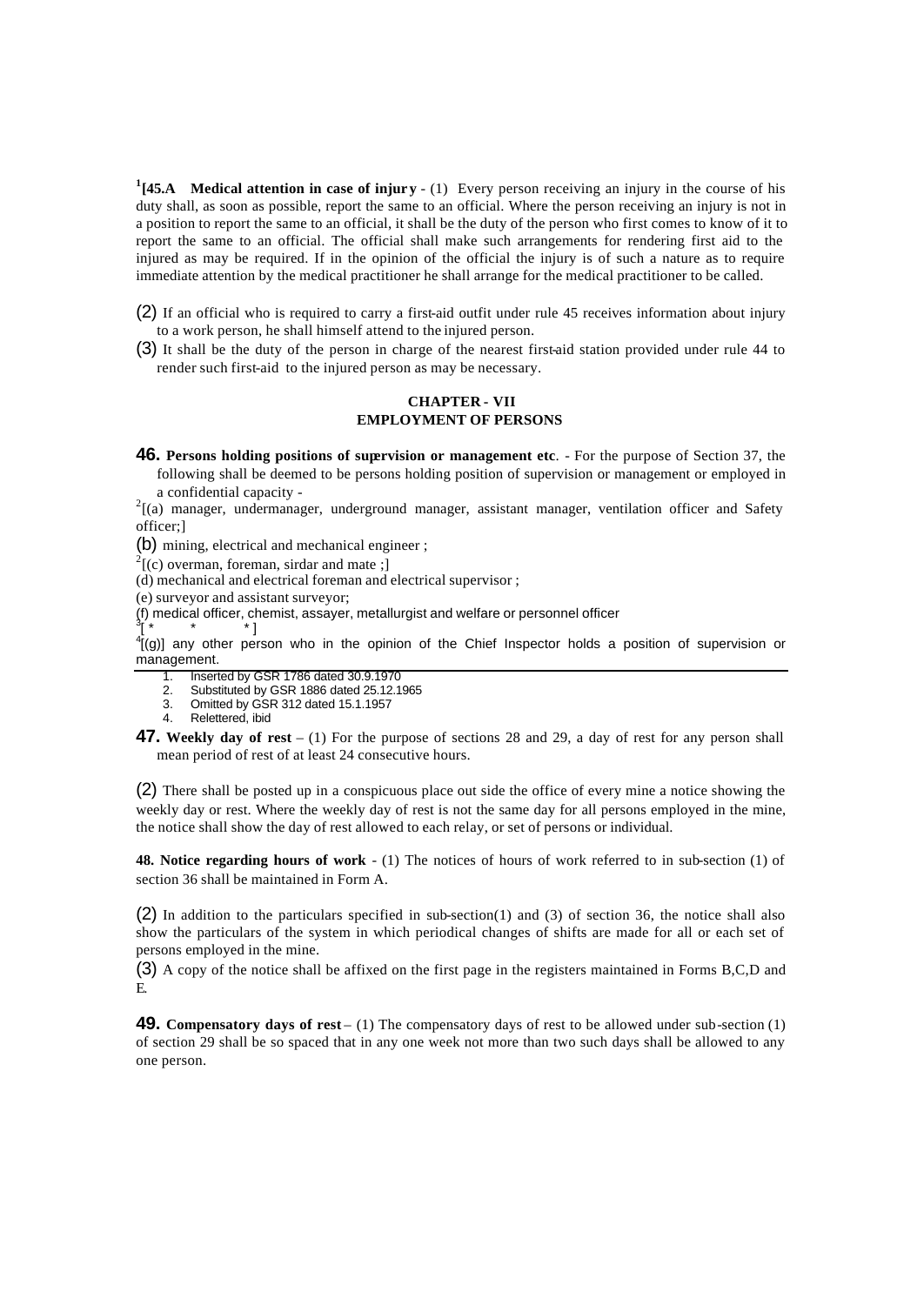(2) On or before the last day of every month, there shall be displayed on a notice board outside the office of the mine a list of all persons who have not been allowed compensatory days of rest during that month, and the dates on which compensatory days of rest will be allowed to them in the following two months.

(3) In the event of a person being discharged or dismissed, such number of compensatory days as are due to him shall not be reckoned as part of any period of notice to which he is entitled under any rule, award, agreement or contract of service, and he shall be allowed all such compensatory days of rest before the date of his discharge or dismissal.

(4) There shall be maintained at every mine a register of compensatory days of rest in Form F.

**50. Exemption from hours and limitation of employment** - For the purpose of section 39 of the Act, male adults employed in a mine on any work specified in column 1 of the Fourth Schedule shall be exempted from the provisions of the sections of the Act specified in column 2, subject to such conditions as are specified in column 3.

**1 [51. Termination of employment** - When the employment of a person in a mine is terminated, whether by way of dismissal, discharge or otherwise, or where such person leaves the employment, the date of such termination or leaving shall be entered against his name in the register maintained in Form B.]

**2 [52. Employment of apprentices and trainees** - No apprentice or trainee of the age of sixteen to eighteen years shall be employed in a mine except under immediate supervision of a competent person and no such apprentice or trainee shall be employed in a mine-

- (a) in any work which is unduly arduous ; or
- (b) in close proximity to any machinery involving risk of injury from any moving part of the machines; or
- (c) at any place where the dust produced in mining operations is known to constitute a hazard to health .]

### **CHAPTER - VIII**

## **LEAVE WITH WAGES AND OVERTIME**

**53. Register of leave with wages**  $- \binom{1}{1}$  The owner, agent or manager of every mine shall maintain in respect of every employee thereof a record of leave with wages in Form G and H;

- 1. Substituted by GSR 1886 dated 25.12.1965
- 2. Substituted by GSR 316 dated 26.4.1986

Provided that if the Chief Inspector or an Inspector is of opinion that any muster roll or register maintained in accordance with any other rules for the time being in force contains all the particulars required for the observance of the provisions contained in Chapter VII of the Act, he may, by order in writing, permit the maintenance of such muster roll or register in place of the registers in forms G and H;

Provided further that in the case of a mine exempted under section 56, the Chief Inspector or an Inspector may permit the maintenance or records of leave with wages in such manner as he may approve by order in writing.]

(2) The register mentioned in sub- rule (1) shall be preserved for a period of two years after the last entry in them has been made and shall not be destroyed even after the expiry of that period unless it has been certified by an Inspector that the leave account therein has been properly transferred to the new registers.

<sup>1</sup>(54. Information regarding leave with wages  $\overline{\phantom{a}}$  - On or before the 20<sup>th</sup> day of February every year the owner, agent or manager of a mine shall exhibit on the notice board at the office of the mine information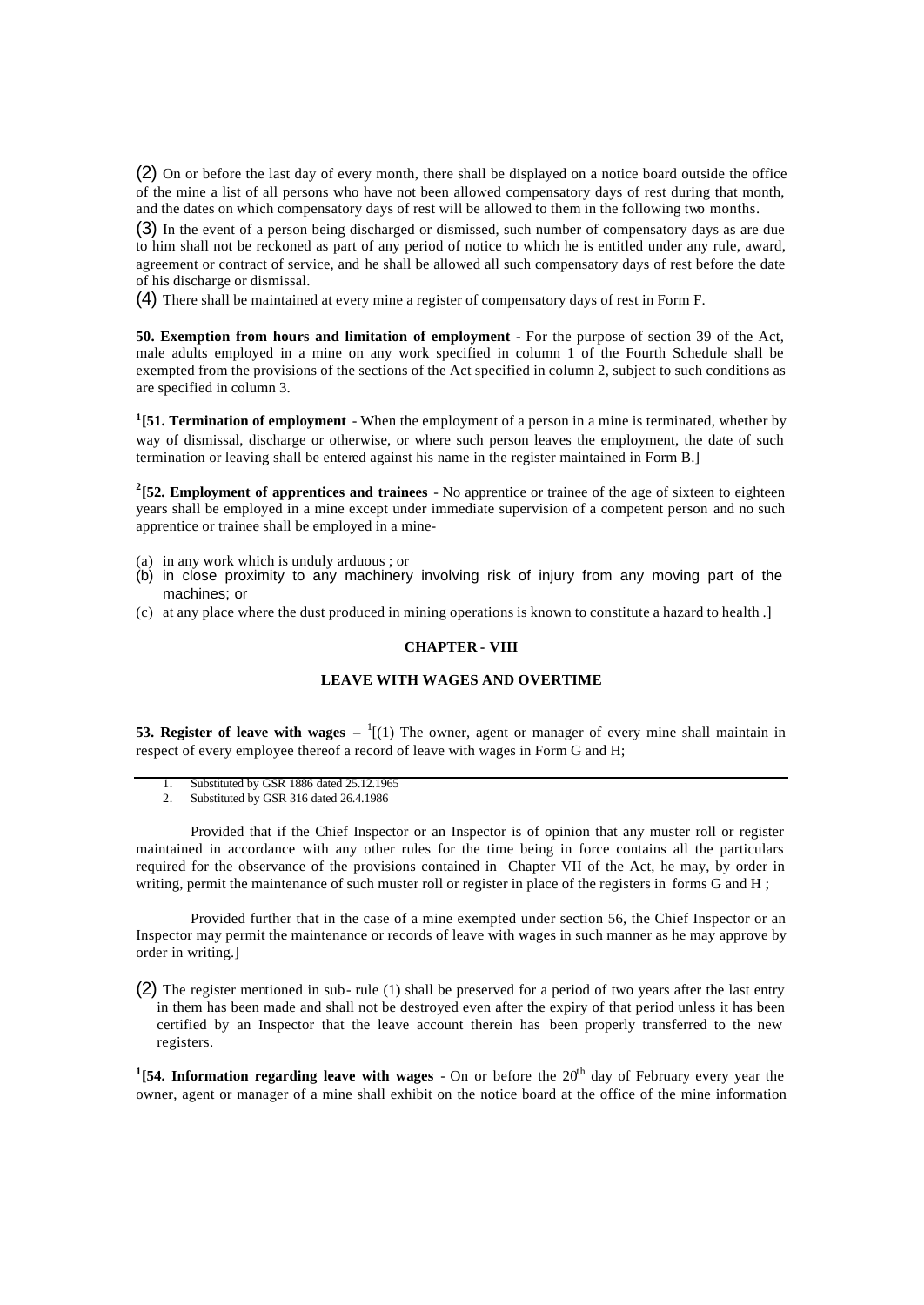regarding leave with wages due to each person employed in the calculated upto the 1<sup>st</sup> January of that year giving the particulars specified in Form L.]

**2 [55**. **\* \* \***]

**56. Payment of leave wages due if a person dies**- In the event of any person entitled to leave with wages, shall accrue to his legal heirs or nominee as the case may be.

 $^{2}$ [  $*$ **[ \* \* \*]**

1. Inserted by GSR 1786 dated 30.9.1970

2. Omitted by GSR 1886 dated 25.12.1965

**59.** Overtime register - The register required by sub-section (4) of section 33 shall be ma intained in Form I.

**60. Extra Wages for overtime** - (1) For the purpose of section 33, overtime shall be paid at the end of each wage – period.<sup>1</sup>[ $***$ ]

 $2^2$ [(2)] In calculating overtime on any day, a fraction of an hour less than 30 minutes shall be ignored and a fraction of 30 minutes or more shall be counted as one hour.

 $3(3)$ ]In calculating the ordinary rate of wages or earnings in the case of a person paid by the month, the daily wages shall be  $1/26^{th}$  of his monthly rate of wages; and in the case of any other person it shall be the ordinary rate of his daily wages or earnings as the case may be.

**61. Cases of exemption under section 56** - (1) Where an exemption is granted under section 56, the manager shall display at the main entrance of the mine, a notice giving full details of the system established in the mine for leave with wages and shall send a copy of it to the Inspector.

(2) No alternation shall be made in the scheme approved by the Central Government at the time o granting exemption under section 56 without its previous sanction.

# **CHAPTER - IX WELFARE AMENITIES**

<sup>4</sup>[62. Provision of shelters - At every mine where more than 50 persons are ordinarily employed, there shall be provided adequate and suitable shelters at or near loading wharves, opencast workings, workshops and mine entrances where 25 or more persons are ordinarily employed for taking food and rest ;

Provided that any canteen maintained in accordance with these rules may be regarded as part of the requirements of this rule.]

- 1. Omitted by GSR 1886 dated 25.12.1965
- 2. Renumbered, ibid
- 3. Renumbered, ibid 4. Substituted, ibid

**63. Standards of Shelters** - Every shelter shall –

(a) have a floor area of not less than 14 square metres; and

 $\hat{f}$ [(i) in the case of flat roof a height of not less than 2.5 metres to the lowest part of the roof; and

(ii) where the roof is a sloping one, a height of not less than 1.8 metres to the lowest part of the roof and of not less than 2.5 metres to the highest part of the roof;]

(b) be so constructed as to afford effective protection form the weather;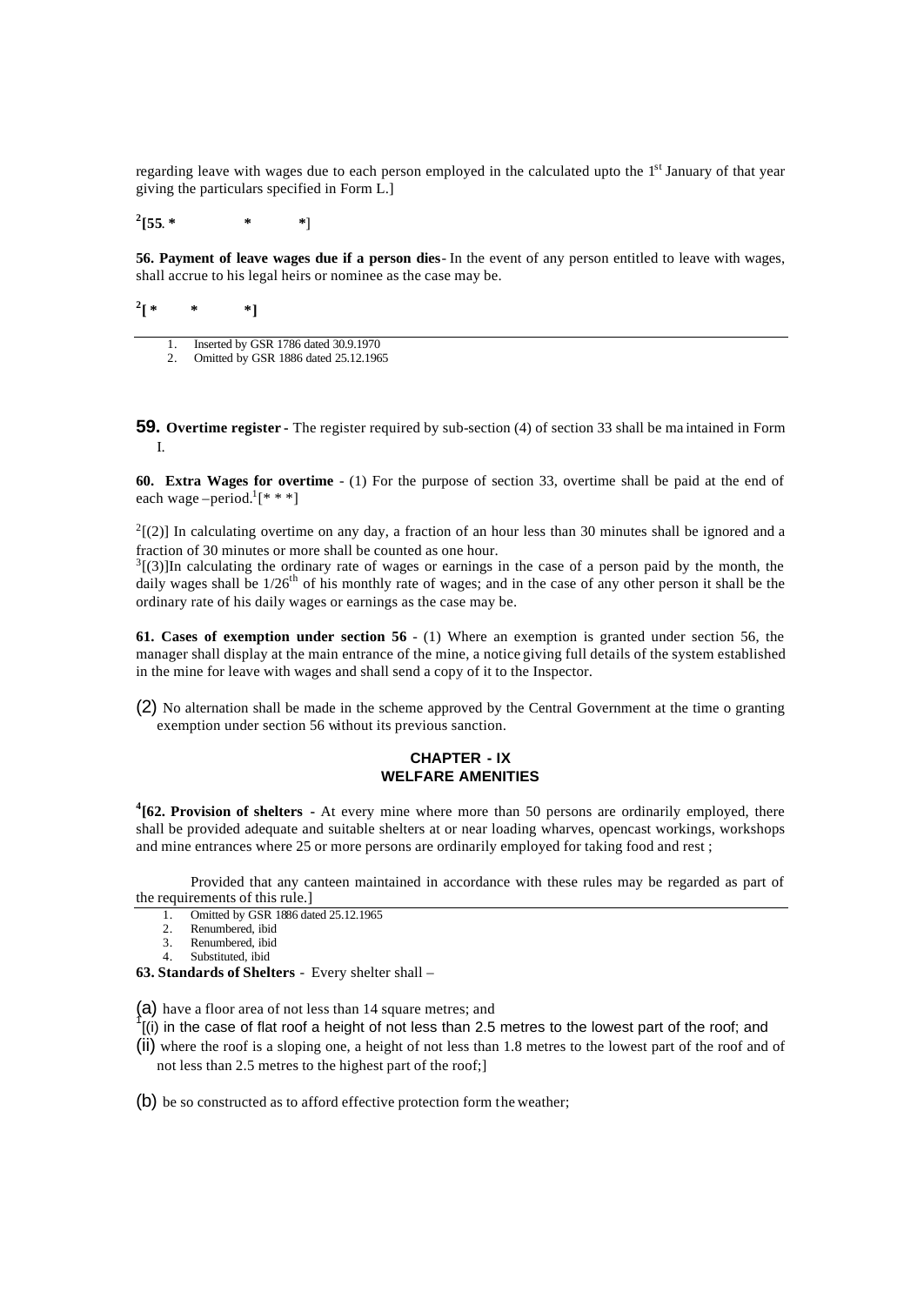- (c) be constantly provided with adequate supply of cool and wholesome drinking water during the working hours of the mine ;and
- (d) be kept in a clean and tidy condition.

<sup>2</sup>[64. Provision of Canteens - (1) At every mine where in more than 250 persons are ordinarily employed, if the Chief Inspector or an Inspector so requires, there shall be provided and maintained in or adjacent to the precincts of the mine, a canteen for the use of all persons employed ;

Provided that where the conditions at any mine so require ,the Chief Inspector or an Inspector may direct that other suitable arrangements approved by him for serving food, drink and other items to the persons employed be provided and maintained in addition to the canteen required under this sub-rule.

(2) If any case, the Chief Inspector or Inspection is satisfied that no inconvenience will be caused to the employees concerned if a single canteen is provided to serve neighbouring mines, he may by an order in writing and subject to such conditions as he may specify therein, authorise the owners, agents or managers of such mines to provide jointly a single canteen.]

- 1. Substituted by GSR 31 dated 29.12.1960<br>2. Substituted by GSR 1786 dated 30.9.1970
- 2. Substituted by GSR 1786 dated 30.9.1970

**65. Standards of canteen**  $-$ <sup>1</sup>[(1)] Every canteen shall-

(a) be constructed in accordance with plans and specifications approved by the Chief Inspector or an Inspector ;

- (b) be situated not less than  $2$ [15 metres] from any latrine, urinal, boiler house, engine room, coal heap, ash heap or heap of other material and any other source of dust or smoke;
- (c) be sufficiently lighted during all hours when open for use ;
- (d) be provided with a washing place for females, suitably separated or screened to secure privacy ;
- (e) be white-washed or colour washed inside the rooms and passages at least once a year, and woodwork and structural iron or steel work shall be varnished or painted at least once every three years ;

Provided that the inside walls of the kitchen shall be white washed or colour-washed once every four months.

(f) be provided with receptacles for garbage and have drains to carry away waste water.

 $3(2)$  The canteen or any part thereof shall not be used or allowed to be used for any other purpose which tends to interfere with the normal or efficient functioning of the canteen.]

**66. Furniture and equipment**. In every canteen there shall be provided and maintained -

- (a) sufficient furniture, utensils and other equipment necessary for its efficient operations ;
- (b) an adequate supply of cool and wholesome drinking water ;

(c) suitable clean clothes for persons cooking and serving food, drink etc.

- 1. Renumbered by GSR 1786 dated 17.10.1970<br>2. Substituted by GSR 31 dated 29.12.1960
- 2. Substituted by GSR 31 dated 29.12.1960
- 3. Inserted by GSR 1786 dated 30.9.1970

**67. Cleanliness** - (1) The canteen and its precincts shall be kept in a sanitary condition.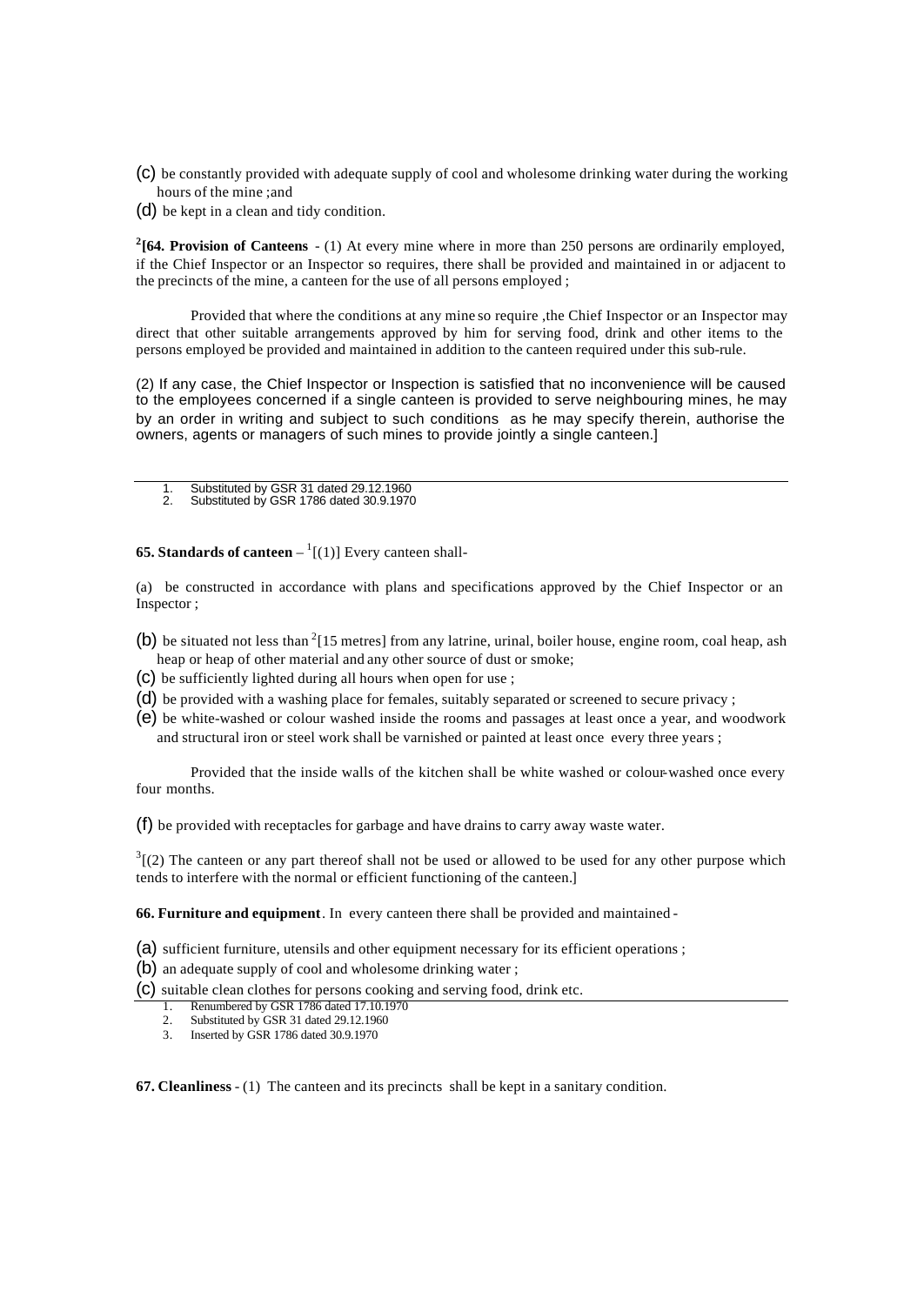(2) An adequate supply of hot water shall be provided for cleansing utensils and equipment; and all furniture, utensils and other equipment shall be kept clean and in a hygienic condition.

<sup>1</sup>[68. Maintenance of canteens and provisions of staff (1) Every canteen provided under these rules shall be run by the owner, agent or <sup>2</sup>[officer in-charge canteen] thereof who shall appoint supervisory and other staff sufficient for the proper working of the canteen.

(2) Notwithstanding anything contained in sub-rule (1), where the workers offer to run the canteen themselves and for this purpose organise a co-operative society, they shall be permitted to do so with financial assistance from the management.]

 $3(3)$  In every such canteen, such food, drink or other articles shall be made available as may be recommended by the Canteen Managing Committee appointed under rule 69.]

**69. Canteen Managing Committee** - (1) The owner, agent or the officer in charge canteen shall appoint a Canteen Managing Committee which shall be consulted from time to time, but not less than once a month, as to the management and working of the canteen .

- $(2)$  (a) The Committee Shall consist of an equal number of members nominated by the owner, agent 'or  $2^{2}$ [officer in-charge canteen] and elected by the persons employed in the mine. The number of elected members shall be on a scale of one for every 1000 persons employed, provided that the number shall not be more than 5 or less than 2.
- (b) The term of office of the elected members shall be two years commencing from the date of the last election, no account being taken of a bye-election.
	- 1. Substituted by GSR 1886 dated 25.12.1965<br>2. Substituted by GSr 316 dated 26.4 1986
	- 2. Substituted by GSr 316 dated 26.4.1986
	- 3. Inserted by GSR 1786 dated 17.10.1970
- (c) The owner, agent or  $\frac{1}{1}$  [officer-in-charge canteen] shall determine the procedure for and supervise the elections to the Committee.
- (3) The owner, agent or  $1$ [officer-in-charge canteen] shall appoint either himself or his nominee as exofficio Chairman of the Committee; and the Chairman shall preside at every meeting of the Committee.
- (4) The proceedings of every meeting of the Committee shall be recorded in a minute book and shall be signed by the Chairman.

**70. Prices to be Charged** - Food ,drink and other items served in a canteen shall be sold on a non-profit basis and the prices charged shall be subject to the approval of the Canteen Managing Committee. A list of approved prices shall be conspicuously displayed in the canteen in English, Hindi and in the language of the district in which the mine is situated.

<sup>2</sup>(Explanation - In calculating the cost of food, drink and other items served in a canteen, expenditure on the following items shall not be taken into account:

- (a) the cost of utensils, including cooking vessels and utensils necessary to serve food to the workmen ;
- (b) the cost of furniture ;
- (c) the cost of fuel and electricity ; and
- (d) the salaries of supervisory and other staff.]
- **71. Accounts -** Proper accounts pertaining to the canteen shall be maintained. Such accounts shall be audited once every twelve months by a  $\frac{3}{3}$  [chartered accountant] or auditor, and a balance sheet shall be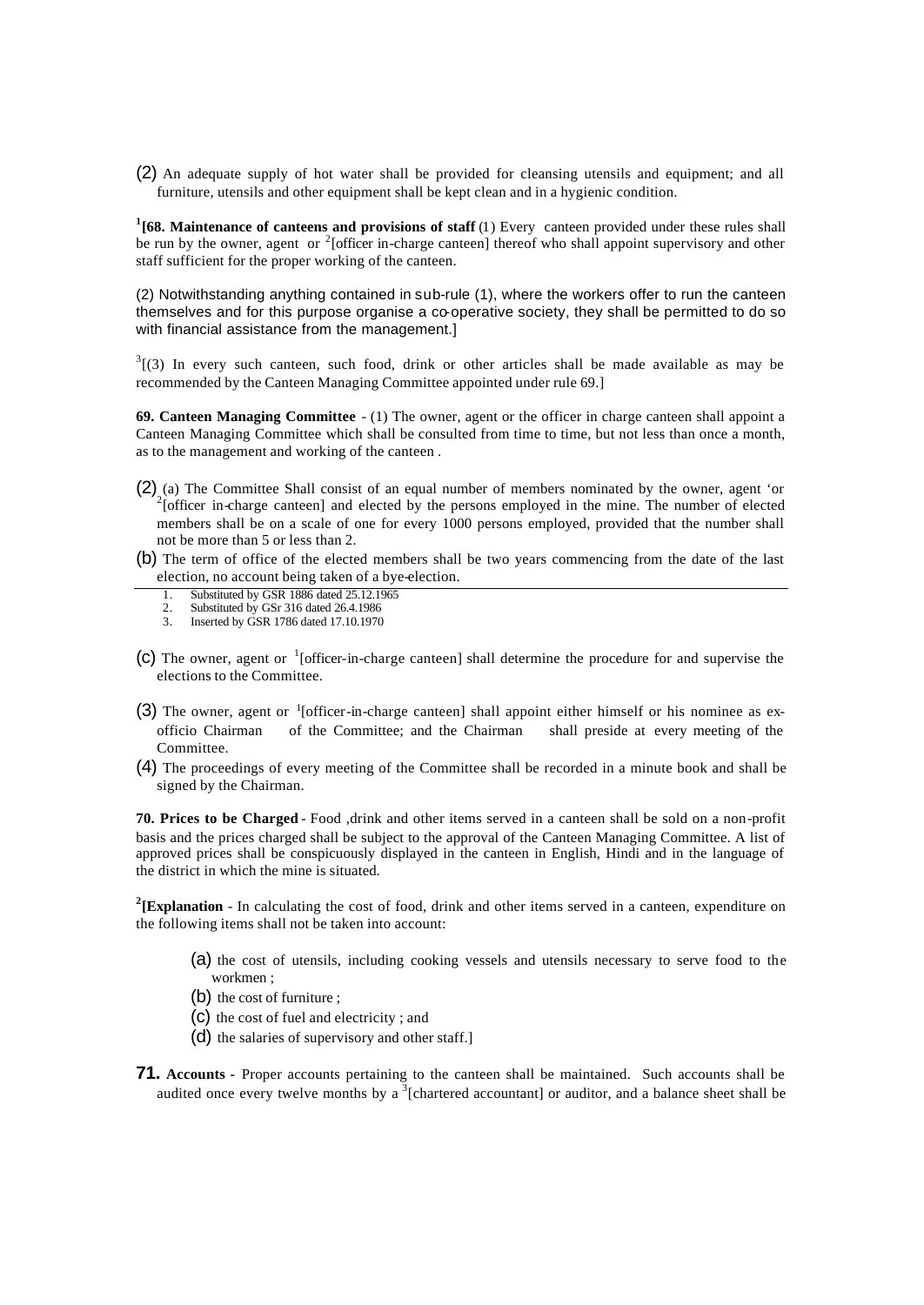submitted to the Canteen Managing Committee not later then two months after the date of closing of the accounts;

- 1. Substituted by GSR 316 dated 26.4.1986
- 2. Inserted by GSR 1886 dated 25.12.1965
- 3. Substituted by SRO 3744 dated 16.11.1957

<sup>1</sup>[Provided that the accounts pertaining to the canteen in a mine owned and worked by Government having its own Accounts Department may be audited by such Department.]

**72. Welfare Officer**  $-{}^{2}$ [(1) For every mine wherein 500 or more persons are <sup>3</sup>[ordinarily employed] the owner, agent or manager shall appoint a suitably qualified person as Welfare Officer, and where the number of persons so employed in a mine exceeds 2500 ,such Welfare Officer shall be assisted by one suitably qualified additional Welfare Officer for every additional 2000 persons or part thereof employed.]

- (2) No person shall act as a Welfare Officer of a mine unless he possesses -
- (a) a university degree ;
- (b) a degree or diploma in social science,  ${}^{4}$  [or social work] or labour welfare recognised by the Government for the purpose of this rule, and preferably practical experience of handling labour problems in any industrial undertaking for atleast three years; and

(c) a knowledge of the language of the district in which the mine is situated or the language understood by the majority of persons employed in the mine;

Provided that in case of a person already in service as a Welfare Officer in a mine, the above qualifications may, with the approval of the Chief Inspector, be relaxed.

 $5$ [2A) Notwithstanding anything contained in sub-rule (2), the Labour Officers included in the Central Pool under the provisions of the Labour Officers (Central Pool) Recruitment and conditions of Service Rules, 1951, shall be eligible for appointment as a Welfare Officer in a mine.]

- 1. Inserted, ibid.<br>2. Substituted by<br>3. Substituted by
- 2. Substituted by GSR 607 dated 16.5.1959
- 3. Substituted by GSR 1886 dated 25.12.1965<br>4 Inserted. ibid.
- Inserted, ibid. 5. Inserted by GSR 966 dated 17.5.1968
- (3) Where by reason of temporary absence, illness or any other similar cause, the Welfare Officer is unable to perform his duties, the owner, agent or manager shall authorise in writing person whom he considers competent, to act in his place ;

Provided that no such authority shall have effect for a period in excess of 30 days except with the previous consent of the Chief Inspector.

 $<sup>1</sup>$ [(4) A written notice of every appointment, authorisation, discharge, dismissal, resignation or termination</sup> of service of every Welfare Officer and of the date thereof shall be sent by the owner, agent or manager to the Chief Inspector within seven days from the date of such appointment, authorisation. discharge, dismissal, resignation or termination of service.]

 $2(5)$  The post of Welfare Officer shall be advertised in a Newspaper having a wide circulation in the State.]

**73. Duties of Welfare Officer**  $- \binom{3}{1}$  The duties of Welfare Officer shall be -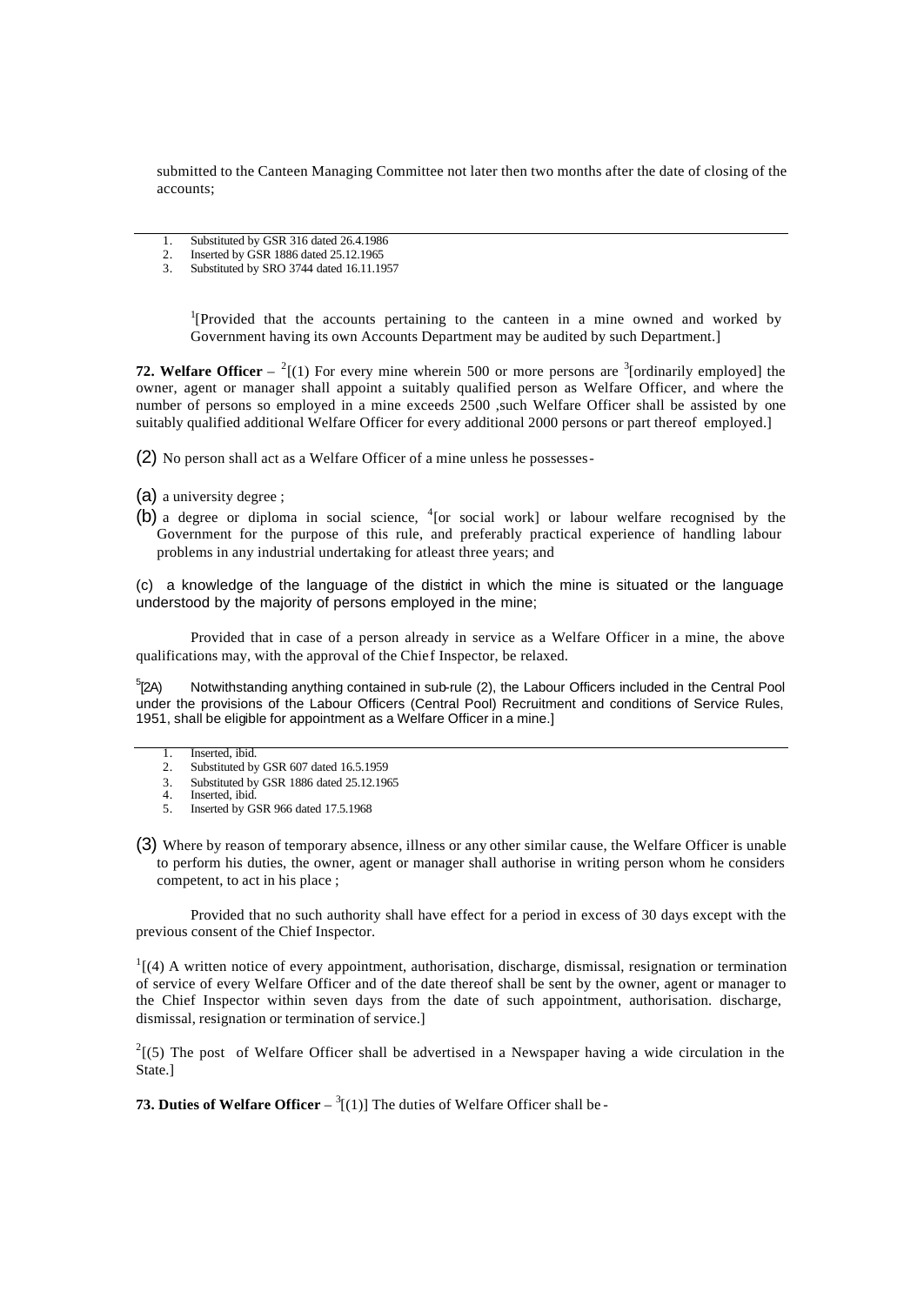- (i) to establish contacts and hold consultations with a view maintain harmonious relations between the management and persons employed in the mine ;
- (ii) to bring to the notice of the management the grievances of employees, individual as well as collective, with a view to securing their expeditious redressal ;
- (iii) to promote relations between management and employees, which will ensure productive efficiency as well as amelioration in the working conditions, and to help workers to adjust and adapt themselves to their working environments ;
- (iv) to assist in the formation of Work and Joint Production Committees, Co -operative Societies and Safety First and Welfare Committees and to supervise their work ;
	- 1. Substituted by GSR 1886, dated 14.12.1965<br>2. Inserted by GSR 607 dated 16.5.1959
	- Inserted by GSR 607 dated 16.5.1959
	- 3. Renumbered, ibid
- (v) to help the management in regulating the grant of leave with wages and explain to the workers the provisions relating to leave with wages and other leave privileges and to guide the workers in the matter of submission of applications for grant of leave for regulating authorised absence.
- (vi) to advise on welfare provisions such as housing facilities, food-stuffs, social and recreational facilities, sanitation, individual personnel problems and education of children;
- (vii) to supervise welfare activities, statutory or other wise including education and training of employees;
- (viii) to suggest measures which will tend to raise standard of living of workers and in general promote their being ; and
- (ix) to perform any other duty connected with the welfare of the persons employed in the mine.

 $<sup>1</sup>$ [(2) Notwithstanding anything contained in sub-rule(1), no Welfare Officer shall deal with any disciplinary</sup> case again a person employed in a mine, or appear before a Conciliation Officer, Court or Tribunal on behalf of the management of a mine against a person or persons employed in the mine, except when he is required by the Conciliation Officer, Court or Tribunal to appear as an independent witness ;

Provided that nothing in this sub-rule shall be deemed prohibit a person employed in a mine from approaching the Welfare Officer in respect of a grievance arising out of any case of disciplinary action against him.

 $^{2}$ [<sup>3</sup>(3)] Every Welfare Officer shall keep a record of his day to day work and shall at the end of every year forward to the Chief Inspector through the manager of the mine, concerned summary of the report of his work during the year.

**74. Conditions of service** - (1) A Welfare Officer shall be given appropriate status corresponding to the status of the other executive heads of the mine.

- 1. Inserted by GSR 1511 dated 23.9.1966
- 2. Added by GSR 607 dated 16.5.1959
- 3. Renumbered by GSR 1511, dated 23.9.1966

 $1$ [(2)The conditions of service of Welfare Officer shall be the same as of other members of the staff of corresponding status in the mine ;

Provided that before the owner, agent or manager discharges of dismisses a Welfare Officer who has satisfactorily completed a probationary period of six months, he shall consult the Chief Inspector or an Inspector authorised in this behalf by the Chief Inspector.]

 $2^2$ [(3) A Welfare Officer shall not be given less than two hundred rupees as his basic pay per mensem.]

**CHAPTER - X**

# **3 [REGISTERS, NOTICES AND RETURNS**]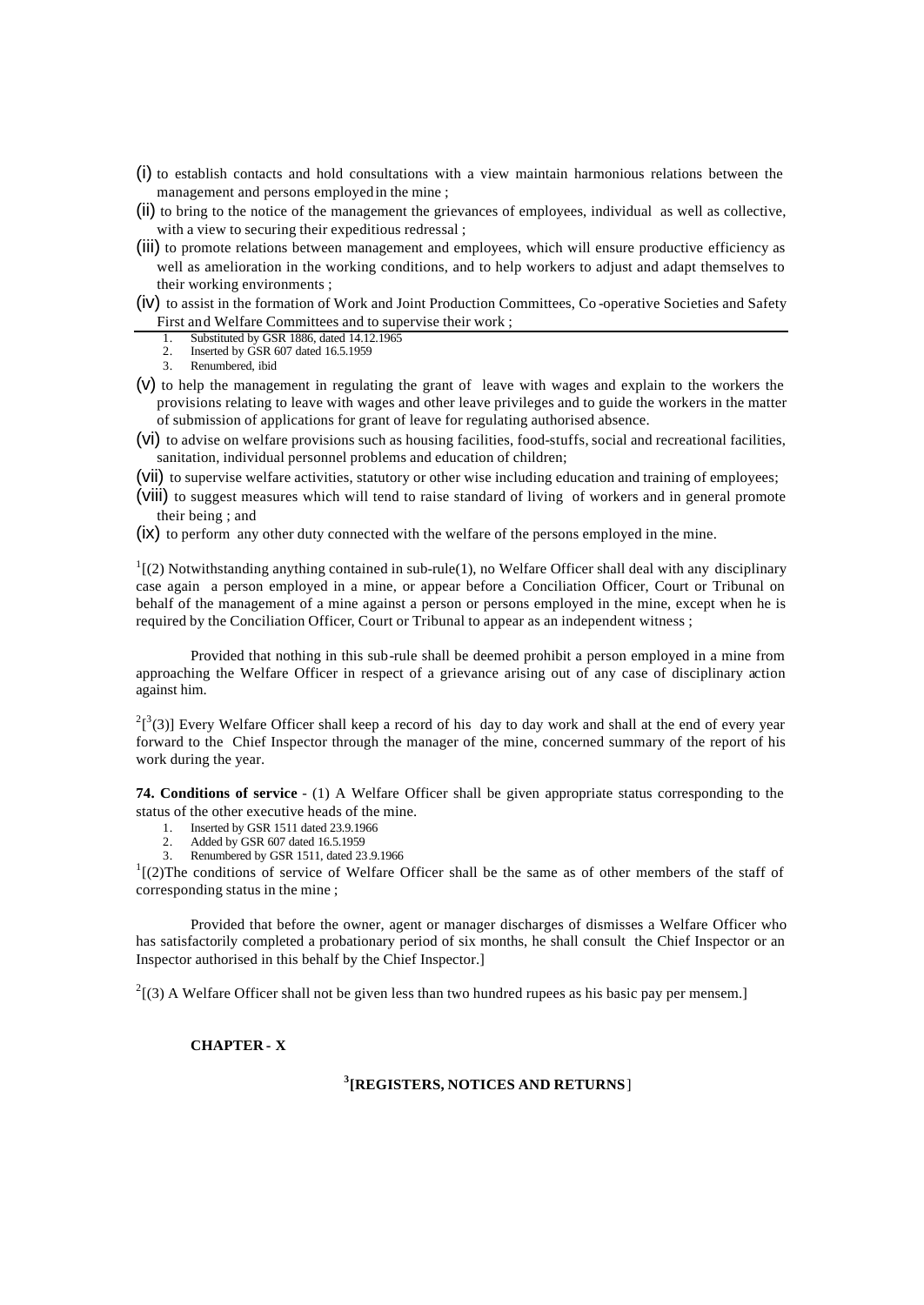- **75. Maintenance and production of reports, Registers and other records -** All reports, registers and other records maintained in pursuance of the regulations, rules of bye-laws, unless otherwise provided for, shall -
	- (a) be kept at an office or the nearest convenient building within the precincts of the mine ;
	- (b) be legibly entered in ink in English, Hindi or either the language understood by a majority of the persons employed in the mine;
	- (c) be preserved in original for a period of one calendar year after the date of the last report or entry ;

Provided that when the original record is lost or destroyed before the expiry of one year period , true copies thereof, if available ,shall be preserved for the prescribed period;

(d) be produced on demand before the Chief Inspector or Inspector or any person authorised in that behalf of the Central Government.

- 1. Substituted by GSR 607 dated 16.4.1959
- 2. Inserted, ibid<br>  $3.$  Substituted by
- Substituted by GSR 1786 dated 17.10.1970

**1 [76. Registers of reportable and minor accidents** - (1) The registers required by sub-section (1A) of section 23 of the Act shall be maintained in Form J and a copy thereof shall be sent to the concerned Inspector of Mines.

(2)The register, required by sub-section (3) of section 23 of the Act shall be maintained in Form K.]

**77. Register of employees** - The register required by sub-section (1) of section 48 shall be maintained in Form B.  $^{2}$ [keeping separate page for each person employed in the mine.]

**3 [77-A. Identity tokens** - (1) (a) The owner, agent or manager of a mine shall issue free of cost to every person employed in the mine, a metal token; hereinafter referred to as token, bearing a number and other particulars by which such person may be identified;

Provided that if any other equally effective system of identification is in force in any mine and the Chief Inspector is satisfied of the same, he may exempt such mine from the operation of this rule subject to such conditions as he may deem fit to impose.

- (b) No person employed in a mine shall enter or be permitted to enter for work in any part of a mine unless he carries off his person the token issued to him.
- (c) The token shall be of such durable and strong material as cannot be easily damaged or defaced.
- (d) The token shall be carried by an employee on his person during the time he is on duty.
- (e) Where a token is damaged, defaced or lost, due to reasons other than the fault or negligence of the employee concerned a duplicate token shall be issued forthwith to such employee free of charge and such duplicate token shall be stamped "DUPLICATE".<br>1. Substituted by GSR 316 dated 26.4.1986
	- Substituted by GSR 316 dated 26.4.1986
	- 2. Inserted by GSR 656 dated 5.6.1980<br>3. Inserted by GSR 656 dated 9.5.1980
	- Inserted by GSR 656 dated 9.5.1980
- (f) Where a token is damaged defaced or lost due to the fault or negligence of the employee concerned , a duplicate token stamped "DUPLICATE" shall be issued forthwith to such employee and such employee shall be liable to pay fifty percent of the cost of the duplicate token issued to him.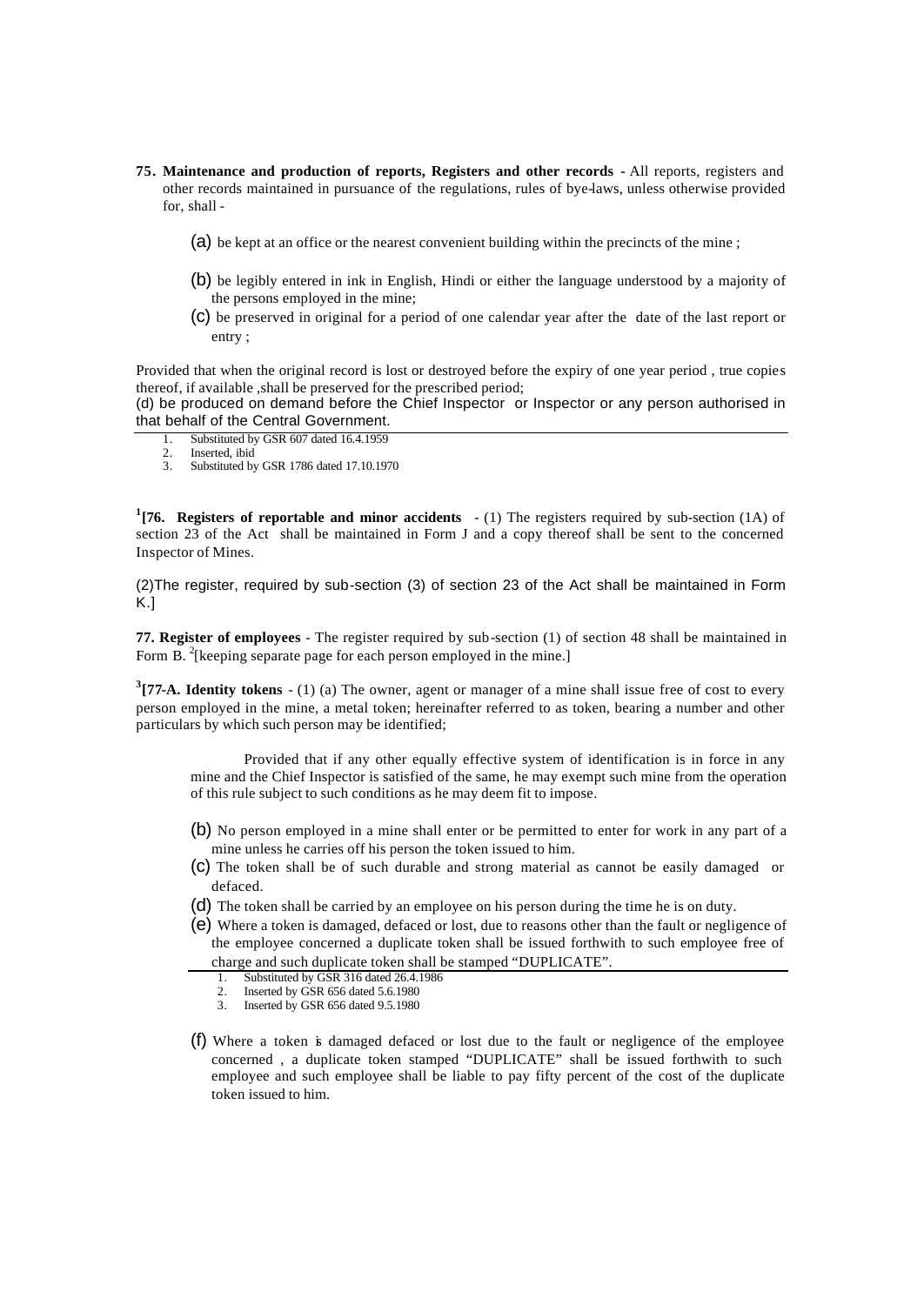(2) The token number and other particulars by which the employee may be identified, together with a passport size photograph, shall be entered in the register in Form B prescribed under rule 77.]

**78. Register of daily attendance** - (1) The registers required by sub-section (4) of section 48 of persons employed in the mine (a) belowground, (b) in open-cast workings and (c) aboveground shall be maintained in Forms C,D and E respectively.

- (2) The entries in the register maintained in Form C shall be made at the entrance or entrances to the mine, at the time when a person against whose name the entry is made enters or leaves the mine.
- (3) The entries in the registers maintained in Form D and E shall be made at suitable points on the premises of the mine with reasonable despatch, at the commencement and end of the period of work.

**79. Posting of abstracts, bye -laws and notices. –** (1) The abstracts of the Act as given in the Fifth Schedule shall be posted up outside the office of every mine in English, Hindi and either the language of the district in which the mine is situated or the language understood by a majority of the persons employed in the mine.

(2) The bye-laws shall be posted up in the manner required by sub-section (5) of section 61, in English, Hindi and either the language of the district in which the mine is situated or the language understood by a majority of the persons employed in the mine ;

Provided that the Chief Inspector may require the abstracts and the bye laws to be posted up in any Indian language understood by a majority of the persons employed in the mine.

(3) Every notice required to be posted up under these rules shall be in English, Hindi and either the language of the district in which the mine is situated or the language understood by a majority of the persons employed in the mine.

(4) The abstracts, bye-laws and notices required to be posted up by the Act, regulations and the rules shall be maintained in a clear and legible condition.

# **CHAPTER – XI**

#### **MISCELLANEOUS**

**80. Observance of local time –**For the purpose of section 4, the local mean time that shall ordinarily be observed in class or group of mines situated in any local area, specified in column 1 of the Sixth Schedule shall be as specified column 2 thereof.

**81. Intoxicating drugs and drinks – (1)** No intoxicating drink or drug shall be carried or permitted to be carried below ground into the workings of a mine or part.

(2) No person shall, during the course of his employment in or about a mine, possess, carry or consume any intoxicating drink or drug or remain in a state of intoxication or drunkenness.

**82. Occupational diseases – Fees for medical practitioner** – A medical practitioner making an examination in accordance with subsection (2) section 25, shall be paid as follows ;

- (a) a fee not exceeding rupees sixteen for each clinical examination.
- (b) A fee not exceeding rupees sixteen for each X-ray examination.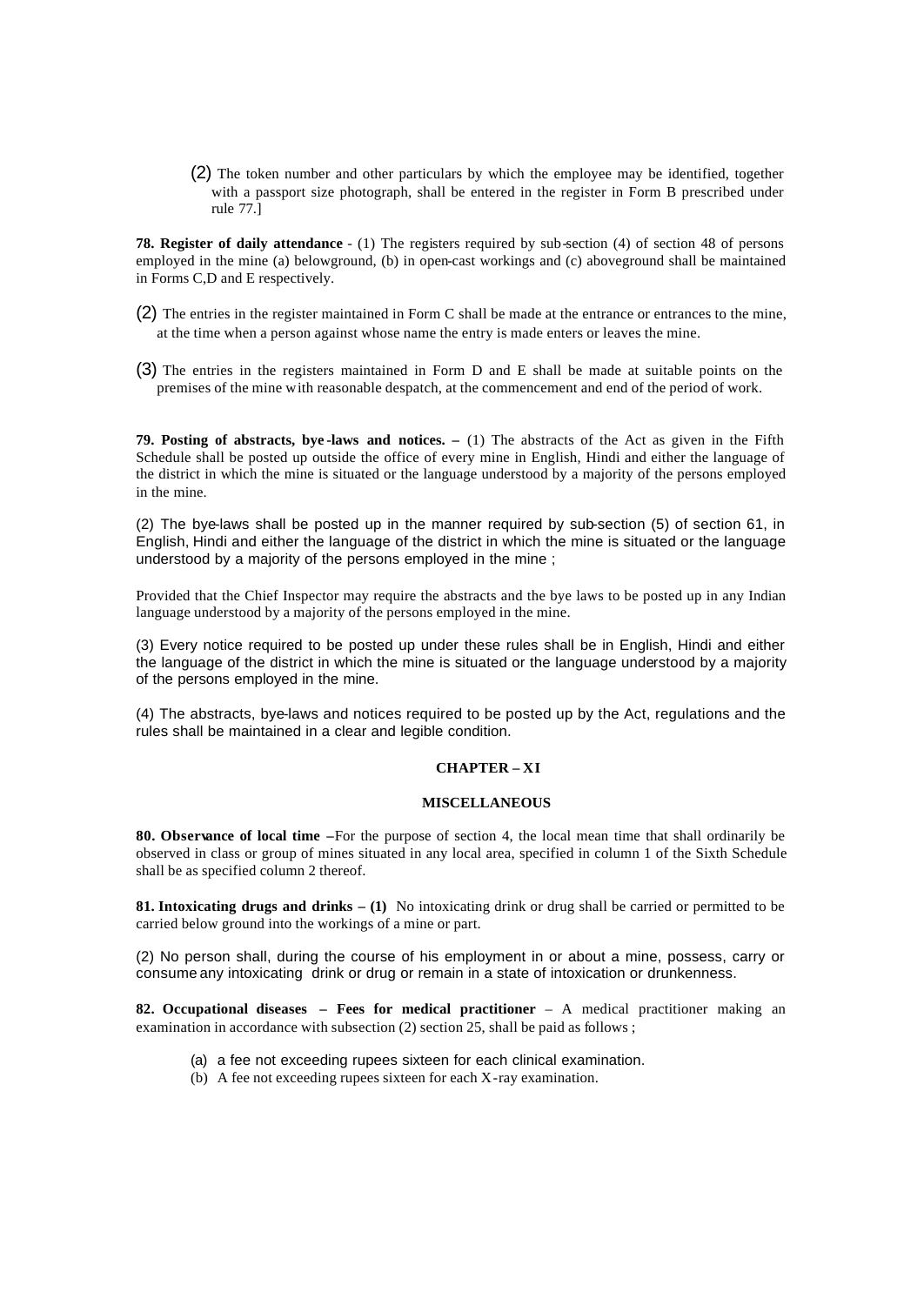**1 [82A. Disability allowance and compensation for occupational diseases**.- (1) The disability allowance payable under first provision to sub-section(5) of section 9A of the Act shall be at the rate of fifty percent of the monthly wages that he was in receipt of immediately before presenting himself for the medical examination under sub-section (2) of section 9A of the Act.

(2) If, a person decides to leave his employment in the mine, he shall be entitled to compensation as may be admissible under the provisions of the Workmen's Compensation Act ,1923 (8 of 1923) as contacting of such disease is deemed to be an injury by accident under that Act. In case the disease in not covered under Schedule III of that Act, he shall be paid by way of disability compensation at the same rates as provided under that Act as if it is an injury. The lump -sum compensation payable under this rule shall not be in addition to the compensation payable under that Act.

**Explanation** – For the purpose of this rule, "wages" shall have the same meaning as defined in clause (m) of section (1) of section 2 of the Workmen's Compensation Act, 1923(8 of 1923).

(3) The provisions of sub-rule (1) and (2) shall not operate to the prejudice to any right to which a person employed in a mine may be entitled to under any other law or under the terms of any award, agreement or contract of service and when such award, agreement or contract of service provides for more favourable benefits than the disability compensation provided in sub-rule(1) and (2), such person shall be entitled to such benefit only.]

**83. Mode of payment of fees etc.** – The fees or other expenses payable by the owner, agent or manager under these rules shall be paid directly into the treasury or a branch of the State Bank of India ,and the receipt of the treasury or bank shall be sent to the Chief Inspector along with the particulars to which the fees or other expenses relate.

1. Inserted by GSR 316 dated 26.4.1986

<sup>1</sup>[83A.Appeals to the Chief Inspector – Against an order made by the Inspector under any of these rules, an appeal shall lie to the Chief Inspector who may conform or modify or cancel the order. Every such appeal shall be preferred within 30 days of the receipt of the order by the appellant.]

## **CHAPTER – XII**

## **RESCISSION AND SAVINGS**

**84. Rescission and Savings** . (1) All rules framed by Sate Governments under section 30 of Indian Mines Act, 1923 those contained in Chapters II, III and VI of the Mysore Gold Mines Rules, 1953, and those issued vide the Government of India notification No. S.R.O 2403, dated the  $12<sup>th</sup>$  July, 1954 are hereby rescinded, but all acts done, orders issued and certificates granted or renewed under any rule so rescinded shall, so far as they are not inconsistent with these rules, be deemed to have been respectively done, issued, granted or renewed under these rules.

(2)The rules contained in Chapters IV and V of the Mysore Gold Mines Rules, 1953 shall continue to apply to gold mines in the State of Mysore in addition to these rules.

<sup>1.</sup> Inserted by GSR 18 dated 24.12.1973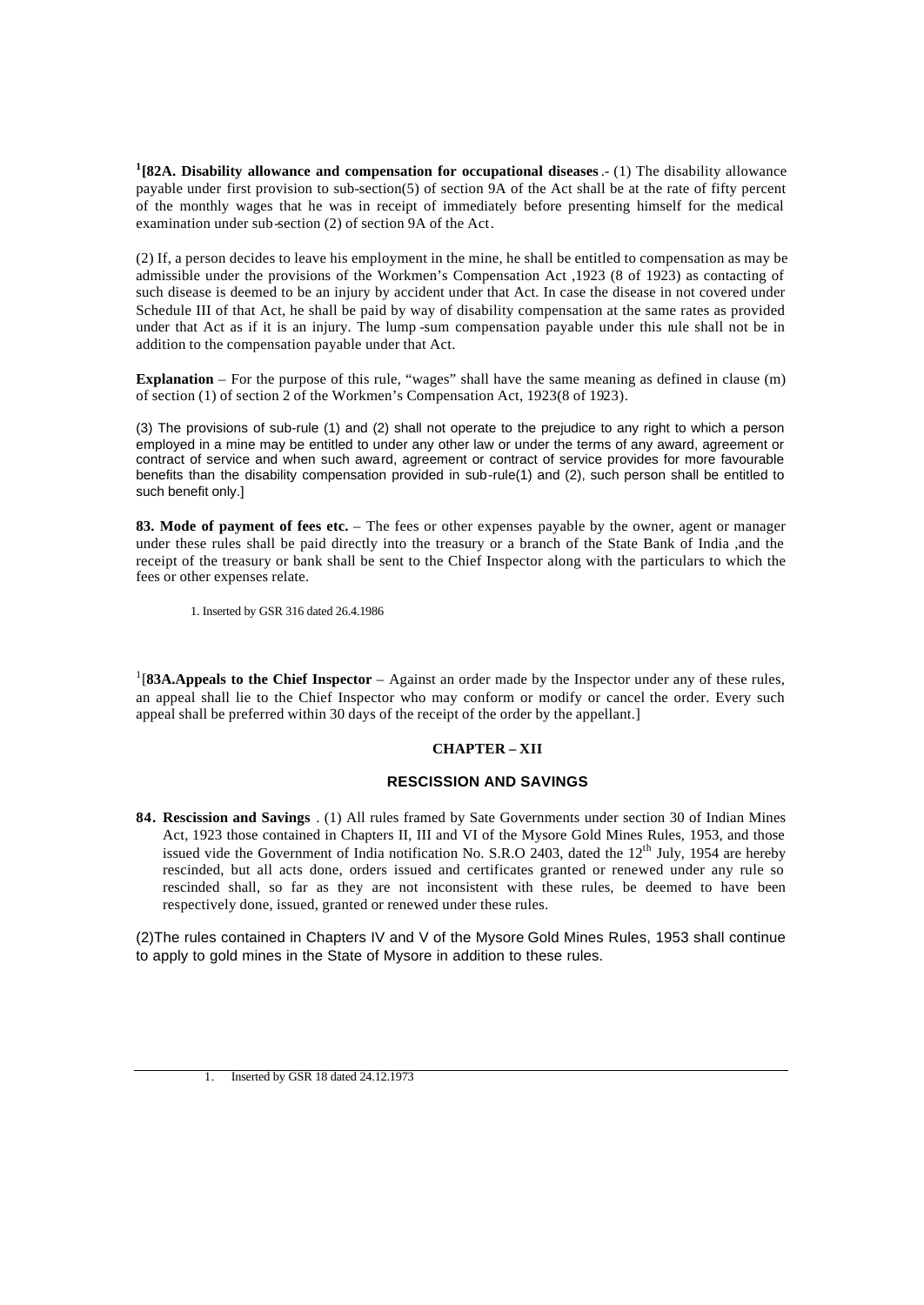# **FORM – A (See Rule 48(1))**

Notice of commencement and end of work

Name of Mine……………..

Name of Owner……………

It is hereby notified that persons employed at this mine shall begin and end their period of work between

|           | the hours set out below. |     |                                         |                      |                                                     |     |     |     |     |     |
|-----------|--------------------------|-----|-----------------------------------------|----------------------|-----------------------------------------------------|-----|-----|-----|-----|-----|
| <b>SN</b> | Class or kind            | Sex | Place of work Above                     | Set or Relay         | 1. Set or Relay                                     | A   | B   | C   | D   | Etc |
|           | of<br>employment         |     | Ground/Opencast<br>working/Below ground | Number<br>$ABC$ etc) |                                                     |     |     |     |     |     |
|           | 2                        | 3   | $[4]$                                   | $^{2}[5]$            | 2. Shift                                            | 123 | 123 | 123 | 123 |     |
|           |                          |     |                                         |                      | Period of work                                      |     |     |     |     |     |
|           |                          |     |                                         |                      | 3. Begins<br>AM/PM<br>*<br>*<br>Ends<br>AM/PM       |     |     |     |     |     |
|           |                          |     |                                         |                      | * Interval for rest if any.                         |     |     |     |     |     |
|           |                          |     |                                         |                      | 4. Begins<br>AM/PM<br>*<br>Ends<br>*<br>AM/PM       |     |     |     |     |     |
|           |                          |     |                                         |                      | 5. System of change of<br>shifts                    |     |     |     |     |     |
|           |                          |     |                                         |                      | 6. Date on which this n notice was first exhibited. |     |     |     |     |     |

Note: \* The words and letters not required shall be scored out.

Signature of Manager Date…………………

# **3 [FORM – B (See Rules 48(3), 51, 77 and 77.A(2)]**

- (1) Serial No.
- (2) Name and surname of the employee
- (3) Father's or Husband's name
- (4) Age and sex.
- (5) No. and dates of the certificate, if any, held under the Mines Vocational Training Rules,1966
- (6)(a) Designation of the employee.
	- (b) Nature of employment (whether above or below ground and if above ground
		- whether in opencast working or otherwise.)
	- (c) Whether employment is permanent or temporary or casual.
- (7) Home Address of the employee, giving Village, Thana, Post office and District.
- (8) Date of commencement of employment
- (9) Date of first appointment, with the present owner.
- (10) Date of termination or leaving of employment.
- (11) In case of an adolescent, reference to certificate of fitness granted under section 40.
- (12) Mark of identification on the body.
- (13) Name address, relationship of person to be informed in case of accident/emergency.
- (14) Token number and other particulars by which the employee may be identified.
- (15) Passport size photograph of the person employed.
- (16) Signature or Thumb impression of the employee.
- (17) Remarks.

[Signature of Manager]

- 1. Omitted by GSR 316 dated 26.4.1986<br>2. Renumbered, ibid
- 2. Renumbered, ibid<br>
3. Substituted by GSI
- Substituted by GSR 656 dated 5.6.1980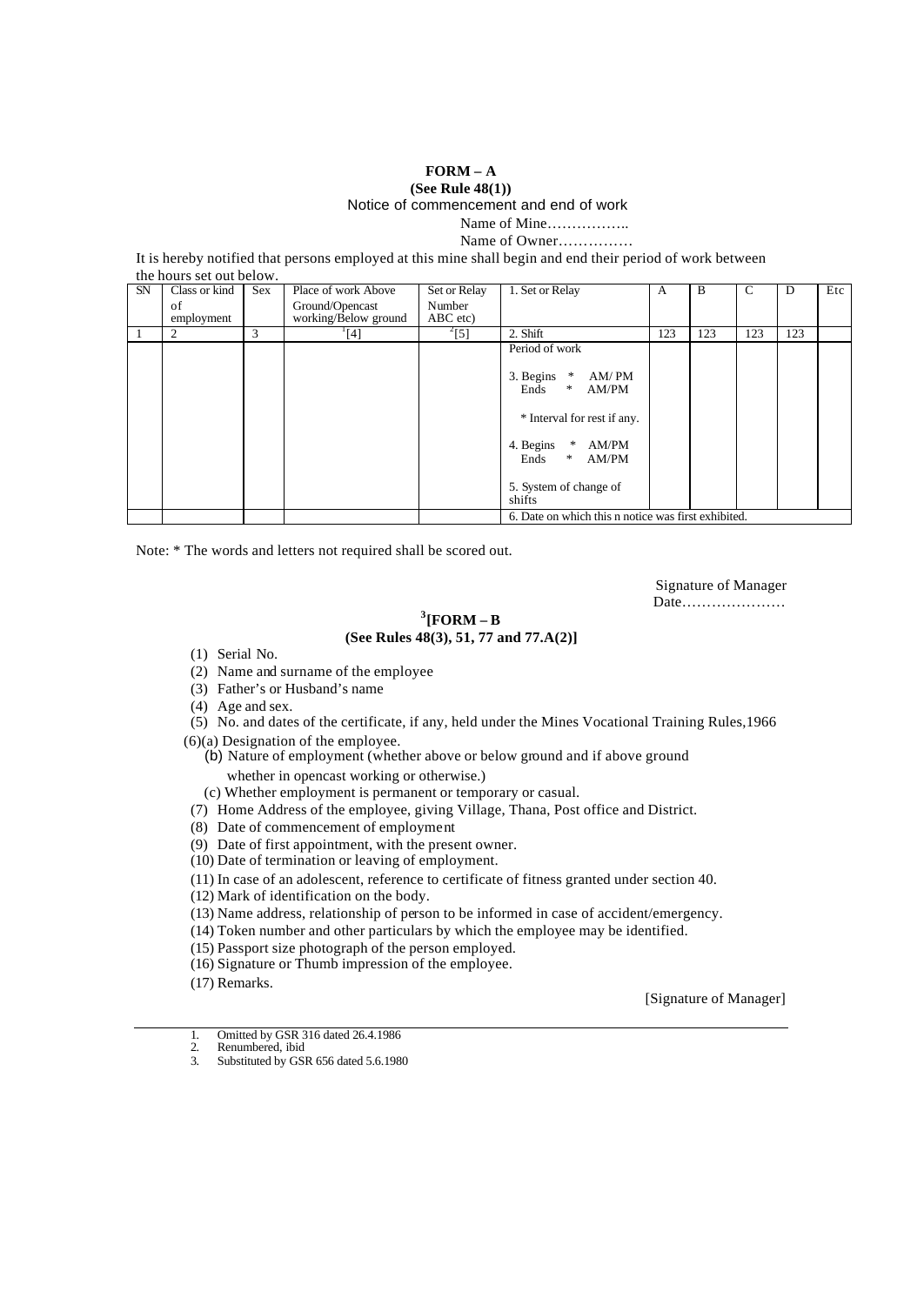# **FORM – C**

**[See Rule 48(3) and 78]**

**Register of persons employed below ground during the weak commencing………and ending…….19…..**

Name of Mine…….Part or Section of Mine………

## Name of Owner………..Hours of Shift Begins AM/PM Ends AM/PM

| <b>SN</b> | Name and<br>surname<br>οf | Age<br>&<br><b>Sex</b> | Class or kind<br>of<br>employment | Relay<br>or set<br>No. | Serial<br>No. from<br>Form B |    |                  |                |     |    |     |    | Time should be recorded against each entry |                          |     |    |      |                                |     |        | Total  | D<br>v<br>E<br>M |
|-----------|---------------------------|------------------------|-----------------------------------|------------------------|------------------------------|----|------------------|----------------|-----|----|-----|----|--------------------------------------------|--------------------------|-----|----|------|--------------------------------|-----|--------|--------|------------------|
|           | employee                  |                        |                                   |                        | Register                     |    |                  |                |     |    |     |    |                                            |                          |     |    |      |                                |     |        |        |                  |
|           |                           |                        |                                   |                        |                              |    | Day              |                | Day |    | Day |    | Day                                        |                          | Day |    | Day  |                                | Day | No. of | No. of | v                |
|           |                           |                        |                                   |                        |                              |    |                  |                |     |    |     |    |                                            |                          |     |    | days | hours                          | v.  |        |        |                  |
|           |                           |                        |                                   |                        |                              |    | worked<br>worked |                |     |    |     |    |                                            |                          |     |    |      |                                |     |        |        |                  |
|           | σ                         |                        | 4                                 |                        | <sub>0</sub>                 |    |                  |                | 10  |    |     | 13 | 14                                         | 15                       | 16  |    | 18   | 19                             | 20  | 21     | 22     | 23               |
|           |                           |                        |                                   |                        |                              | 1n | Out              | 1 <sub>n</sub> | Out | 1n | Out | 1n | Out                                        | -In                      | Out | In | Out  | 1 <sub>n</sub>                 | Out |        |        |                  |
|           |                           |                        |                                   |                        | Initial of Register Keeper   |    |                  |                |     |    |     |    |                                            | Weekly Abstract          |     |    |      | Miners<br>including<br>loaders |     | 1***   | Others |                  |
|           |                           |                        |                                   |                        |                              |    |                  |                |     |    |     |    |                                            | Total no. of attendances |     |    |      |                                |     |        |        |                  |
|           |                           |                        |                                   |                        |                              |    |                  |                |     |    |     |    |                                            | Total no. of absentees.  |     |    |      |                                |     |        |        |                  |

1. Omitted by GSR 316 dated 26.4.1986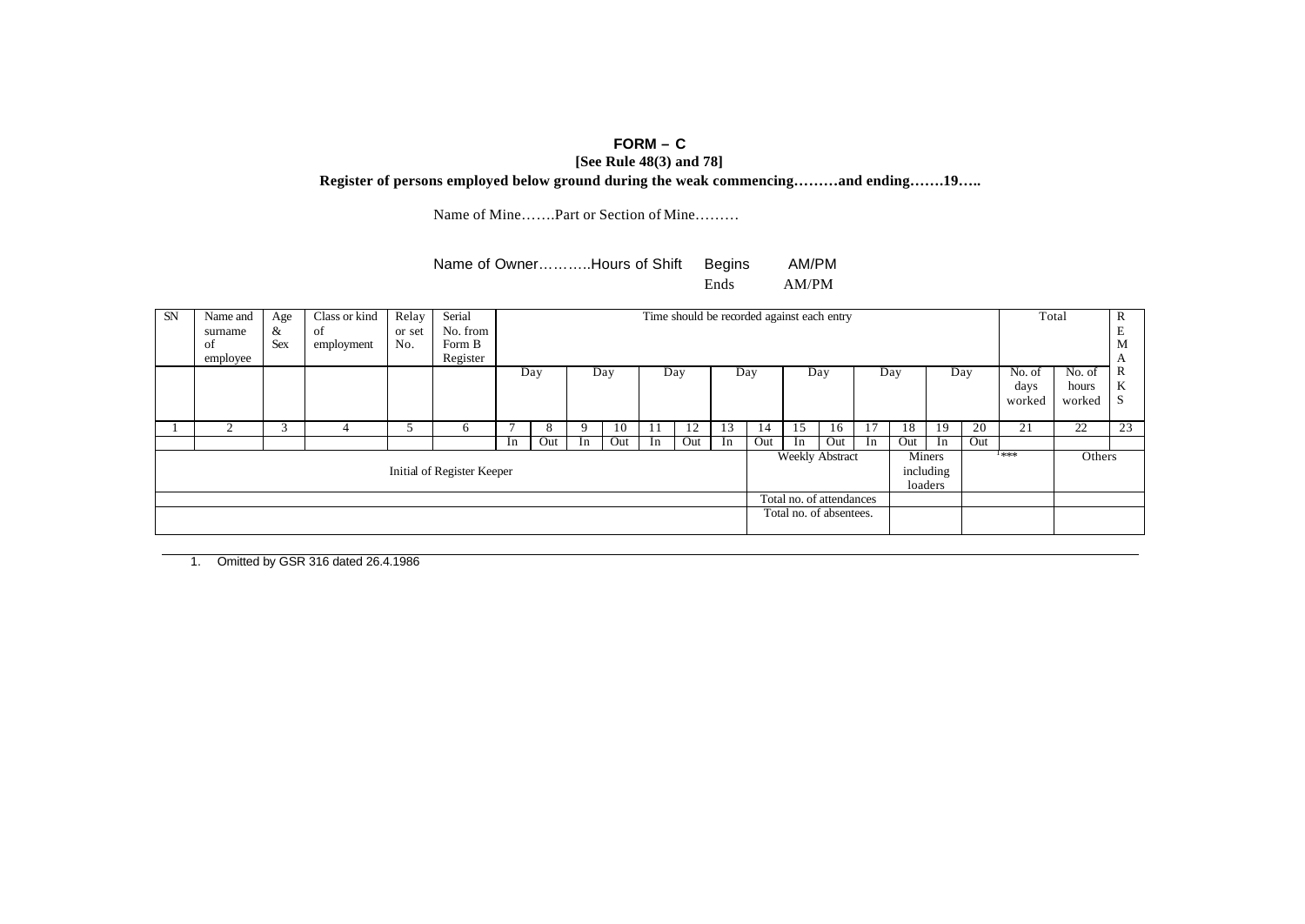# **FORM – D**

**[See Rule 48(3) and 78] Register of persons employed <sup>1</sup> [above ground] opencast working during the week commencing………and ending…….19…..**

Name of Mine…….Part or Section of Mine………

Name of Owner………..Hours of Shift Begins AM/PM<br>Ends AM/PM

 $\mathbf{AM}/\mathbf{PM}$ 

| SN | Name and<br>surname<br><sup>of</sup><br>employee | Age<br>&<br><b>Sex</b> | Class or kind<br>-of<br>employment | Relay<br>or set<br>No. | Serial<br>No. from<br>Form B<br>Register |    |     |    |     |    |            |    | Time should be recorded against each entry |                          |     |         |                  |                                |                 |                          | Total                     | R<br>М       |
|----|--------------------------------------------------|------------------------|------------------------------------|------------------------|------------------------------------------|----|-----|----|-----|----|------------|----|--------------------------------------------|--------------------------|-----|---------|------------------|--------------------------------|-----------------|--------------------------|---------------------------|--------------|
|    |                                                  |                        |                                    |                        |                                          |    | Day |    | Day |    | Day        |    | Day                                        |                          | Day |         | Day              |                                | Day             | No. of<br>days<br>worked | No. of<br>hours<br>worked | R<br>K<br>C. |
|    |                                                  |                        | 4                                  |                        | O                                        |    |     |    | 10  |    | 12         | 15 | 14                                         | 15                       | 16  | $\perp$ | 18               | 19                             | $2\overline{0}$ | 21                       | $\overline{22}$           | 23           |
|    |                                                  |                        |                                    |                        |                                          | In | Out | In | Out | In | <b>Out</b> | In | Out                                        | In                       | Out | In      | Out <sup>1</sup> | In                             | Out             |                          |                           |              |
|    |                                                  |                        |                                    |                        | Initial of Register Keeper               |    |     |    |     |    |            |    |                                            | <b>Weekly Abstract</b>   |     |         |                  | Miners<br>including<br>loaders |                 | $2***$                   | Others                    |              |
|    |                                                  |                        |                                    |                        |                                          |    |     |    |     |    |            |    |                                            | Total no. of attendances |     |         |                  |                                |                 |                          |                           |              |
|    |                                                  |                        |                                    |                        |                                          |    |     |    |     |    |            |    |                                            | Total no. of absentees.  |     |         |                  |                                |                 |                          |                           |              |

1. Inserted by GSR 1886 dated 25.12.1965

2. Omitted by GSR 316 dated 26.4.1986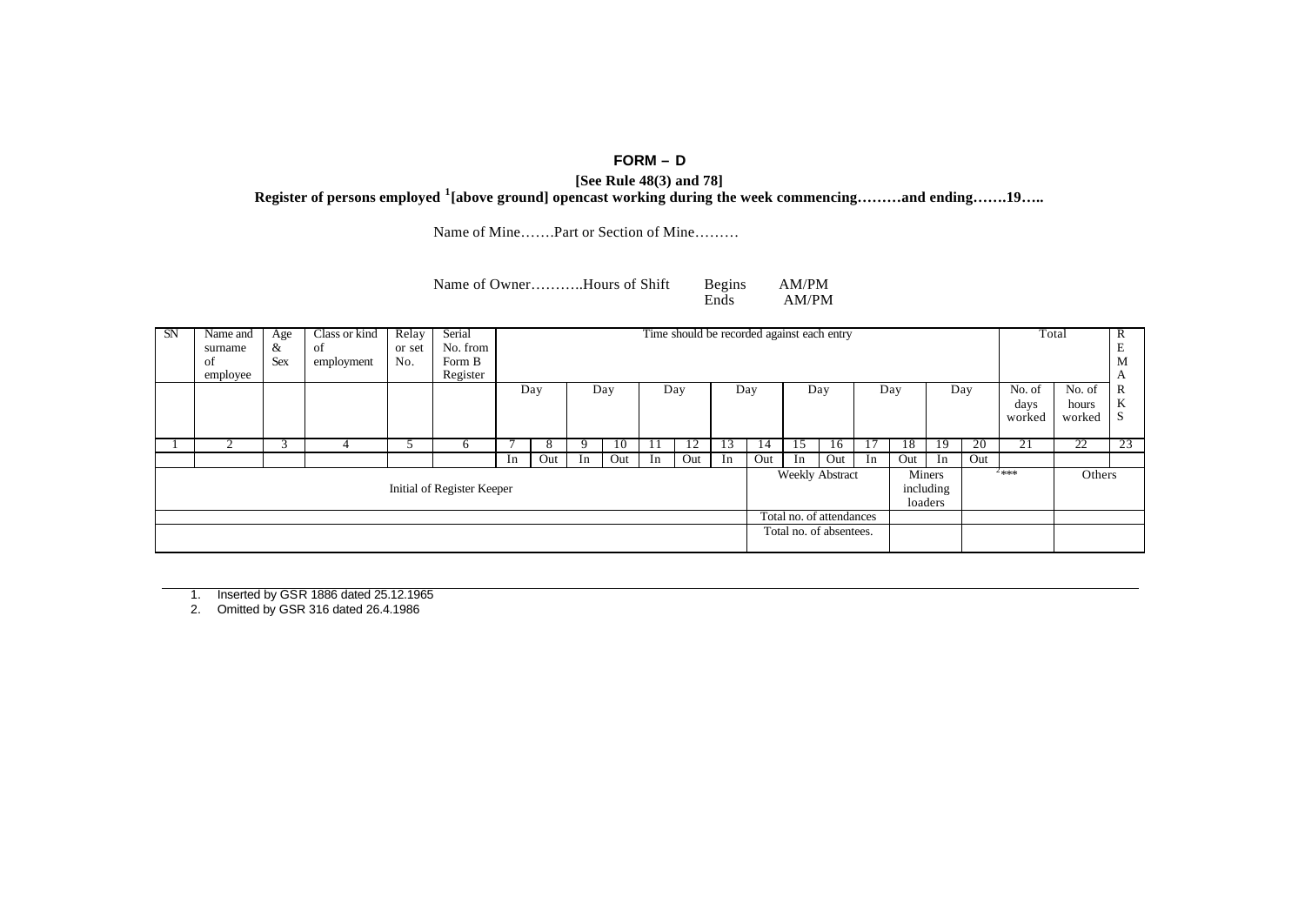# **FORM – E**

# **[See Rule 48(3) and 78]**

**Register of persons employed above ground <sup>1</sup> [otherwise than in opencast working] during the week commencing------ and ending …. 19**

Name of Mine…….Part or Section of Mine………

Name of Owner………..Hours of Shift Begins AM/PM<br>Ends AM/PM AM/PM

| SN | Name and<br>surname<br>of<br>employee | Age<br>&<br><b>Sex</b> | Class or kind<br>of<br>employment | Relay<br>or set<br>No. | Serial<br>No. from<br>Form B<br>Register |    |     |    |                     |    |                |    | Time should be recorded against each entry |                          |     |    |     |     |                 |                          | Total                     | R<br>M<br>A  |
|----|---------------------------------------|------------------------|-----------------------------------|------------------------|------------------------------------------|----|-----|----|---------------------|----|----------------|----|--------------------------------------------|--------------------------|-----|----|-----|-----|-----------------|--------------------------|---------------------------|--------------|
|    |                                       |                        |                                   |                        |                                          |    | Day |    | Day                 |    | Day            |    | Day                                        |                          | Day |    | Day |     | Day             | No. of<br>days<br>worked | No. of<br>hours<br>worked | R<br>K<br>C. |
|    |                                       | é.                     |                                   |                        | n.                                       |    | Õ.  |    | -10                 |    | $\overline{1}$ | 13 | 14                                         |                          | 16  |    | 18  | 19  | $2\overline{0}$ | 21                       | $\overline{22}$           | 23           |
|    |                                       |                        |                                   |                        |                                          | 1n | Out | In | $\vert$ Out $\vert$ | In | Out            | In | Out                                        | In                       | Out | In | Out | In  | Out             |                          |                           |              |
|    |                                       |                        |                                   |                        | Initial of Register Keeper               |    |     |    |                     |    |                |    |                                            | <b>Weekly Abstract</b>   |     |    |     | Men |                 | Women                    | $2***$                    |              |
|    |                                       |                        |                                   |                        |                                          |    |     |    |                     |    |                |    |                                            | Total no. of attendances |     |    |     |     |                 |                          |                           |              |
|    |                                       |                        |                                   |                        |                                          |    |     |    |                     |    |                |    |                                            | Total no. of absentees.  |     |    |     |     |                 |                          |                           |              |

1. Inserted by GSR 1886 dated 25.12.1965

2. Omitted by GSR 316 dated 26.4.1986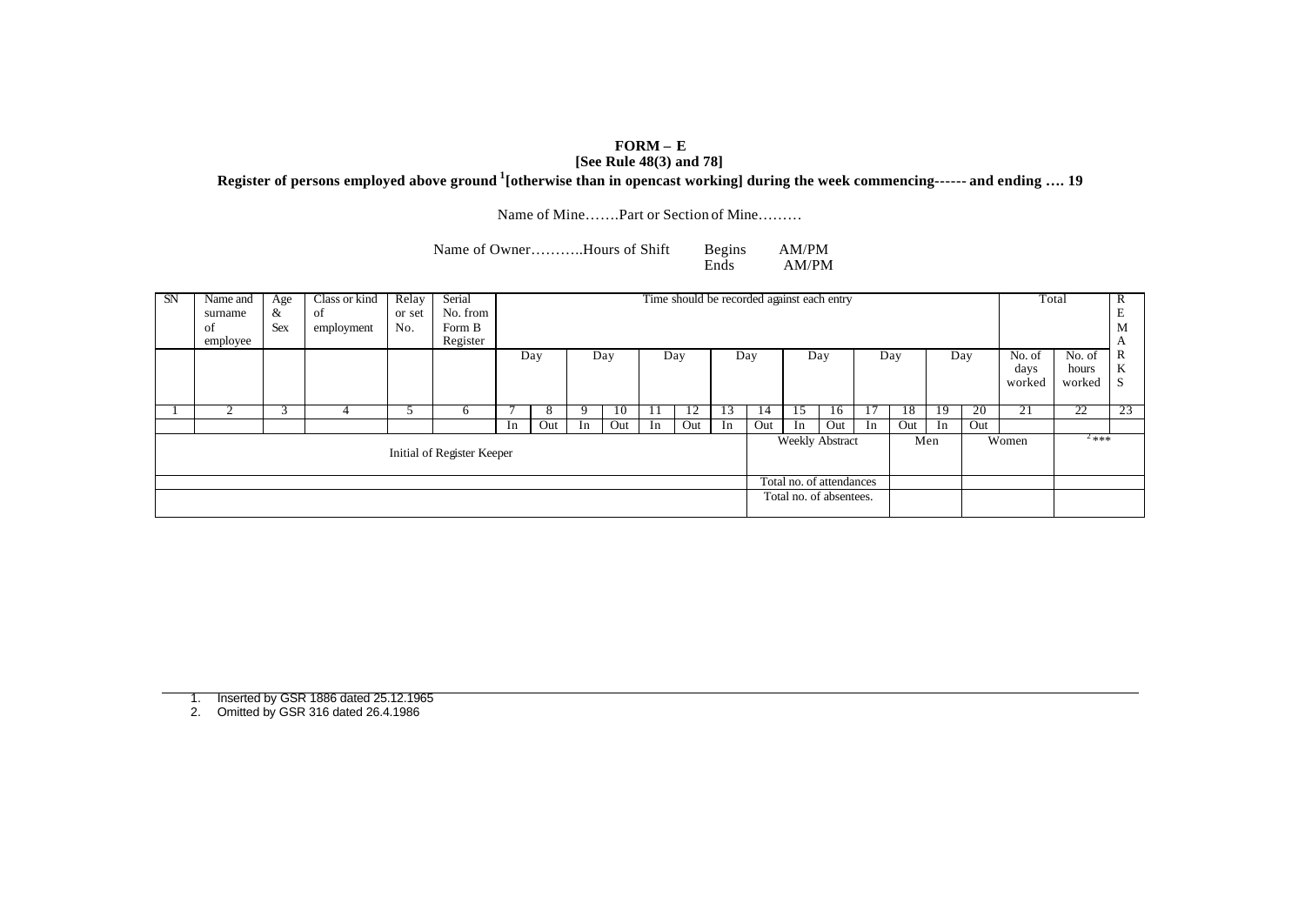# **FORM F [See Rule 49(4)] Register of Compensatory Days of Rest.**

Name of Mine………………… Name of Owner………………. Year…………………………..

| <b>SN</b> | Name &<br>surname | Class or kind<br>οť        | No. of days of<br>compensatory |                    |                   | Dates on which weekly days of rest have not been<br>allowed |                            |                    |                                               | Dates on which compensatory days of rest have<br>been allowed |                            | No. of days<br>-01          | Remarks |
|-----------|-------------------|----------------------------|--------------------------------|--------------------|-------------------|-------------------------------------------------------------|----------------------------|--------------------|-----------------------------------------------|---------------------------------------------------------------|----------------------------|-----------------------------|---------|
|           | -ot<br>employee   | employment<br>set or relay | rest due in the<br>previous    | January            | April             | l <sup>st</sup> July to<br>30 <sup>u</sup>                  | $1st$ October<br>to $31st$ | January            | <sup>1</sup> <sup>st</sup> April<br>to $30th$ | 1 <sup>st</sup> July to<br>30 <sup>th</sup>                   | $1st$ October<br>to $31st$ | compensatory<br>rest due on |         |
|           |                   | no.                        | calendar year                  | to $31st$<br>March | to $30th$<br>June | September                                                   | December                   | to $31st$<br>March | June                                          | September                                                     | December                   | $31^{\rm st}$<br>December   |         |
|           |                   |                            |                                |                    |                   |                                                             |                            |                    | 10                                            |                                                               | ∸                          |                             | 14      |
|           |                   |                            |                                |                    |                   |                                                             |                            |                    |                                               |                                                               |                            |                             |         |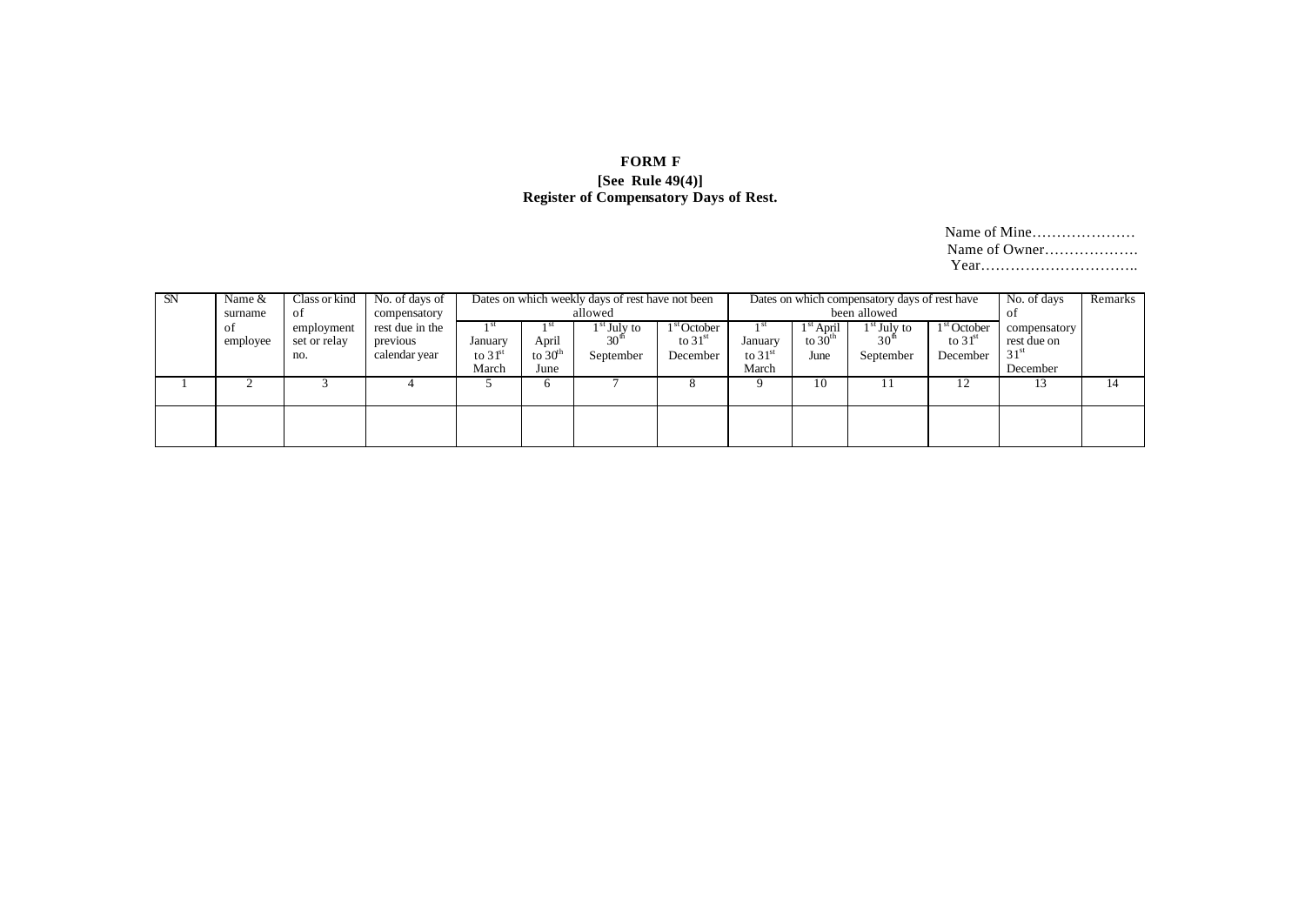Name of Mine…………. Owner………………….

# **FORM – G (See Rules 53)**

Name of Mine……………….. Name of Owner…………….

Register of Leave Account during the Calendar Year…………..

| <b>SN</b> | Name &<br>surname | Nature of<br>employment                           | Category of<br>employment,                                  |     |     |     |     | Actual Number of days worked during the year |     |     |     |     |     |            |     |       |                              | Leave period due in ensuring<br>year |       | $\mathbb{R}$     |
|-----------|-------------------|---------------------------------------------------|-------------------------------------------------------------|-----|-----|-----|-----|----------------------------------------------|-----|-----|-----|-----|-----|------------|-----|-------|------------------------------|--------------------------------------|-------|------------------|
|           | οt<br>employee    | mention<br>whether<br>above or<br>below<br>ground | mention<br>whether<br>monthly,<br>weekly daily<br><b>or</b> | Jan | Feb | Mar | Apr | May                                          | Jun | Jul | Aug | Sep | Oct | <b>Nov</b> | Dec | Total | Days of<br>leave<br>entitled | Arrears<br>from<br>previous<br>year  | Total | М<br>A<br>A<br>A |
|           |                   |                                                   |                                                             |     | O   |     | ŏ   |                                              | 10  |     | 12  | 13  | 14  | 15         | 16  | 17    | 18                           | 19                                   | 20    | 21               |
|           |                   |                                                   |                                                             |     |     |     |     |                                              |     |     |     |     |     |            |     |       |                              |                                      |       |                  |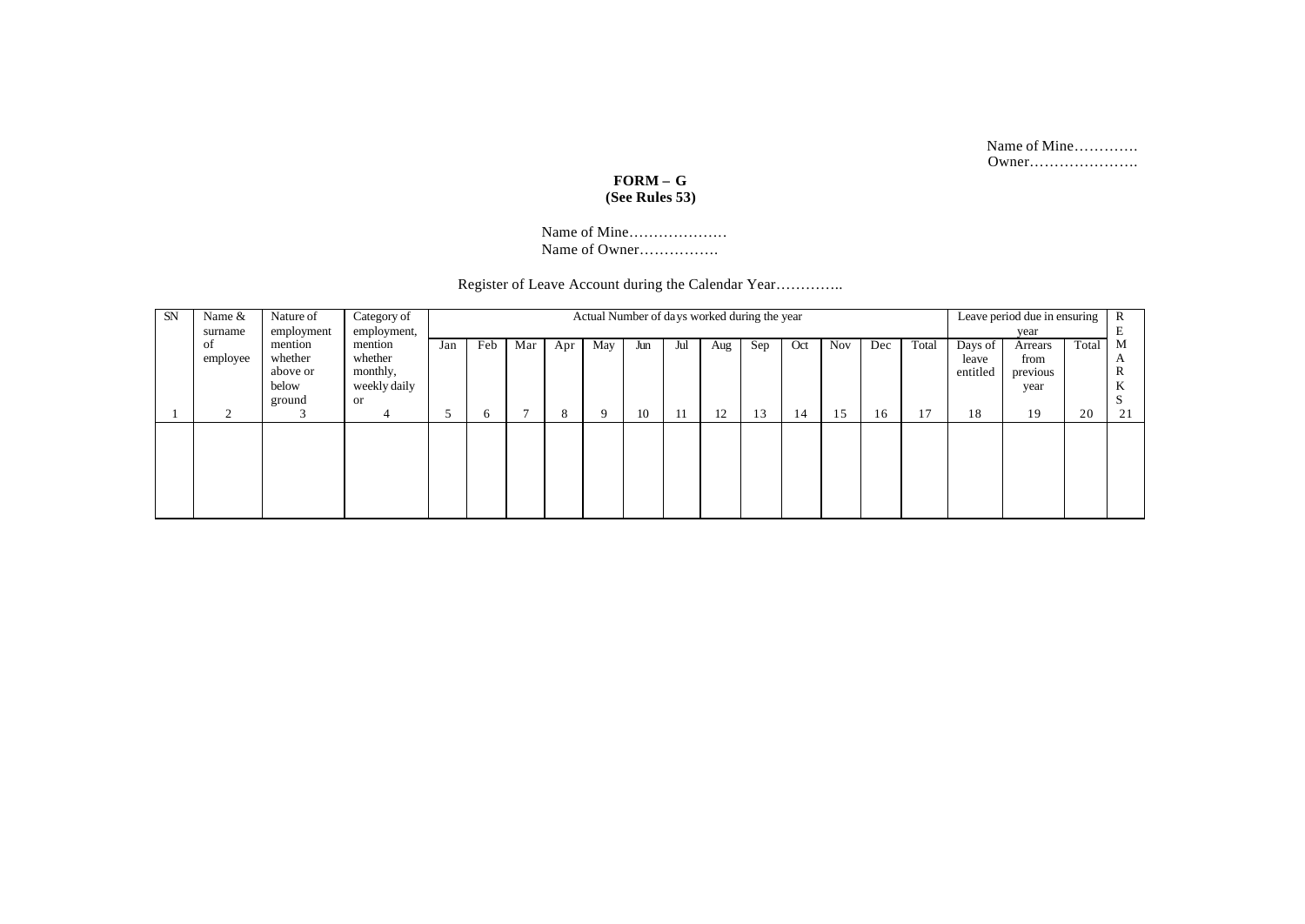# **FORM – H**

#### **(See Rule 53**) **Register of Leave Account during the Calendar Year……………..**

| <b>SN</b> | Name<br>and                    | Total<br>leave                                         |                                                                                   |                                  | Leave Instalment                                   |                                        |                           |                                                                                 |                                       | Leave Instalment                                   |                                     |                           |                                                                                   |                                              | Leave Instalment                                |                                        |                           |            | Arrears of R<br>Leave     | E                     |
|-----------|--------------------------------|--------------------------------------------------------|-----------------------------------------------------------------------------------|----------------------------------|----------------------------------------------------|----------------------------------------|---------------------------|---------------------------------------------------------------------------------|---------------------------------------|----------------------------------------------------|-------------------------------------|---------------------------|-----------------------------------------------------------------------------------|----------------------------------------------|-------------------------------------------------|----------------------------------------|---------------------------|------------|---------------------------|-----------------------|
|           | surnam<br>e of<br>employ<br>ee | period<br>due in<br>the<br>year<br>(from<br>Form<br>G) | Calculate<br>d daily<br>rate of<br>wages or<br>earnings<br>including<br>concessio | Period<br>of<br>leave<br>availed | Calculat<br>ed leave<br>wages<br>for the<br>period | Leave<br>wages<br>actual<br>ly<br>paid | Date<br>of<br>paym<br>ent | Calculated<br>daily rate of<br>wages or<br>earnings<br>including<br>concessions | Perio<br>d of<br>leave<br>availe<br>d | Calculat<br>ed leave<br>wages<br>for the<br>period | Leave<br>wages<br>actuall<br>y paid | Date<br>of<br>paym<br>ent | Calculate<br>d daily<br>rate of<br>wages or<br>earnings<br>including<br>concessio | Peri<br>od<br>of<br>leav<br>e<br>avail<br>ed | Calculate<br>d leave<br>wages for<br>the period | Leave<br>wages<br>actual<br>1y<br>paid | Date<br>of<br>paym<br>ent | Per<br>iod | $\mathbf{A}$<br>mo<br>unt | M<br>A<br>R<br>K<br>S |
|           | $\overline{c}$                 | 3                                                      | ns<br>4                                                                           | C                                | 6                                                  |                                        | 8                         | 9                                                                               | 10                                    | 11                                                 | 12                                  | 13                        | ns<br>14                                                                          | 15                                           | 16                                              | 17                                     | 18                        | 19         | 20                        | 2                     |

Note : The date of payment of arrears of leave wages shall be entered in the Remarks column.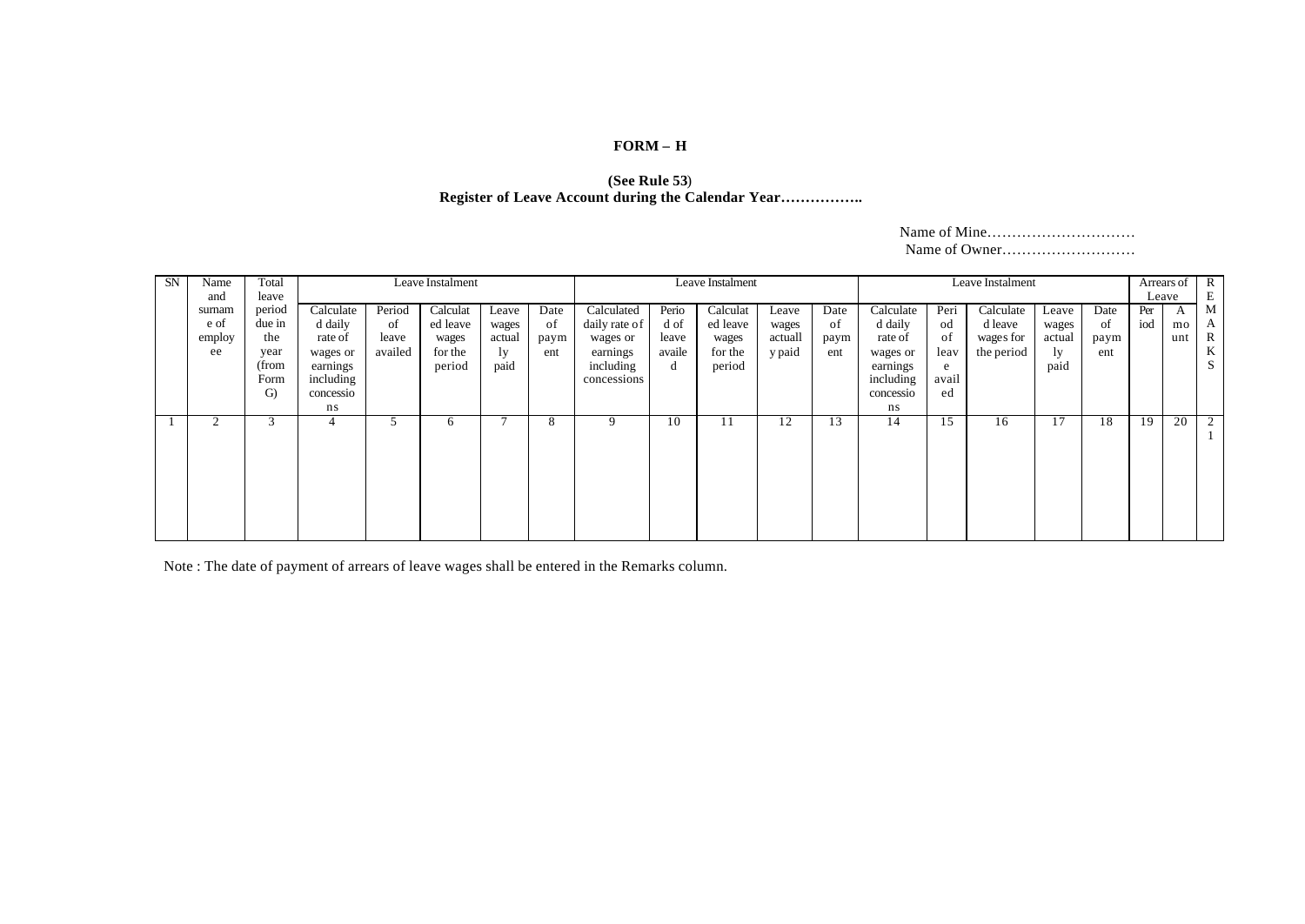# **1 [FORM – I**

#### **(See Rules 59) Register of Overtime Wages**

### Name of Mine…………………… Name of Owner…………………

|    |            |          |                |       |       |       |       |             |       |      |       |       |             |       |      | Month |               |             |       |      |
|----|------------|----------|----------------|-------|-------|-------|-------|-------------|-------|------|-------|-------|-------------|-------|------|-------|---------------|-------------|-------|------|
| S. | Name       | Name     | Class          | Ordi- | Over- |       |       | Week ending |       |      |       |       | Week ending |       |      |       |               | Week ending |       |      |
| N  | $\&$ sur - | ot       | or             | nary  | time  | Date  | No.   | No.         | Over- | Date | Date  | No.   | No.         | Over- | Date | Date  | No.           | No.         | Over- | Date |
|    | name       | work     | kind           | rate  | rate  | ΩŤ    | ΩŤ    | ΩŤ          | time  | οt   | ΩŤ    | οf    | 0Ť          | time  | οt   | 0t    | ΩŤ            | ΩŤ          | time  | οt   |
|    | ΩŤ         | above    | ΩŤ             | -of   | -of   | which | over- | over-       | ear-  | pay- | which | over- | over-       | ear-  | pay- | which | over-         | over-       | ear-  | pay- |
|    | emplo-     | or $b/g$ | emplo-         | wages | wages | over- | time  | time        | nings | ment | over- | time  | time        | nings | ment | over- | time          | time        | nings | ment |
|    | vee        |          | yment          |       |       | time  | hours | hours       |       |      | time  | hours | hours       |       |      | time  | hours         | hours       |       |      |
|    |            |          |                |       |       | wor-  | wor-  | in the      |       |      | wor-  | wor-  | in the      |       |      | wor-  | wor-          | in the      |       |      |
|    |            |          |                |       |       | ked   | ked   | week        |       |      | ked   | ked   | week        |       |      | ked   | ked           | week        |       |      |
|    |            |          |                |       |       |       | on    |             |       |      |       | on    |             |       |      |       | <sub>on</sub> |             |       |      |
|    |            |          |                |       |       |       | that  |             |       |      |       | that  |             |       |      |       | that          |             |       |      |
|    |            |          |                |       |       |       | date  |             |       |      |       | date  |             |       |      |       | date          |             |       |      |
|    |            |          | $\overline{4}$ |       |       |       |       | q           | 10    |      |       | 13    | 14          |       | 16   |       | 18            | 19          | 20    | 21   |
|    |            |          |                |       |       |       |       |             |       |      |       |       |             |       |      |       |               |             |       |      |

|                                                     |                                                                          | Weekending                                            |                                |                            |                                                     |                                                                          | Week ending                                           |                                |                            | R                          |
|-----------------------------------------------------|--------------------------------------------------------------------------|-------------------------------------------------------|--------------------------------|----------------------------|-----------------------------------------------------|--------------------------------------------------------------------------|-------------------------------------------------------|--------------------------------|----------------------------|----------------------------|
| Date<br>of<br>which<br>over-<br>time<br>wor-<br>ked | No.<br>of<br>over-<br>time<br>hours<br>wor-<br>ked<br>on<br>that<br>date | No.<br>of<br>over-<br>time<br>hours<br>in the<br>week | Over-<br>time<br>ear-<br>nings | Date<br>of<br>pay-<br>ment | Date<br>of<br>which<br>over-<br>time<br>wor-<br>ked | No.<br>of<br>over-<br>time<br>hours<br>wor-<br>ked<br>on<br>that<br>date | No.<br>of<br>over-<br>time<br>hours<br>in the<br>week | Over-<br>time<br>ear-<br>nings | Date<br>of<br>pay-<br>ment | E<br>М<br>А<br>R<br>K<br>S |
| 22                                                  | 23                                                                       | 24                                                    | 25                             | 26                         | 27                                                  | 28                                                                       | 29                                                    | 30                             | 31                         | 32                         |
|                                                     |                                                                          |                                                       |                                |                            |                                                     |                                                                          |                                                       |                                |                            |                            |

1. Substituted by GSR 1786 dated 17.10.1970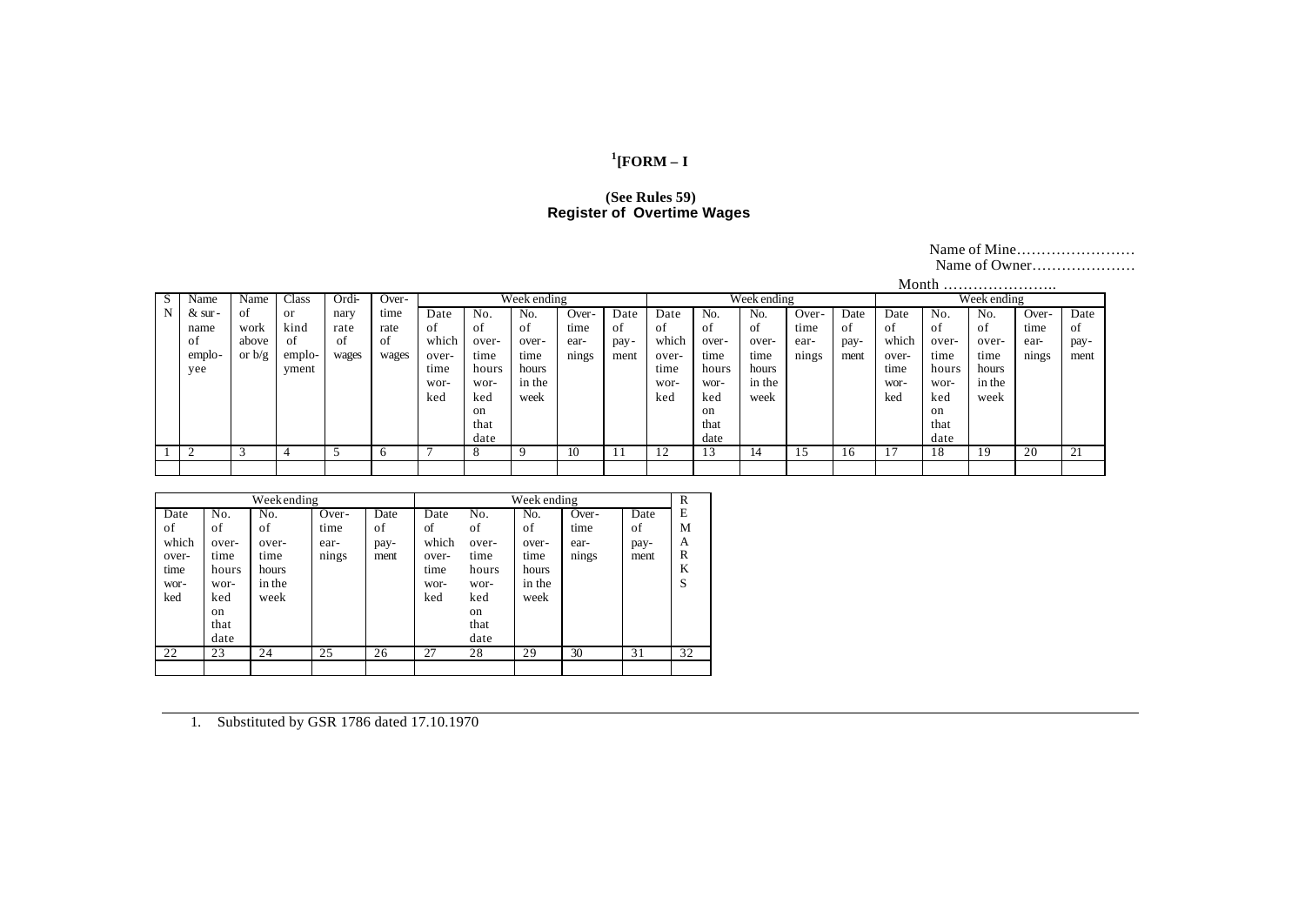# **1 [FORM – J]**

# **2 [See Rule 76 (1)**

## **\* (Return of Reportable accident)**

Name of Mine…………………. State………District……………

Owner………………………….

Mineral worked………………(Quarter ending)

<sup>1</sup>[Return of reportable accident]

| Sl. | Date of | Date of  | Time of  |          | Classification |                | Name of injured |
|-----|---------|----------|----------|----------|----------------|----------------|-----------------|
| No. | entry   | accident | accident | By place | By cause       | <b>Brief</b>   | worker          |
|     |         |          |          | of       |                | description of |                 |
|     |         |          |          | accident |                | case of        |                 |
|     |         |          |          |          |                | accident       |                 |
|     |         |          |          |          |                |                | ∩               |
|     |         |          |          |          |                |                |                 |
|     |         |          |          |          |                |                |                 |

| Sl. No.<br>from<br>Register in<br>Form B | Nature of<br>employm<br>ent | Natur<br>e of<br>injury | Parts of<br>body<br>injured | Date of<br>return of<br>injured<br>person to<br>work | Duration of<br>enforced<br>absence (in<br>days) | Initials of<br>attending<br>medical<br>practitioner | Remarks |
|------------------------------------------|-----------------------------|-------------------------|-----------------------------|------------------------------------------------------|-------------------------------------------------|-----------------------------------------------------|---------|
| 9                                        | 10                          |                         | 12                          | 13                                                   | 14                                              |                                                     | 16      |
|                                          |                             |                         |                             |                                                      |                                                 |                                                     |         |

Introduction :

Col (5): Specify as indicated in Annexure – 1 Col (6): Specify as indicated in Annexure – II, Col. (7): Give brief description of the circumstances attending the accident.

Col. (11) : Specify whether simple wound laceration abrasion of fracture (only toes, fingers and thumb etc) Col. (14) : mention the days intervening the days of occurrence and day of rejoining and not including either the date of occurrence or rejoining.

Col. (16) : In case if an injury proves "Serious" or "Fatal" or when injured person proceeds on leave or leaves his employment. Particulars should be entered in this column.

 $3$ [Note : Copies of entries person injured in preceding quarter(s) and who continued to absent in the quarter should also be submitted separately]

- 1. Substituted by GSR 1786 dated 17.10.1970
- 2. Substituted by GSR 316 dated 26.4.1986
- 3. Inserted, ibid.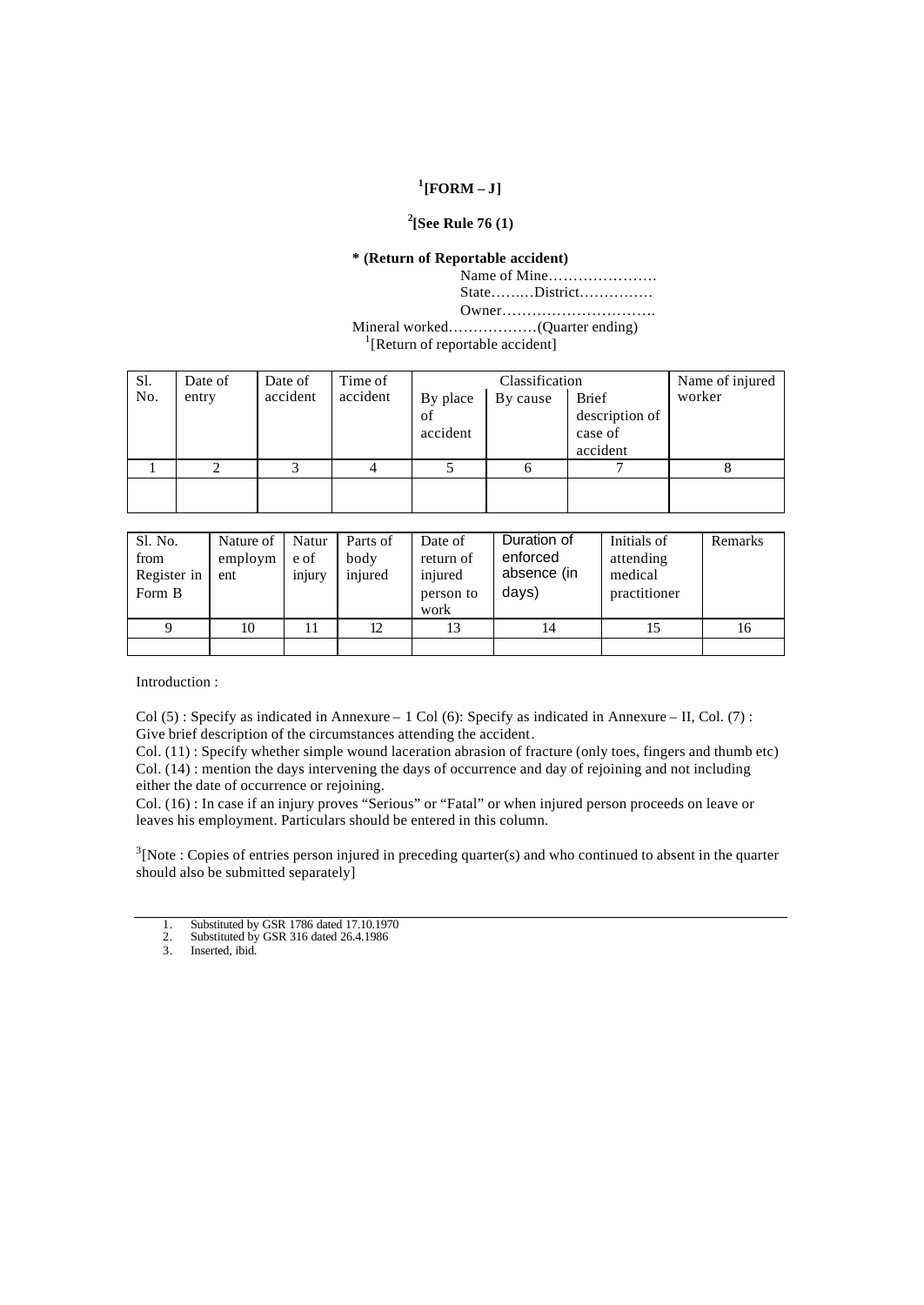### **ANNEXURE – 1**

**Classification of Accident By place of work (Column – 5)**

1. Below ground :

- 1.1. Development face
- 1.2. Other Development area
- 1.3. Longwall face
- 1.4. Other Depillaring /stopping area
- 1.5. Tramming roadway
- 1.6. Other rope haulage roadways
- 1.7. Shafts and sinking shaft (including inclined shafts)
- 1.8. Inclines and Winzes
- 1.9. Other (Specify)

2. Opencast Workings :

- 2.1. Bottom Bench
- 2.2. Top of the Quarry
- 2.3. Other benches
- 2.4. Rope Haulage roadway
- 2.5. Other Transportation roadways
- 2.6. Other (Specify)

3. Aboveground (Excluding Opencast Workings) :

- 3.1. Aerial Ropeway –site
- 3.2. Rope Haulage Roadways
- 3.3. Other transportation Roadways
- 3.4. Railway line belonging to the mine
- 3.5. Site of ore handling plants (including screening plants Dressing Plants, Crushing Plants, etc)
- 3.6. Workshop, Power-house and other engine rooms
- 3.7. Depot
- 3.8. Other (Specify)

## **ANNEXURE – II**

Classification of accidents by cause (Column 6)

1.Ground movements :

- 1.2 Fall of roof
- 1.3 Fall of sides (other than overhang)
- 1.3 Fall of overhang
- 1.4 Rock Burst of Bump
- 1.5 Air Blast
- 1.6 Premature collapse of workings/pillars
- 1.7 Subsidence
- 1.8 Landside
- 1.9 Collapse of shaft
- 2. Transportation Machinery (Winding in shaft)
- 3. Transportation Machinery (other than winding in shaft):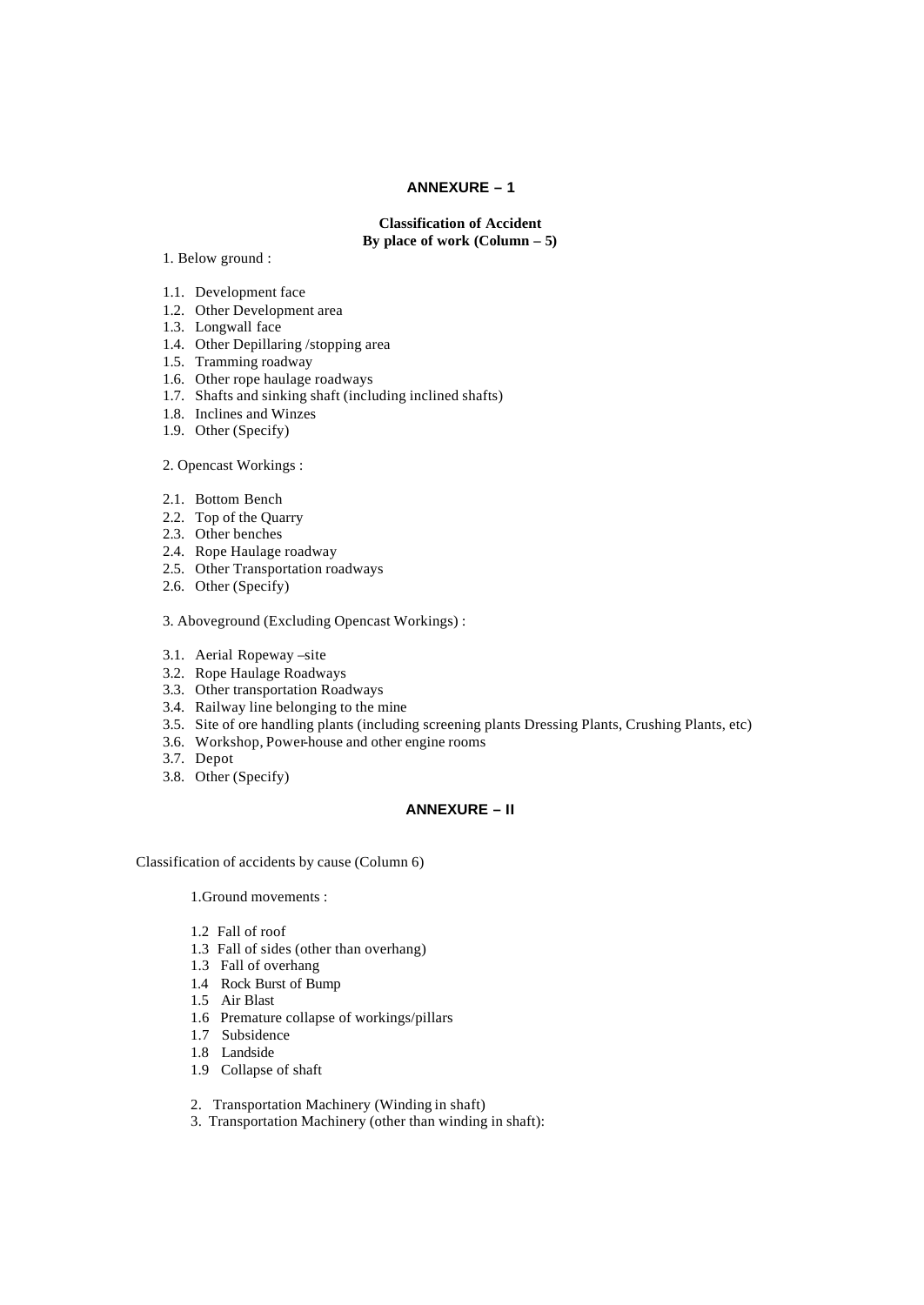- 3.1 Aerial Ropeway
- 3.2 Rope Haulage
- 3.3 Other Rail Transportation
- 3.4 Mechanical conveyors
- 3.5 Dumpers and other heavy earth movers
- 3.6 Other wheeled trackless means of transportation (Trucks, lorries, etc.)

4. Machinery -other than Transportation Machinery :

- 4.1 Drills
- 4.2 Coal cutting Machinery
- 4.3 Coal Loading Machinery
- 4.4 Haulage Engine
- 4.5 Winding Engine
- 4.6Shovels, Draglines, Excavators etc.
- 4.7 Ore handling Plants (including crushing and screening plants)
- 4.8 Pumps
- 4.9 Other (specify)
- 5. Explosive
- 6. Electricity
- 7. Dust Gas and other combustible material :

7.1 Occurrence of gas

- 7.2 Influx of gas
- 7.3 Suffocation by gases
- 7.4 Explosion or ignition of gas/ dust etc.
- 7.5 Outbreak of fire or spontaneous heating
- 7.6 Others (Specify)

8. Falls (other than falls of ground) :

- 8.1 Falls of persons from heights or into depths
- 8.2 Falls of persons on the same level
- 8.3 Falls of objects other than falls of ground
- 8.4 Other falls (Specify)

9. Other Cause :

- 9.1 Irruption of water
- 9.2 Flying pieces
- 9.3 Extremity caught in between objects
- 9.4 Unclassified (Specify)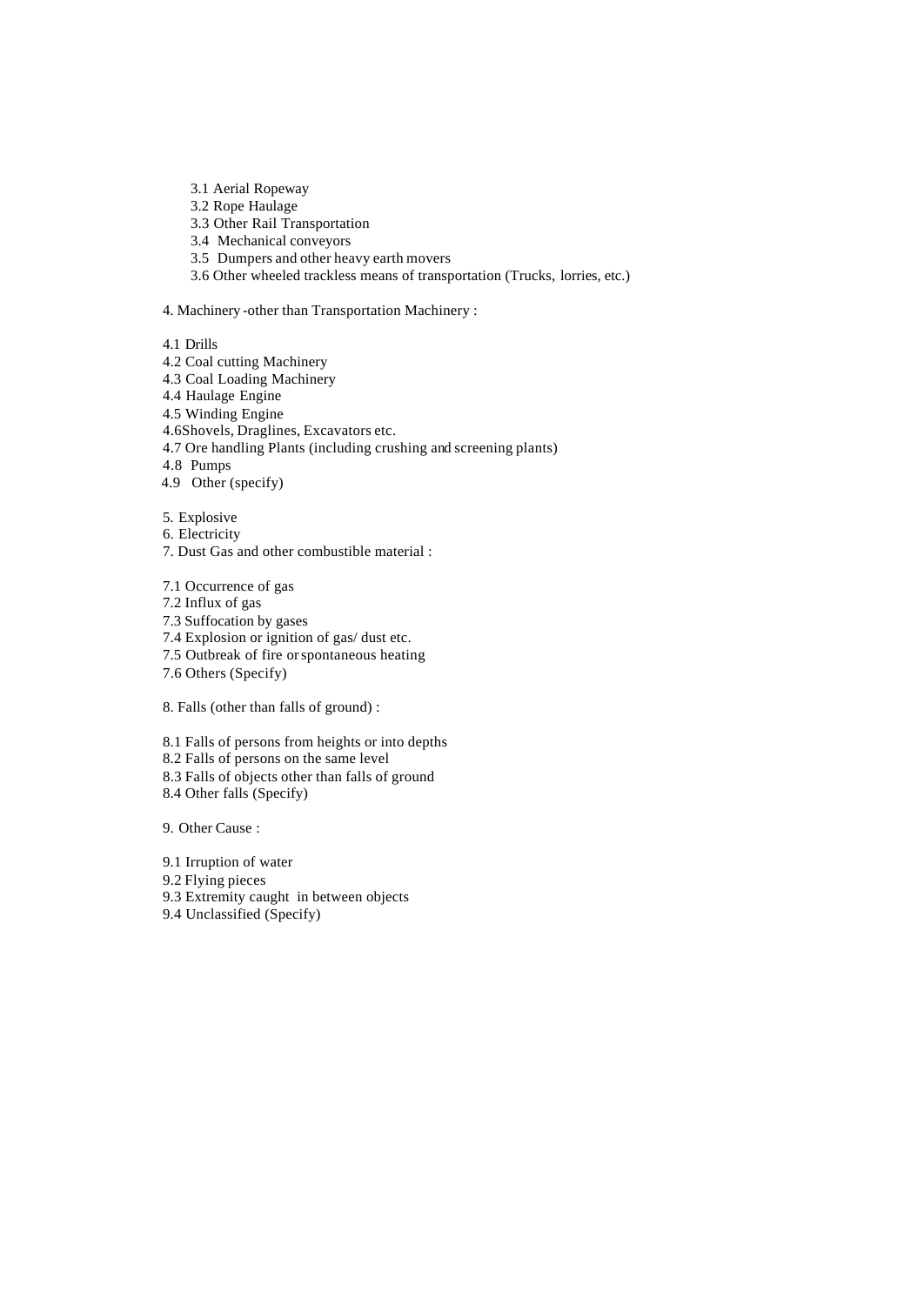# **FORM – K**

# **1 [See Rule 76 (2)] Return of Minor Accidents**

Name of Mine…………….. State………….District………… Owner……………………….

Mineral worked…………(Quarter ending on…)

| Sl. | Date of | Date of  | Time of  | Classification |          |                     |                |
|-----|---------|----------|----------|----------------|----------|---------------------|----------------|
| No. | entry   | accident | accident | By place of    | By cause | Brief description   | Name of        |
|     |         |          |          | accident       |          | of case of accident | injured worker |
|     |         |          | 4        |                |          |                     |                |
| . . |         |          |          |                |          |                     |                |
| ٠.  |         |          |          |                |          |                     |                |
| э.  |         |          |          |                |          |                     |                |
| 4.  |         |          |          |                |          |                     |                |
|     |         |          |          |                |          |                     |                |

| Sl. No. from<br>Register in<br>Form B | Nature of<br>employment | Nature<br>of injury | Parts of body<br>injured | Date of return of<br>injured person to<br>work | Initial of attending<br>medical practitioner | Remarks |
|---------------------------------------|-------------------------|---------------------|--------------------------|------------------------------------------------|----------------------------------------------|---------|
|                                       | 10                      |                     |                          |                                                |                                              |         |
| -4.                                   |                         |                     |                          |                                                |                                              |         |

Introduction :

 $Col(5)$ : Specify as indicated in Annexure – 1 to Form J. Col (6): Specify as indicated in Annexure – II to From J. Col. (7): Give brief description of the circumstances attending the accident. Col.  $(7)$ : Give brief description of the circumstances attending the accident.

Col. (11) : Specify whether simple wound laceration abrasion of fracture

Col. (15) : In case if an injury proves "reportable" "Serious" or "Fatal" or when injured person proceeds on leave or leaves his employment. Particulars should be entered in this column.

1. Substituted by GSR 316 dated 26.4.1986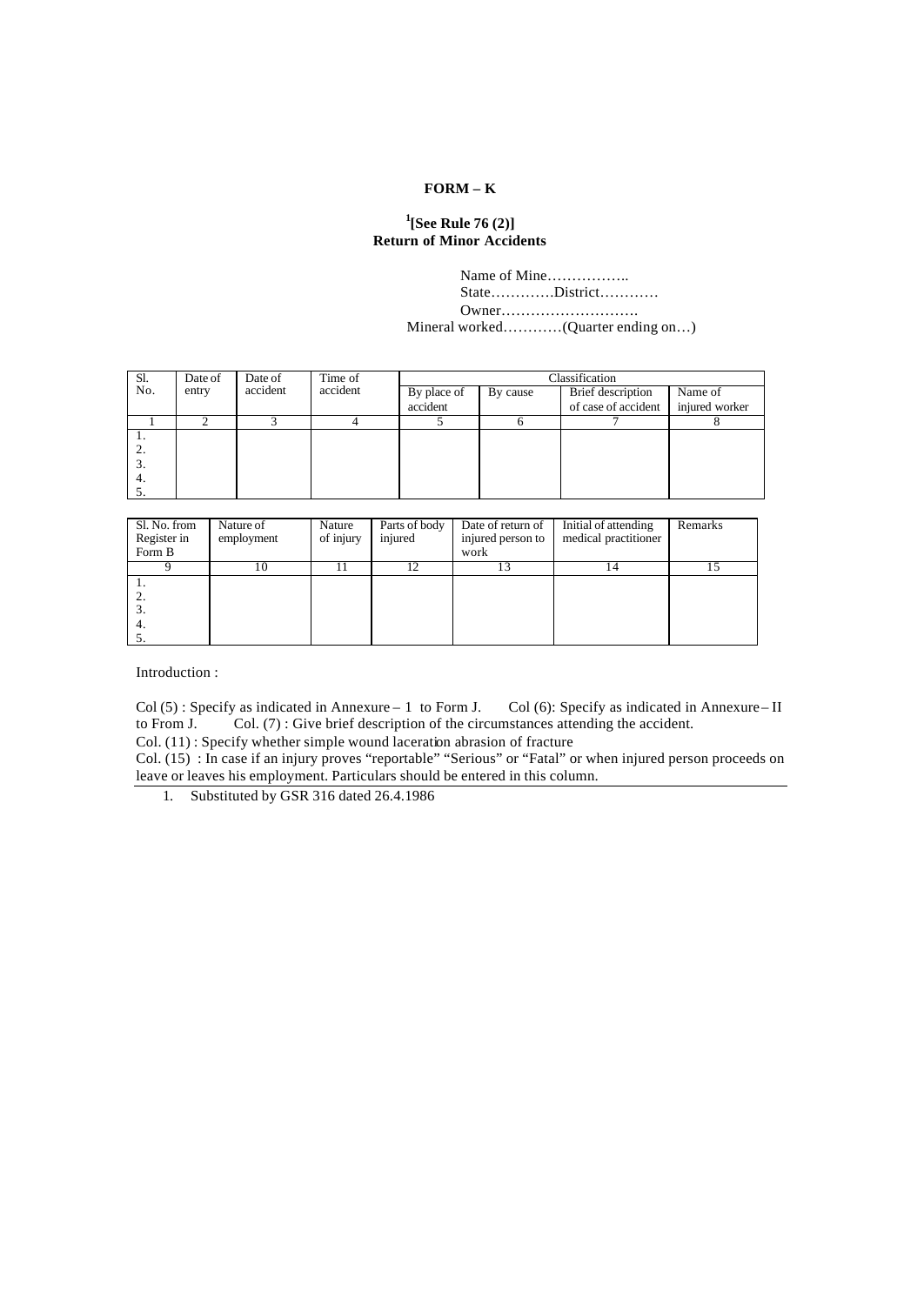# 1 [**FORM – L**

| (See Rule 54)                          |  |
|----------------------------------------|--|
| Information regarding leave with Wages |  |

| Name and | Serial       | Nature of       | Actual number  | Days of leave  | Days of                 | Arrears  | Total                 | Remarks |
|----------|--------------|-----------------|----------------|----------------|-------------------------|----------|-----------------------|---------|
| surname  | number       | employment      | of days worked | with wages     | leave to                | of leave | number of             | if any  |
| οf       | from         | whether below   | during the     | enjoyed during | which he is<br>entitled | carried  | days of<br>leave with |         |
| employee | Register     | ground or above | preceding year | the preceding  |                         | over     |                       |         |
|          | in Form      | ground          |                | year           |                         | from the | wages                 |         |
|          | $\mathbf{B}$ |                 |                |                |                         | previous |                       |         |
|          |              |                 |                |                |                         | vear     |                       |         |
|          |              |                 |                |                |                         |          |                       |         |
|          |              |                 |                |                |                         |          |                       |         |

Signature Designation: Owner/agent/manager Mine : Owner :

Dated ………………………….

\* Inserted vide Notification No. GSR 1786, dated 30.9.1970

## **2 {FORM M}**

#### **(See rule 29D (1)}**

Notice of initial/ periodical medical examination under rule 29B

No………….. Date………………….

Sri/Srimati………………. Nature of employment\*\*……………… Serial number from B Register\*\* son/daughter or/wife\* of …………. Is hereby notified that he/she\* should present himself/herself\* for an initial/periodical\* medical examination, under rule 29B of the Mines Ru les 1955, before…..(give name of the examining authority) at ……..(give exact description of place) on \*\*\* ………… (give date) at ........ (give time).

Shri/Shrimati\*…………. May note that if he/she\* fails, without reasonable cause, to submit himself/herself\* for the medical examination aforesaid he/she shall not be eligible for appointment/continuance in employment to the mine from………………

Shri/Shrimati\*……………. May further note that he/she\* should bring with him/her\* three unattested photographs of himself/herself\* and the previous medical certificates in Form O, if any, issued to him/her\* under rule 29 F.

| Signature of manager                  |  |
|---------------------------------------|--|
| $\dots\dots\dots\dots\dots\dots\dots$ |  |

\*Delete whatever is not applicable

\*\* Necessary only in case of a person already employed in the mine.

\*\*\* In respect of the initial medical examination of a person already employed in a mine and in respect of every periodical medical examination atleast twenty days prior notice is to be given. In respect of the initial medical examination of a person seeking employed at a mine the period of notice may be shorter.

Note – A copy of the notice shall be sent to the examining authority concerned. In the case of periodical medical examination, the copy of medical certificate in Form O shall also be sent.

1. Inserted by GSR 1786 dated 17.10.1970

2. Inserted by GSR 557(E) dated 16.11.1978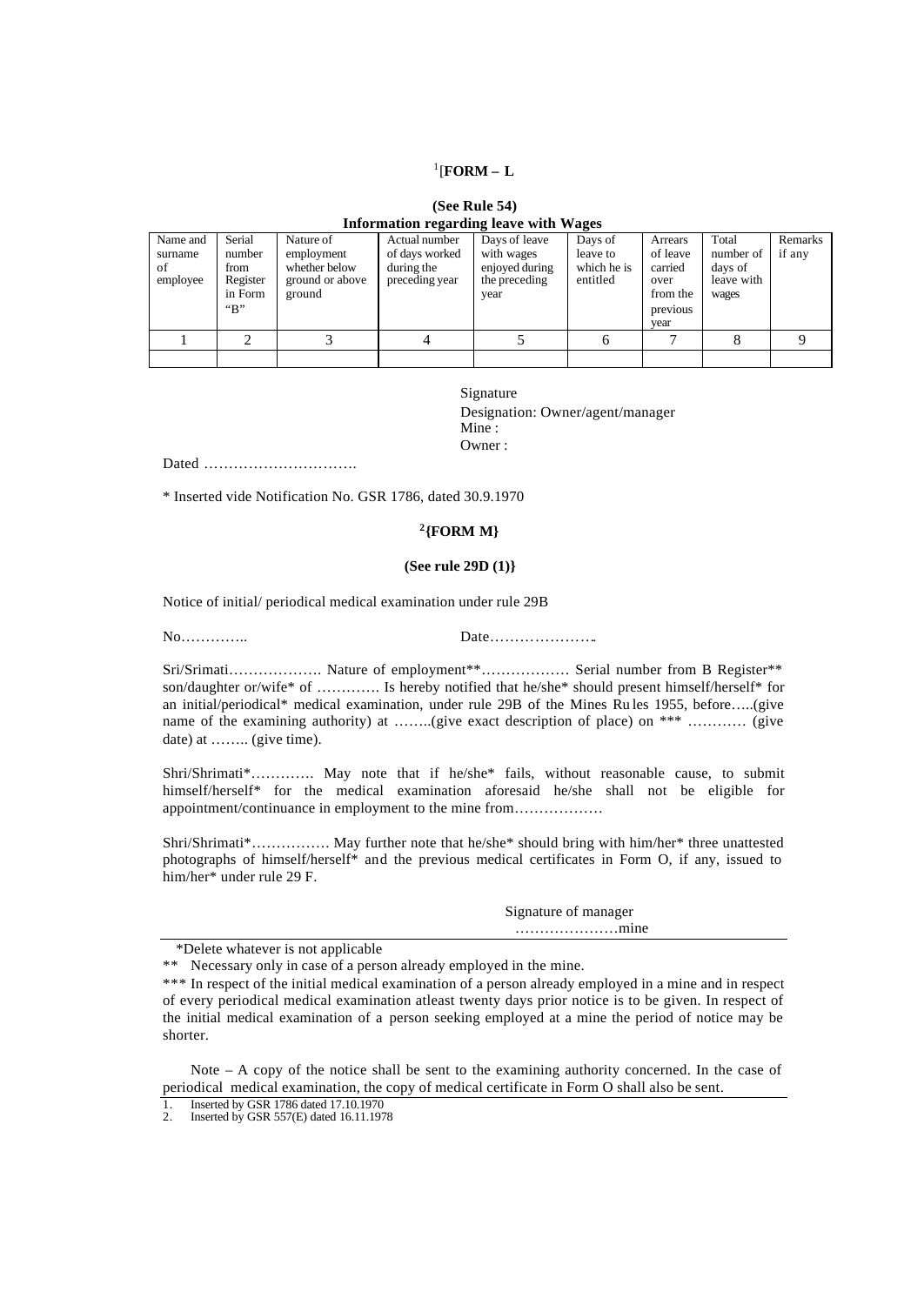### **1{FORM – N}**

#### **{See rule 29D (S)}**

#### **Second and final notice of initial/periodical medical examination under rule 29 B**

No……… Date………….

Shri/Shrimati\*…………… Nature of employment………… Serial number from Form B Register……… Son/daughter/wife of ………. Failed to present himself/herself\* for an initial/periodical\* medical examination on…… in respect of which he/she/had been given a notice on ……………

He/She\* is hereby again notified that he/she\* should present himself/herself\* for an initial/periodical\* medical examination, under rule 29B of the Mines Rules, 1955, before……….(give name of the examining authority) at ......(give date)\*\* ........at.........(give time)

Shri/Shrimati\*…………, may note that if he/she\* fails to submit himself/herself\* for the medical examination aforesaid, he/she\* shall not be employed/retained in employment in the mine from………

Shri/Shrimati\*………….., may further note that he/she\* should bring with him/her\* three unmounted photographs of himself/herself\* and he previous medical certificate in Form O, if any, issued to him/her\* under rule 29F.

Signature of Manager

(a) Delete whatever is not applicable.

\*\* In respect of the initial medical examination of a person already employed in a mine and in respect of every periodical medical examination, the second notice is to be given at lest ten days previously.

1 Inserted vide Notification No. GSR 656, dated 5.6.1980.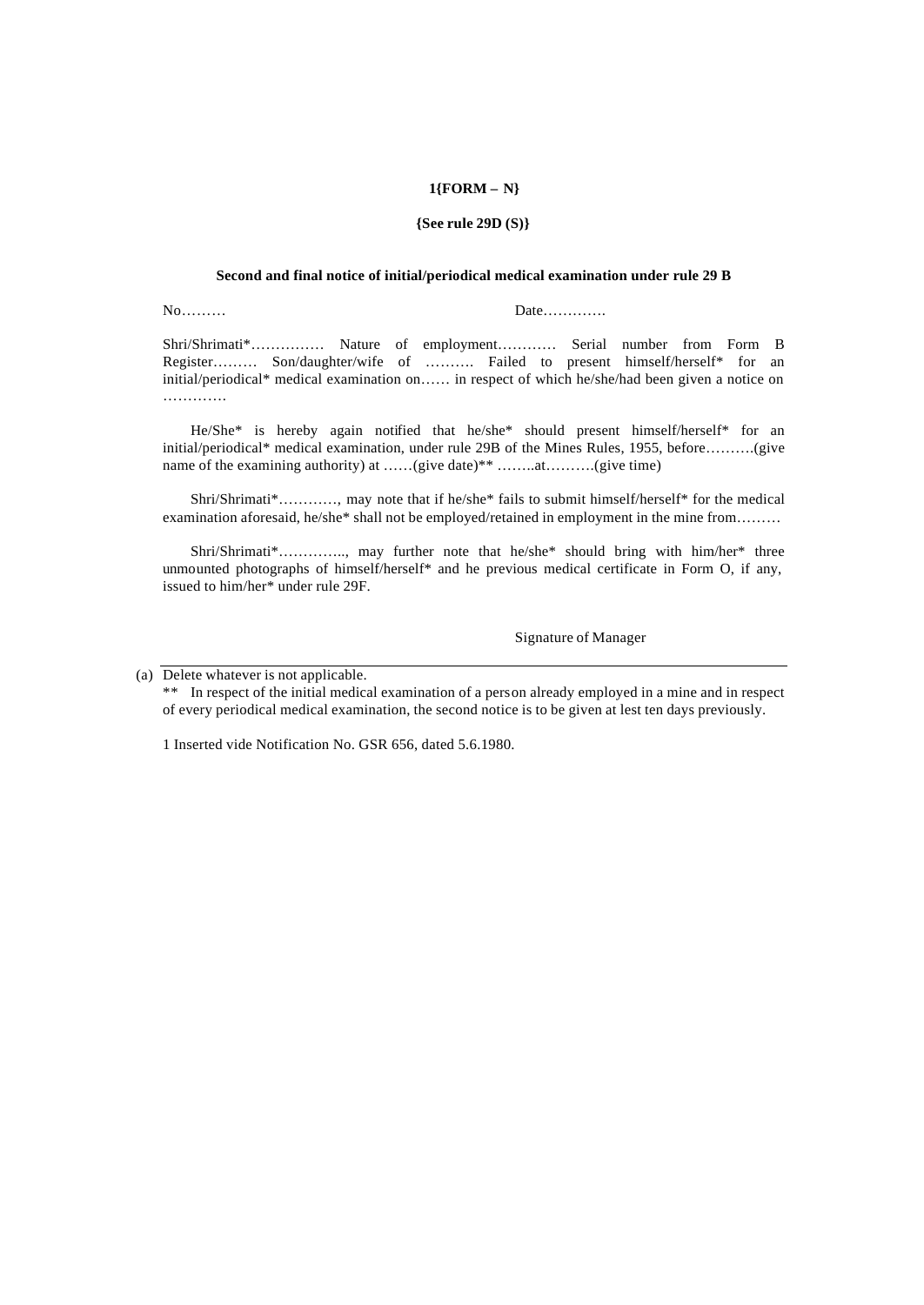### **1 (FORM – O) (See rule 29F (2) and 29L)**

#### **Report of medical examination under rule 29B (To be issued in triplicate)\*\***

Certificate No…………..

Certified that Shri/Shrimati\* employed as ………. In ………mine, Form B No. has been examined for an initial/periodical medical examination. He/she\* appears to be………… years of age. The findings of the examining authority are given in the attached sheet. It is considered that Shri/Shrimati\*…………..

(a)\* is medically fit for any employment in mines.

(b)\* is suffering from…………. and is medically unfit for

(b) any employment in mine; or

(c) any employment below ground; or

(d) any employment or work……….

©\* is suffering from………… is should get this disability\* cured/controlled and should be again examined within a period of ………..months. He/She will appear **f**or re -examination with the result of test of**…………** and the opinion of …………Specialist from………… He/She may be permitted/not\* permitted to carry on his duties during this period.

Space for affixing Passport Size Photograph of the Candidate. Signature of the examining authority ………………………………………… Place : Name and designation in Block letters

Date :

\* Delete whatever is not applicable.

\*\* One copy of the certificate shall be handed over to the person concerned and another copy shall be sent to the manager of the mine concerned by registered post; and the third copy shall be retained by the examining authority,

#### **Report of the examining authority**

(to be filled in for every medical examination whether initial or periodical or re -examination or after cure/control of disability).

Annexure to Certificate No…………as result of medical examination on ……. Identification Mark……………..

# Left thumb impression of

The candidate

1. General development- Good/Fair/Poor 2.Height…………Cms. 3.Weight…………kg. 4Eyes : (i)Visual acuity-Distant vision (with or without glasses). Right eye……..Left eye………….. (ii) any organic disease of eyes (iii)night blindness (iv)Colour blindness (v)Squint

(\* to be tested in special cases)

1. Inserted vide notification No.GSR 656 dated 5.6.1980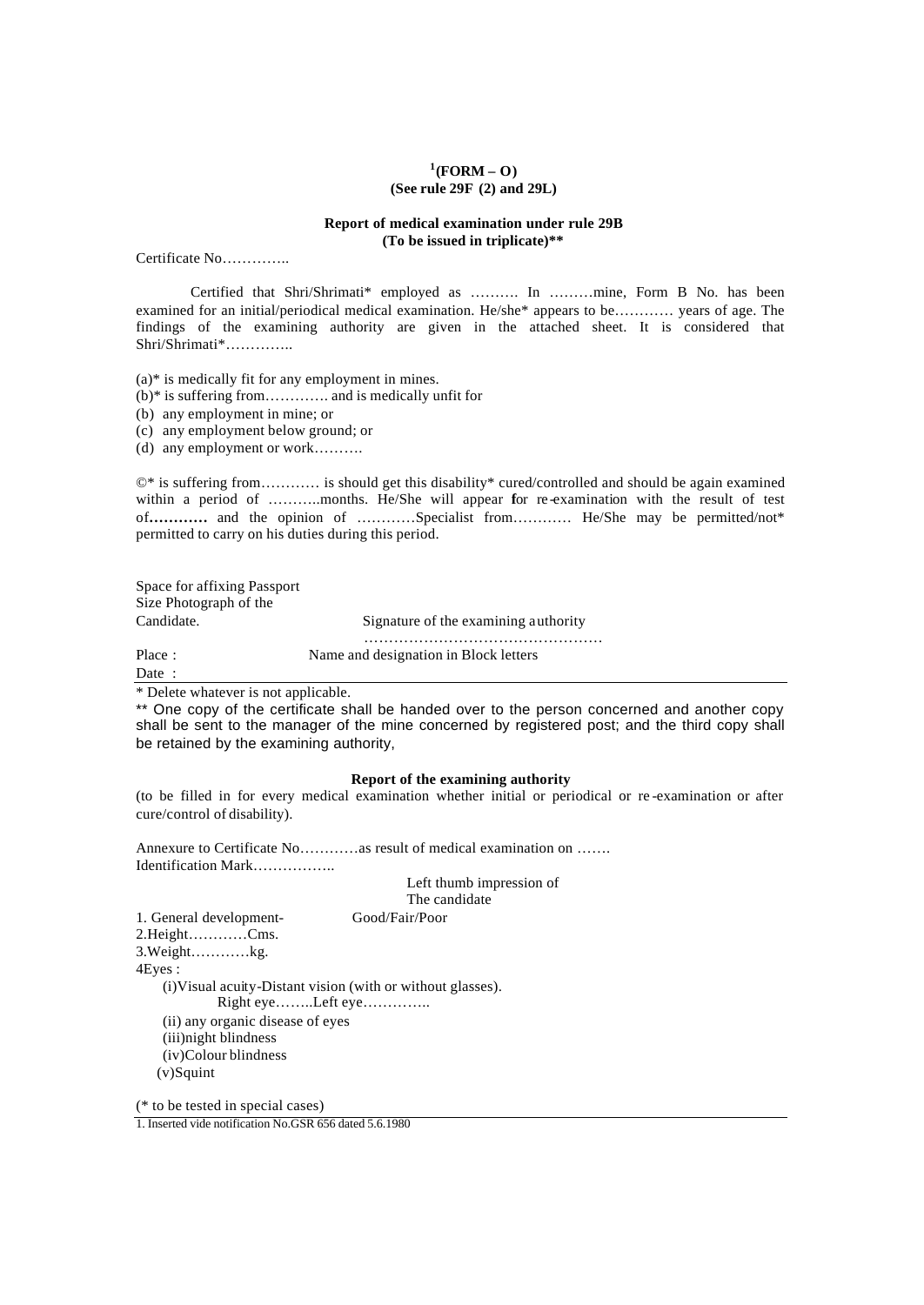(e) Ears : (f) Hearing : right ear………….Left ear …………….. (g) Any organic diseases.

6.Respiratory system. Chest measurement :

(i)after full inspiration …………cms. (ii)After full expiration…………..cms.

7. Circulatory system:

Blood Pressure Pulse

8. Abdomen :

Tenderness. Liver. Spleen. Tumour.

9. Nervous system: History of fits or epilepsy Paralysis. Mental health.

- 10.Locomotory system
- 11. Skin.
- 12. Hydrocele.
- 13. Hernia.
- 14. Any other abnormality

15. Urine : Reaction.

Albumin. Sugar.

- 16. Skiagram of chest.
- 17. Any other test considered necessary by the examining authority.
- 18. Any opinion of specialist considered necessary.

Signature of the examining authority

Place: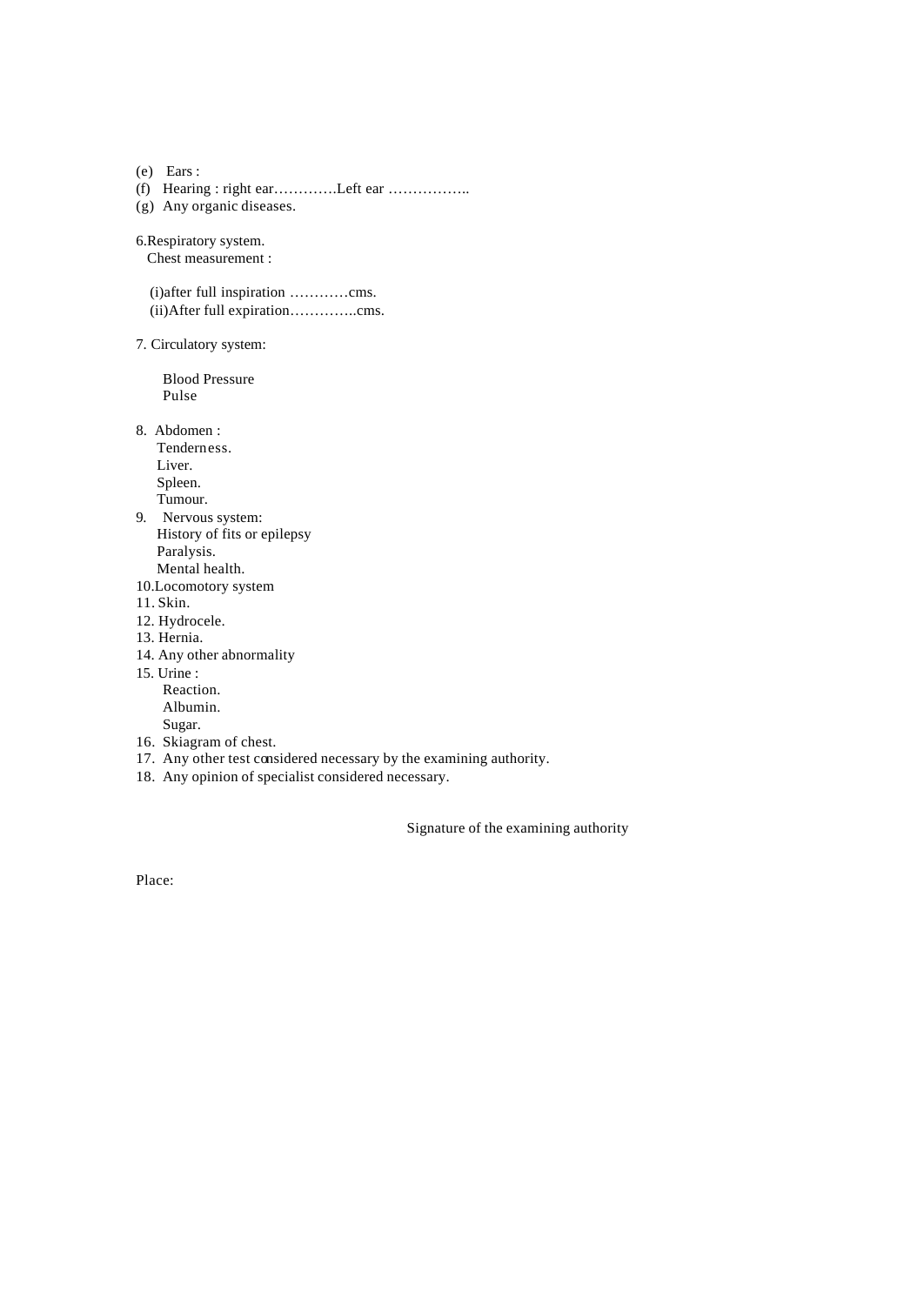### **1 (FORM – P)**

### **(See rule 29F (i) and 29L)**

#### **Medical Standard of fitness for Persons Employed**

- 1. The person should be in good mental and bodily health and free from any physical defect likely to interfere with his efficient employment in a mine.
- 2. Skeletal nervous system : The limbs should be well formed and developed, and the function of all the limbs should be within normal limits. Any deformity should be recorded. There should be no deformity or paralysis which may interfere with his efficient employment in a mine.
- 3. Skin :- There should be no evidence of extensive and chronic skin disease or ulceration. In case of infective type of skin disease, the candidate could be made fit after he has undergone a treatment. All occupational skin diseases should be noted.
- 4. (a) Eye vision should be not less than the following standard:
	- (1) Better eye  $6/12$
	- (2) Worse eye  $6/18$ 
		- (b) There should be no night blindness for persons employed below ground and for persons employed in open cast working in shifts other than in mornings shifts.
		- (c) A person having only one eye which functions normally should not be employed below ground, For employment on surface the vision of such a person in the other eye should be 6/18 with or without glasses.

5. Hearing should be good, Any progressive disease affecting hearing/or occupational deafness should be recorded.

6. Speech must be without serious impediment. Unless this is also accompanied by generalised partial paralysis this should not be a reason for declaring unfit.

- 7. (a) Respiratory system should be sound and free from any chronic bronchial or laryngeal disease. This however alone should not be reason to make unfit.
	- (b)  ${}^{2}$ [A full sized pestero-anterior chest radiograph (large) enough to include thoratic inlet and both costophrenic angles obtained by an Xray machine of atleast 300 mA Milli-Ampere) strength shall be evaluated in the manner specified by the Chief Inspector and Lung function tests (spirometry) to record forced vital capacity (FVC) and forced expiratory volume in one second (FEVI) shall be made. There should not be any evidence of active pulmonary disease if] there are evidences of active pulmonary tuberculosis, he may be permitted to work if his sputum is negative on repeated examination and on production of a certificate that he is taking treatment from a qualified medical practioner/hospital

8. Circulatory system – There should be no evidence of any heart or vascular disease which may interfere with his efficient employment in a mine.

- 9. In case the candidate has hernia he may be declared fit after he has been successfully operated for the same.
- 10. Hydrocele if present should not be large enough to impede the normal activities off the candidate. In such cases he may be declared fit after being successfully operated.
- 11. The medical examination should include examination of urine and of other system for evidence of disease. Mere presence of albumen and sugar in the urine without any gross organic disease producing signs and symptoms should not be considered as a disability.
	- 1. Inserted vide notification No. GSR 656 dated 5.6.1980<br>2. Substituted by GSR 707(E) dated 21.7 1989

<sup>2.</sup> Substituted by GSR 707(E) dated 21.7.1989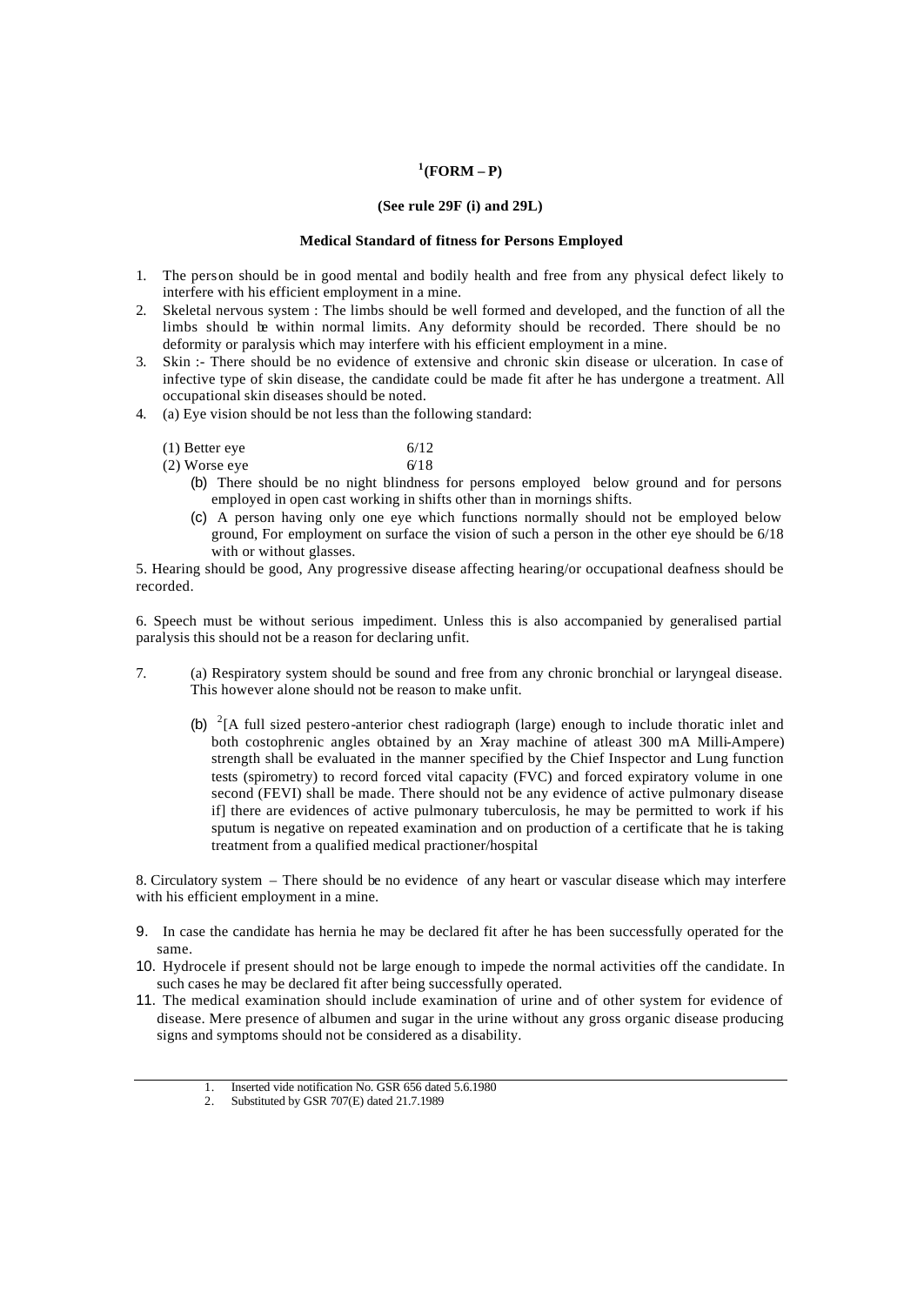#### **1 (FORM – P-I)**

#### **(See rule 29F(1) and 29L)**

#### **Medical standard of fitness for persons to be employed in mines.**

1. The person should be in good mental and bodily health and free from any physical defect likely to interfere with his efficient employment in a mine. Due allowance in the standard should be made for the age of a candidate.

2. Locomotor system – The limbs should be well formed and developed and the function of all the limbs should be within normal limits. Any deformity should be recorded. There should be no deformity or paralysis which may interfere with his efficient employment in a mine. Any deformity noted should be recorded.

3. Skin – There should be no evidence of extensive and chronic skin disease or ulceration.

|                                                    |      | 4. (a) Distant vision eye with of without glasses should be not less than the following standard. |  |
|----------------------------------------------------|------|---------------------------------------------------------------------------------------------------|--|
| For workers employed on<br>Surface and in opencast |      | For workers employed<br>below ground                                                              |  |
| Workings                                           |      |                                                                                                   |  |
| 1. Better eye                                      | 6/12 | 6/6                                                                                               |  |
| 2. Worse eye                                       | 6/18 | 6/9                                                                                               |  |

4. (a) Distant vision eye with or without glasses should be not less than the following standard.

 (b) Night blindness should be tested in special cases only in underground workers where the examining authority considers it necessary.

(c) A person having only one eye which functions normally should not be employed belowground. For employment on surface the vision of such a person in the other eye should be 6/12 with or without glasses. A person will be considered uni-ocular when there is physical loss of one eye or when there in functional loss of vision of one eye.

(d) Colour blindness will be tested only in special cases where the job requires good colour dis crimination. Only low grade colour perceptions will be tested with Edridge Green's lantern.

(e) There should not be squint where binocular vision is essential.

(f) There should not be any organic disease of the eye which is likely to affect the distant vision within a period of five years.

5. Hearing should be good. Any progressive disease effecting hearing should be recorded. The candidate should be able to hear conversational voice from a distance of 3 metres.

6. Speech must be without serious impediments.

7. (a) Respiratory system should be sound and free from any chronic laryngeal bronchial pulmonary disease. Tuberculosis of lungs if not active should not be a disqualification.

(b)  ${}^{2}$ [A full sized pestero-anterior chest radiograph (large) enough to include thoratic inlet and both costophrenic angles obtained by an X-ray machine of atleast 300 mA Milli-Ampere) strength shall be evaluated in the manner specified by the Chief Inspector and Lung function tests (spirometry) to record forced vital capacity (FVC) and forced expiratory volume in one second (FEVI) shall be made. There should not be any evidence of active pulmonary disease if] there are evidences of active pulmonary tuberculosis, he may be permitted to work if his sputum is negative on repeated examination and on production of a certificate that he is taking treatment from a qualified medical practioner/hospital

2. Substituted, ibid

<sup>1.</sup> Substituted by GSR 707(E) dated 21.7.1989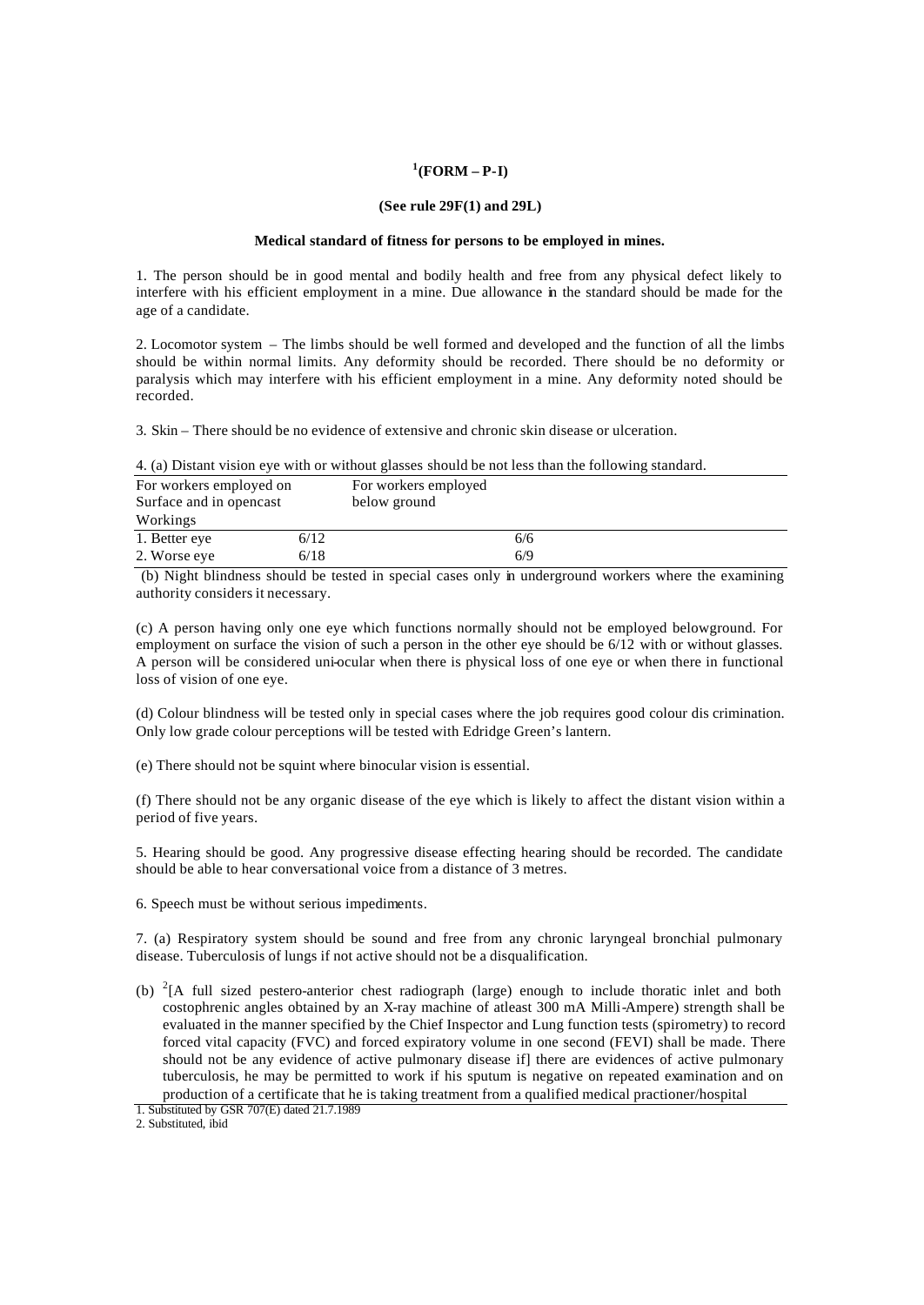8.Circulatory system :- There should be no evidence of cardiac or vascular disease which may interfere with his efficient employment in a mine.

9. There should not be any evidence of disease of abdominal organs which is likely to affect his efficient discharge of duty in a mine.

10. In case the candidate has hernia, he may be declared fit after he has been successfully operated for the same.

11. Hydrocele if present should not be large enough to impede the normal activities of the person. If it is large enough he may be declared fit after being successfully operated.

12. The nervous system should be sound. Persons with history of epilepsy or any other type of organic or historical fits should not be declared fit for employment in a mine.

13. The medical examination should include examination of urine. Mere presence of albumen and sugar in the urine without any gross organic disease producing signs and symptoms should not be a disability.

14. Skiagram of the chest should also he obtained. If it is necessary the medical officer may direct the candidate to obtain the result of special tests or/and the opinion of a specialist from recognised institution/hospital.

# **(FORM – Q)**

#### **(See rule 29J(2) 9 (a))**

#### **Notice of medical re-examination by Appellate Medical Board**

No……….. Date………………..

### **MEMORANDUM**

SHRI/Shrimati\*………..Nature of employment……………serial number from Form B Register………… son/daughter/wife\* of ………….., who has appealed for a re-examination against the findings of a medical examination under rule 29B of Mines Rules, 1955 that he/she is unfit for :

- a. \* Any employment in mines.
- b.\* Any employment below………. Ground.
- c. \* Any employment on work………..(Specify in detail) is hereby notified that he/she should present himself/herself\* for a medical re -examination by the Appellate Medical Board at ………. (give exact description of place) on\*\*………….(give date) at ……….(Give time).

Shri/Shrimati\*…….may note that if he/she\* fails without reasonable cause, to submit himself/herself\* for the medical re-examination aforesaid he/she\* shall not be retained in employment in the mine.

Signature of manager

……………………mine.

\*Delete whatever is not applicable

\*\*15 days, prior notice is to be given to a medical re-examination by the Appellate Medical Board.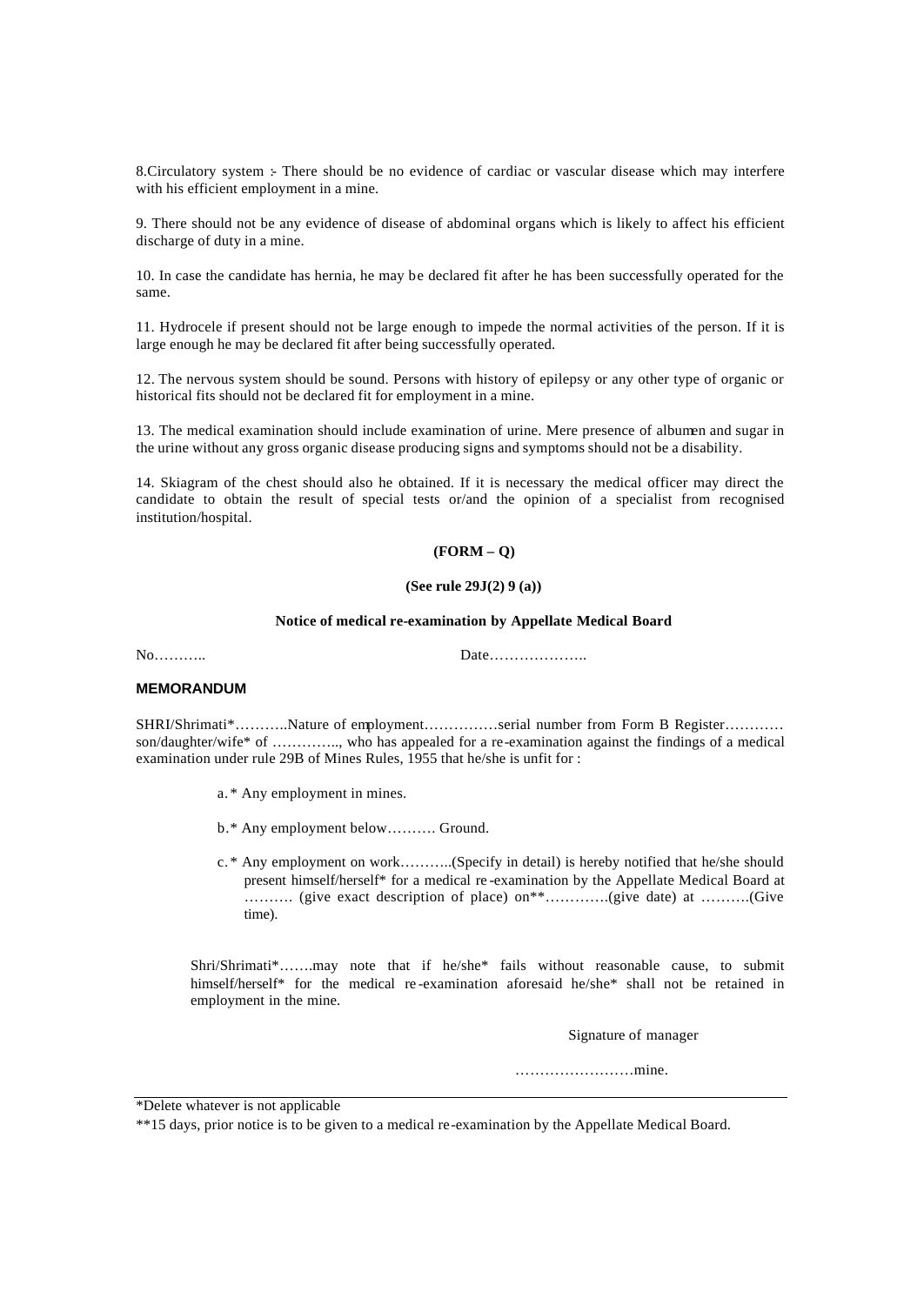### **(FORM – R)**

#### **(See rule 29J(2) (b) )**

#### **Second and final notice of medical re-examination by Appellate**

#### **Medical Board**

No………….. Date……………19

#### **MEMORANDUM**

SHRI/Shrimati\*………..Nature of employment……………serial number from Form B Register………… son/daughter/wife\* of ………….., failed to present himself/herself\* for medical re-examination on …..in respect of which he/she\* had been given a notice on …………

He/She\* is hereby again notified that he/she\* should present himself/herself\* for a medical re -examination by the Appellate Medical Board at ……..(give exact description of place) on\*\*……….(give date) at …………(give time).

Shri/Shrimati\*…..may note that if he/she\* fails to submit himself/herself\* for the medical re -examination aforesaid, he/she\* shall not be retained in employment in the mine.

> Signature of Manager ……………….. mine.

\* Delete whatever is not applicable.

\*\*15 days' prior notice is to be given of medical re-examination by the Appellate Medical Board.

# **(FORM – S)**

#### **(See rule 29L)**

#### **Report of medical re-examination by Appellate Medical Board**

(To be issued in triplicate)\*\*

We do hereby certify that we have examined Shri/Shrimati\* ……….. Nature of employment…….., Serial Number from Form B Register………….. of …… mine, who has been declared medically unfit for.

- 5. \* any employment in mine.
- 6. \* any employment belowground.
- 7. \* any employment in work……….

#### (Specify in details)

as a result of a medical examination under rule 29B. Our Report is given overleaf.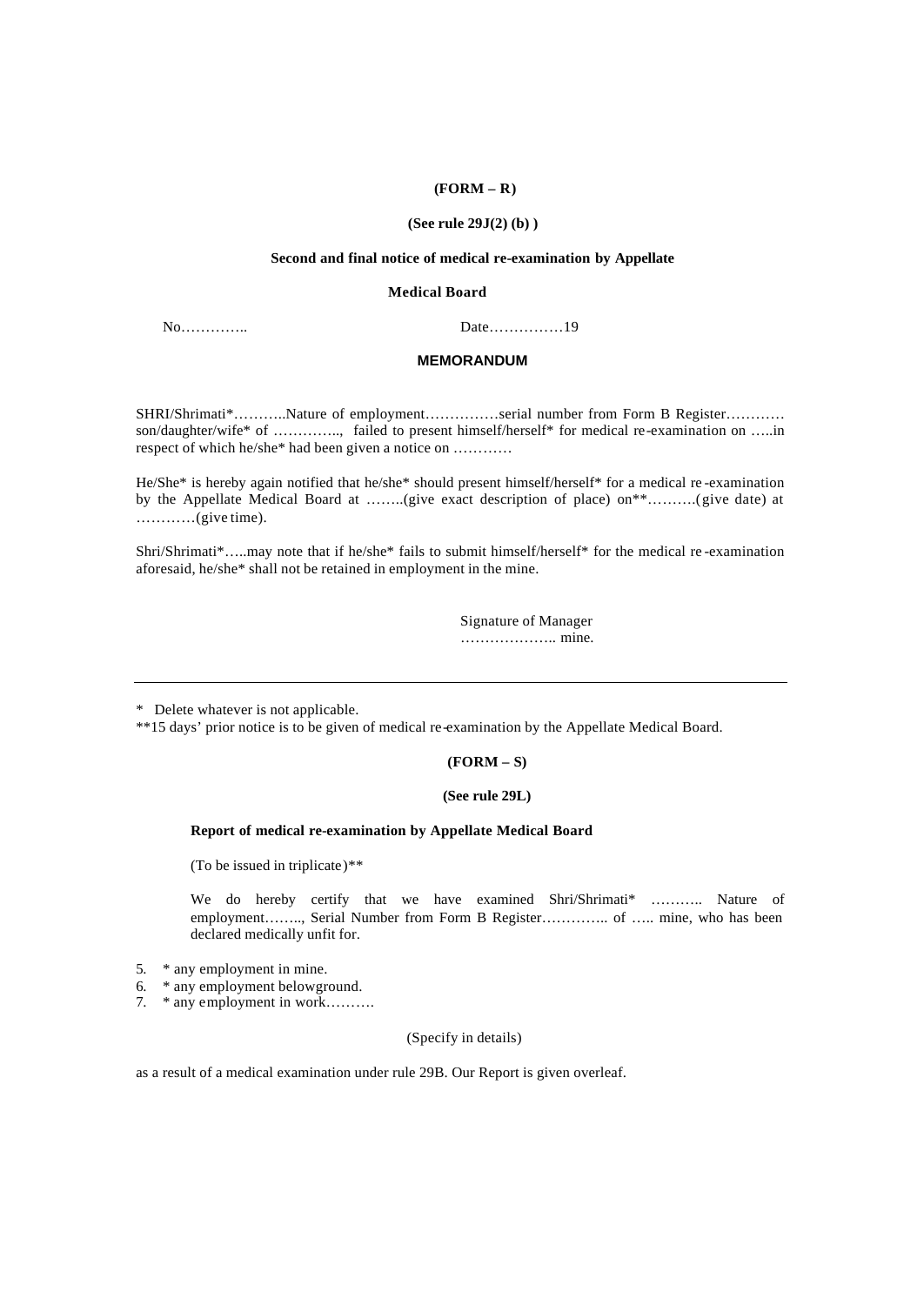We consider that –

1. He/She\* is medically fit for any employment in mine.

2. He/She\* is suffering from……….. and is medically unfit for

- (a) \* any employment in mine.
- (b) \* any employment belowground.
- (c) \* any employment in work……….

(Specify in details)

**\_\_\_\_\_\_\_\_\_\_\_\_\_\_\_\_\_\_\_\_\_\_\_\_\_\_\_\_\_\_\_\_**

3. He/She is suffering from…..and should get this disability/cured/controlled\* and should be again examined within a period of ……………months. He will appear for re -examination within a period of…………months. He will appear for re-examination with the result of test of………\* and opinion of ………specialist from…………He may be permitted/not permitted\* to carry on his duties during this period.

> Signature of members of Appellate Medical Board 1…………………(Convenor) 2………….. 3……………

\* Delete whichever is not applicable

\*\*One copy of the certificate shall be handed over to the person concerned and another copy shall be sent to the manager of the mine concerned by registered post, and the third copy shall be retained by the Convener of the Appellate Medical Board.

# **REPORT OF THE APPLELLATE MEDICAL BOARD**

Annexure to certificate No………….as result of Medical examination identification mark :

|                                   | serv manno mipression                    |  |  |  |
|-----------------------------------|------------------------------------------|--|--|--|
|                                   | Of the candidate                         |  |  |  |
| 1. General development.           | Good/Fair/Poor                           |  |  |  |
|                                   | $3. Weight$ $kg.$                        |  |  |  |
| 4. (i) Eyesvisual acuity          | Distant vision (with or without glasses) |  |  |  |
| (ii) any organic disease of eyes. |                                          |  |  |  |
| *(iii) night blindness            | Right $eye$ Left $eye$                   |  |  |  |
|                                   |                                          |  |  |  |
|                                   |                                          |  |  |  |

On **Left** thumb impression

(\* to be tested in special cases)

5. Ears :

(i) Hearing………(ii) any organic disease

6. Respiratory system :

 Chest measurement 8. after full inspiration ……..cms (ii) after full expiration……

7. Circulatory system : Blood pressure…………. Pulse………….. 8. Abdomen : Tenderness……..Liver……..Spleen…………Tumour……….. 9. Nervous system : History of fits or epilepsy…..Paralysis……..Mental health………